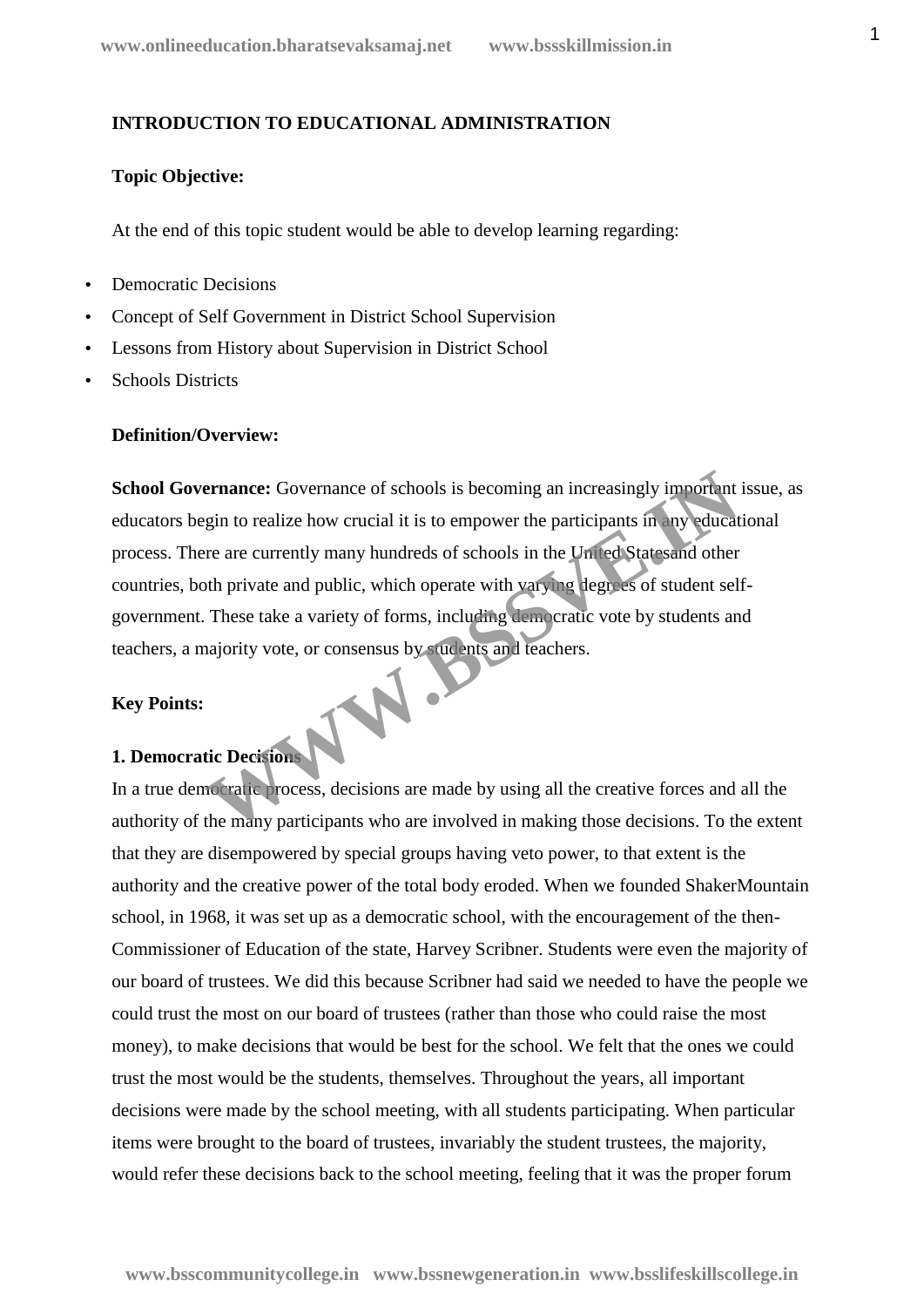#### for making any decision.

Those decisions even included such major issues as buying and selling buildings, the organization of major funding events, and all basic school policies. In the earliest years, decisions were made by a straight majority. Our meetings were always long and sometimes emotional because the real decisions operating the school were made in the meeting. Its always seems to me that schools that reserve their meeting time for "Wednesday afternoon for one hour" couldn't really be democratic because there are so many more decisions to be made during the week. We often had meetings that lasted the entire Monday morning and Friday morning, sometimes spilling over into the afternoons. In addition, we had meetings for class announcements every morning during the week, which often had other decisions brought into them. Special meetings could be called by any staff or student by ringing the meeting bell.

One obvious implication of the last statement is that attendance at the meetings was not compulsory. Neither was attendance at all classes in the school. However, if a group of people at a regular school meeting felt that a particular issue was of such importance that everybody in the school needed to know about it and its consequences, somebody could propose that there be a "super-meeting." If it was passed, that meeting becomes a "super meeting." It would be necessary for all people around the school to come to the meeting until it was voted that it did not need to be a "super meeting" any more. This probably didn't happen any more than 10% of the time. One interesting by-product of the school meetings was that the rate of increase in vocabulary on the part of the average student in school was 2 1/2 times the national rate. We actually had students increase 6 grade levels in a year in their vocabulary, even when they were otherwise not attending classes. We can only assume that this was a consequence of the student's participating in and listening to the meetings, and determining that they wanted to understand everything that was being said in them. them. Special meetings could be called by any staff or student by **riggin**.<br>
Solution of the last statement is that attendance at the meetings was in Neither was attendance at all classes in the school. However, if a group

#### **2. Concept of Self Government in DistrictSchool Supervision**

Two of the most common approaches to self-government are democratic decision making by the majority and decision by consensus of the group. Shaker Mountain school evolved an interesting blending of the advantages of both these approaches, being heavily influenced in the early years by their involvement with the traditionalist Mohawk Indians of the Iroquois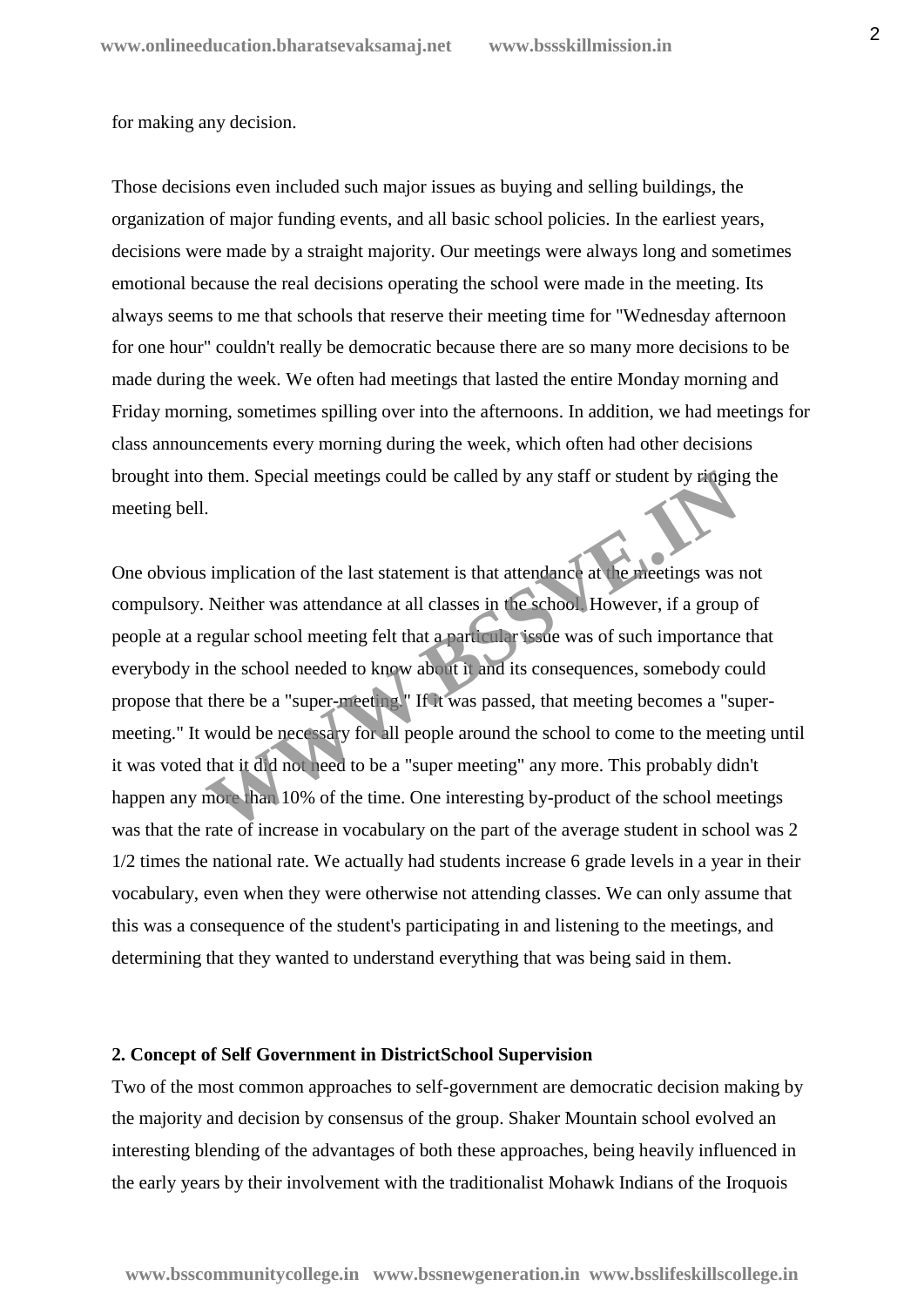Confederacy (We had regular exchange visits with them). This is perhaps quite fitting because it was the influence of the Iroquois confederacy that convinced Benjamin Franklin, among others, that democratic decision making was a good form of government and, therefore, a good one to be used for the fledgling independent colonies. In our early contacts with the Mohawks we discovered that they made their decisions at a council by having each member express their opinion. If a minority opinion was indicated they would then listen very carefully to that minority opinion, and allow it to be fully expressed, perhaps then changing the decision of the whole group. But ultimately, if they felt that the minority opinion was fully explored and that there were no options offered, the decision of the majority became the decision of the tribes.

An approach somewhat similar to this is used in consensus decision making, in which a person or persons may wish to "stand aside." They may disagree with the decision, but are willing to let the decision of the rest of the members stand. As it was described to me by Eric Joy, a teacher at the Arthur Morgan School, a Quaker School in Burnsville, N.C., consensus to him means "sense of the meeting." The clerk of the meeting will try to determine what this sense of the meeting is. If a person offers a dissenting opinion, they are given a chance to express what that opinion is, and then given some time to come up with an alternative proposal. But if they are not able to come up with an alternative proposal, it is incumbent upon the clerk to determine what the sense of the meeting is, and proceed on to make decisions based on that sense. If somewhat similar to this is used in consensus decision making, in which<br>rsons may wish to "stand aside." They may disagree with the decision b<br>the decision of the rest of the members stand. As it was described to me<br>or

At Shaker Mountain, decisions were technically based on majority vote. However, it became customary at our meetings for the chairperson to ask people who had voted negatively to say why they had done so, if they were willing say. Subsequently, anybody in the meeting could then ask for a re-vote. The re-vote automatically reopened discussion. If a minority felt so strongly about a proposal that they just could not live with it, they could continuously call for re-votes at the meeting, effectively "filibustering," causing people to come up with a better or more comprehensive or more universally acceptable proposal.

#### **3. Lessons from History about Supervision in DistrictSchool**

In some school democracies the students elect a chairperson who then chairs the meeting for a semester or some fairly long period of time. This is how it is done at Summerhill. At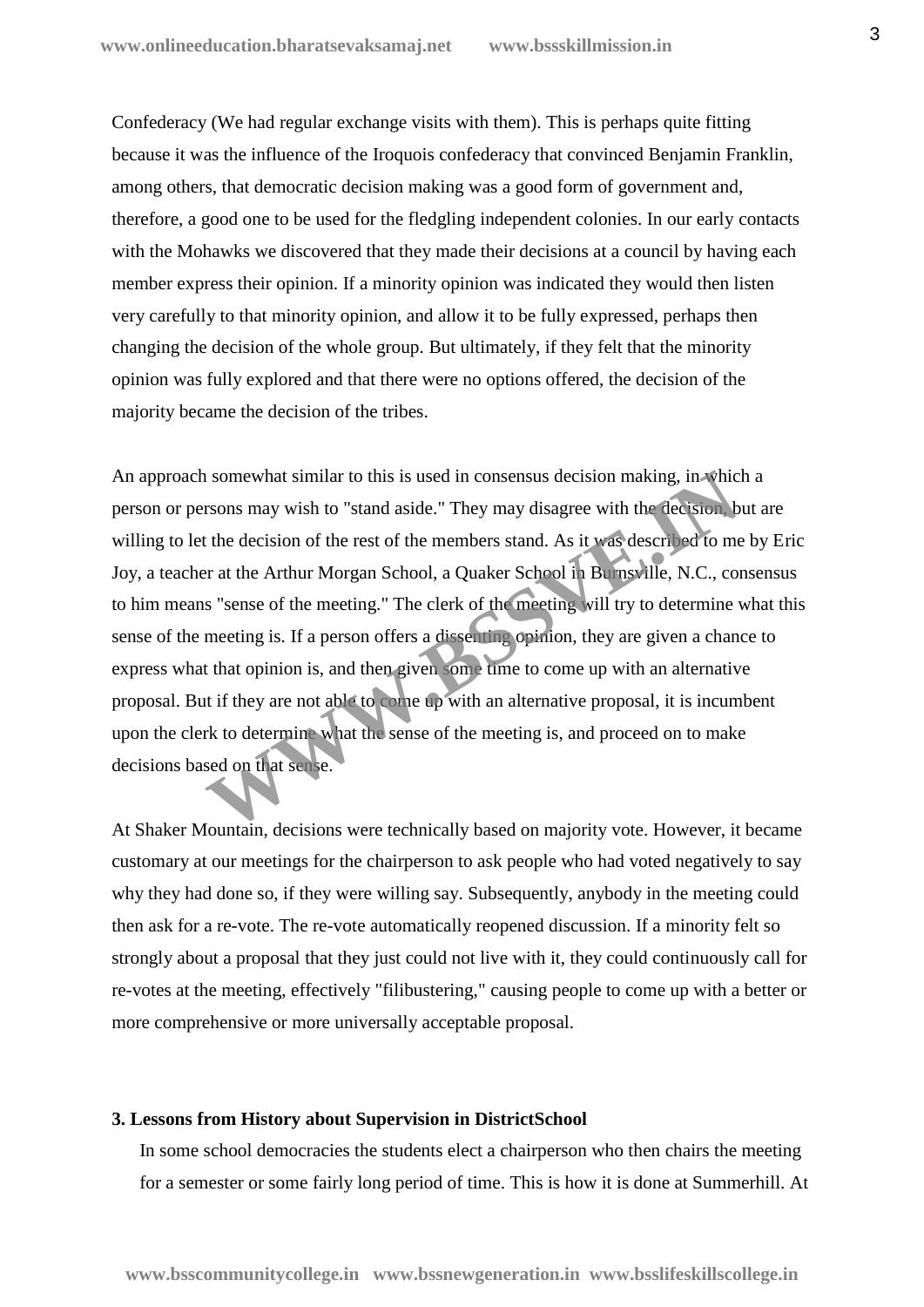ShakerMountain, everybody at one time or another chaired the meetings. Because so many of our decisions were made by democratic meetings under so many different circumstances, it was felt that it was important that everyone learn how to run a good meeting. When a new student came into the school, they would often be elected to chairperson. Then people would 'kibitz' them into becoming good chairpersons as they struggled in the initial phases.

At the beginning of each meeting the people who wanted to chair the meeting would indicate so, or there could be nominations from the membership. There was then an immediate vote by show of hands, a process that generally would only take a minute or so. The person who got the most votes would become chairperson and start the meeting, usually with the words "who called this meeting and why?" if it was a special meeting, or "what is the first thing on the agenda," if it was a regular meeting. If the chairperson needed to leave the room or was getting tired, they could appoint somebody else to be chairperson. If people felt that the person who was chairing the person was flagging in their attention or was not doing a good job at that point, they could call for a new chairperson. If there was a call for a new chairperson there would be an immediate vote whether or not there should be a new chairperson. If the majority disagreed, the chairperson continued. If the majority of people indicated that they thought there should be a new chairperson, the current chairperson could either name another chairperson at that point or there would be another immediate election. People tended to elect those whom they thought would get us through the meeting efficiently, but anybody who wanted to chair a meeting generally got a chance and had plenty of opportunities. with the words "who called this meeting and why?" if it was a special methe first thing on the agenda," if it was a regular meeting. If the champers of leave the room or was getting tired, they could appeint somebody else

The meeting was not allowed to go on, whether it was a special or a general meeting, unless somebody had volunteered to take the log and keep track of the proposals and the decisions that were being made in the official log book. The log book was a large, hand bound volume of blank pages. Several log books would be filled up during a school year. When a topic was put on the agenda the chairperson would ask who put it on the agenda. The person who put it on the agenda would explain why they put it on. Then a discussion of that topic would ensue. People could make proposals that needed to seconded. Those proposals did not need to be voted on one at a time but could be voted on in a list when somebody "called the question."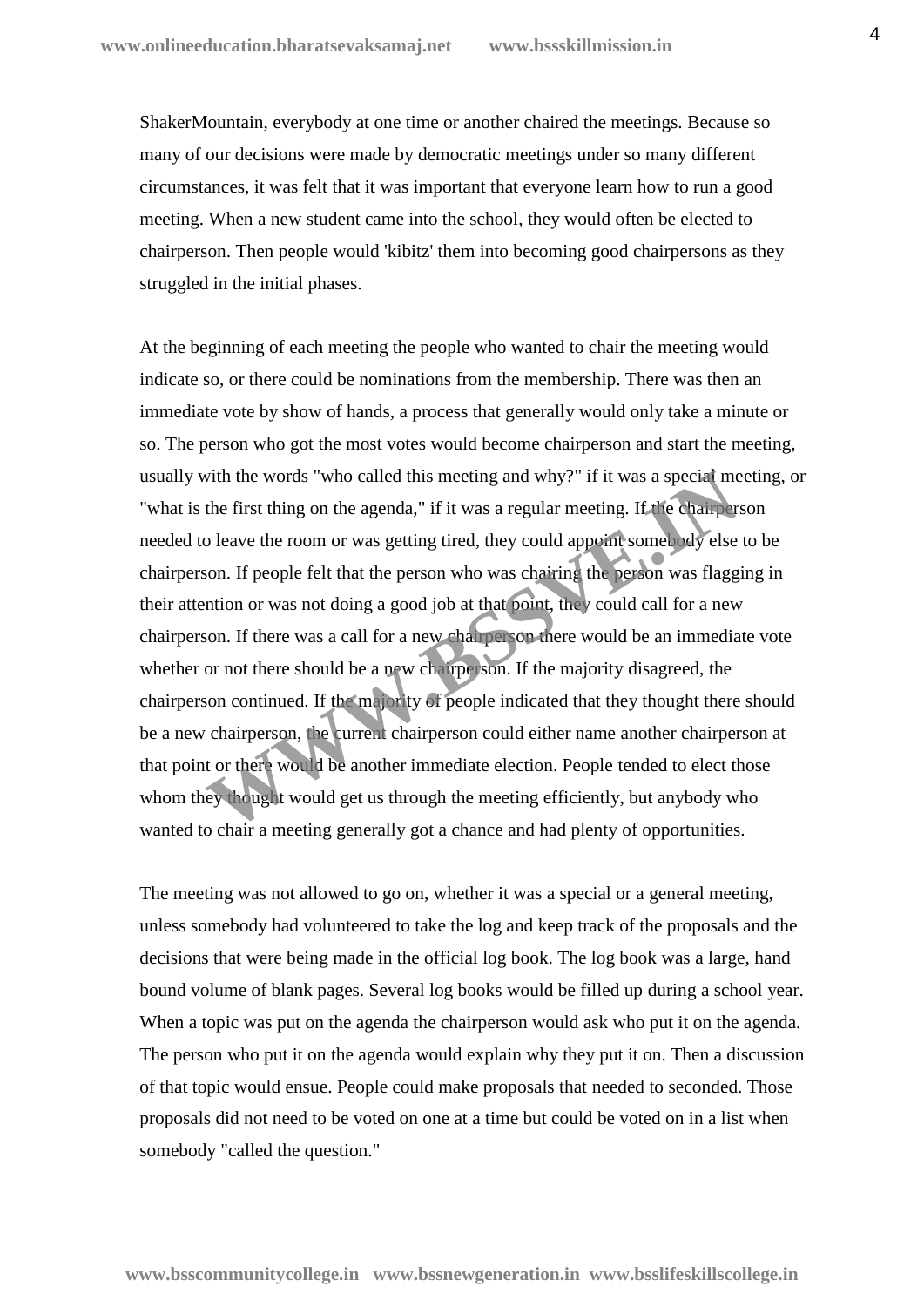One somewhat unusual decision that was made by the meeting concerned this "calling of the question." Rather than have this be done strictly by majority vote, it was determined by the meeting that if 5 people were opposed to the question being called (and, therefore, discussion being ended and a vote taken), that was sufficient for us to continue discussion. The skill of the chairperson was often determined by their ability to notice when people had raised their hands to speak, and in what order. Sometimes a chairperson would write the names down so they would remember the order in which people had raised their hands. However, it was considered the prerogative of the chairperson to call on people who they felt would move the meeting forward the best. This for example might include calling on people who had not spoken yet, even if they had only raised their hands after other people who had spoken before. It was also their job to point out to the meeting when they thought certain points had already been expressed, or that people were repeating themselves. The chairperson could call for a vote without the question being called if nobody objected.

New items could be added to the agenda during the meeting. This was sometimes done at the urging of the chairperson when he felt that the business had strayed from the original agenda item and that there was another issue to be decided. It is important to point out that there was no veto power over the decisions that were made in the school meetings. The staff, for example had two long meetings a week, but the staff had no arbitrary power. The staff were free to offer whatever classes they wanted, and discuss whatever kinds of things they thought were important to the school, but they could not make decisions for the entire school. Any changes that the staff wanted to make in the overall school policy had to be brought to the school meeting. The meetings often made many creative decisions, decisions that might not have been thought of by any individual operating on their own. I think that it is important to note that we went into the meeting without having a pre-set idea about the decisions that the meeting "should" make, but rather, fully expected that the meeting would be greater than the sum of its parts, and would find a creative solution that no one individual could foresee. when they thought certain points had already been expressed, or the people is themselves. The chairperson could call for a vote without the question mobody objected.<br>
In so could be added to the agenda during the meeting.

One early decision that was made at the school meeting was the creation of the "stop rule". It was noted that conflicts between students often arose when two students would be horsing around and one wouldn't realize that the other had become upset. In such a circumstance, it was decided that the person would then say "stop" at that point, and if it

**www.bsscommunitycollege.in www.bssnewgeneration.in www.bsslifeskillscollege.in**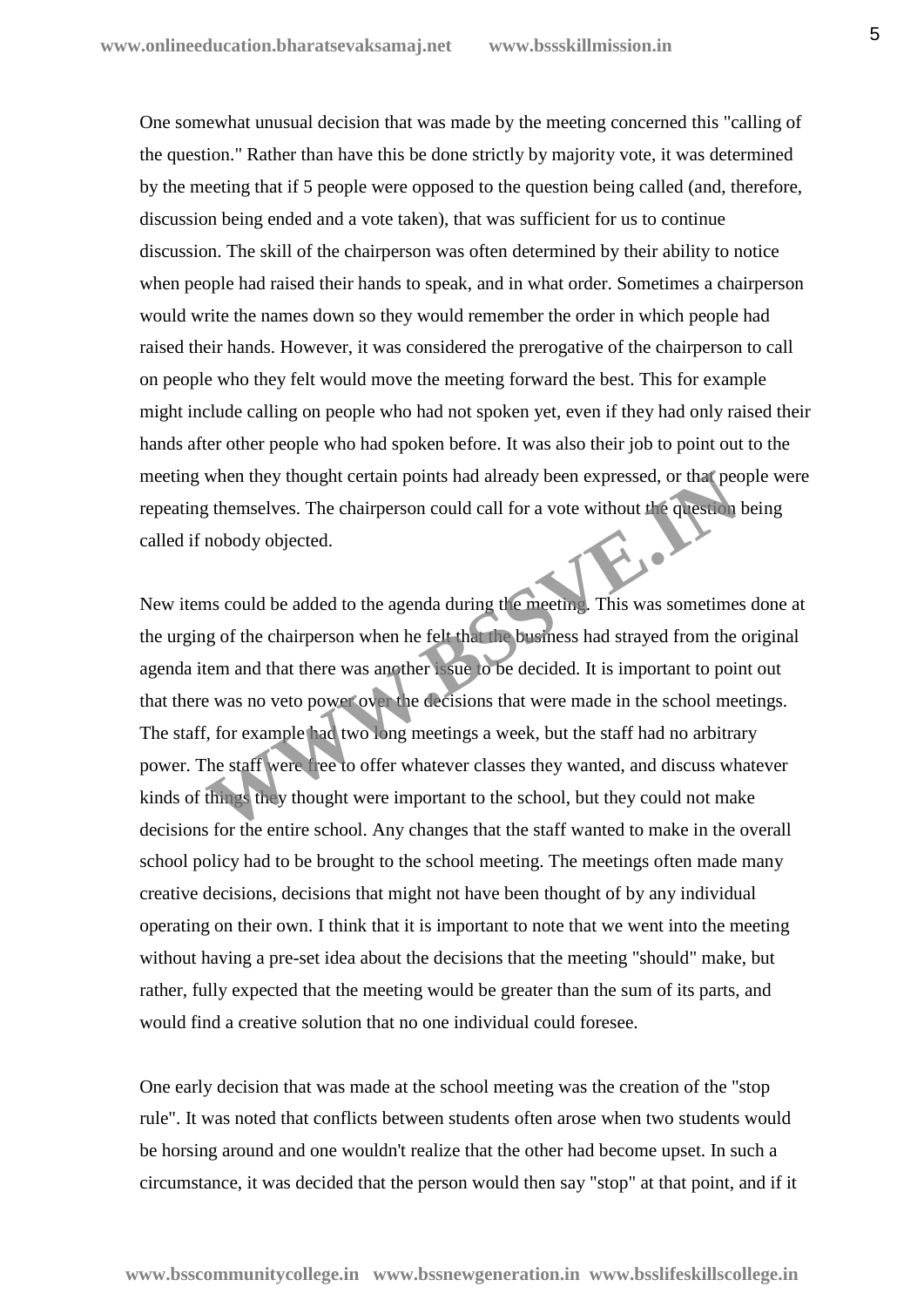was not clear what they were saying "stop" to, they would say "stop to wrestling", or even to "stop to calling me fatty." Those words would communicate the fact that that student was at the point of great frustration and would otherwise feel that they were about to get into a real fight. One of the first questions that would be asked in a school meeting was "did so and so say 'stop'?" If they had said "stop" and somebody broke the stop rule, it was taken to be a very serious transgression. We note that at Summerhill, fining people from their allowances is often a consequence of negative behavior. At ShakerMountain people generally were of low income and did not have money which they could be fined, so a lot of discussion centered around whether a student would be given a "warning" or a "strong warning" for a particular behavior that people objected to. It was sometimes amazing to me how important people found this distinction to be. A "warning" meant that there would be no particular consequence at that point except for the equivalent of community censure. But a "strong warning" meant that the next time the community could not take that option, but needed to take action. It was very uncommon for some kind of negative behavior to go beyond the strong warning stage. When this did occasionally happen people would go scrambling through the log to see if the person had gotten a warning or a strong warning for the previous behavior. and be no particular consequence at that point except for the equivalent city censure. But a "strong warning" meant that the next time the community take that option, but needed to take action. It was very uncommon for seg

Our meetings were not only used for discipline in that sense, but also for positive brainstorming. For example class announcements would be made in meetings. Anybody could announce a class. Trip meetings would also be announced there, and the trip meeting would decide where they were going to go and how they would raise the money to get there. If someone had a problem that came out in a meeting that looked like it was going to take more attention than the meeting could provide, someone would often propose that there be a "small group" to help that person. Anybody could volunteer to be part of that small group but the people in the group would have to be approved by the person for whom the group was being formed, or in the case of a conflict between two people, by both parties. Our process of conflict resolution by meeting was so effective that we would often go an entire school year without any kind of a physical fight between students. Especially because of the size differentials and age differentials between students in the school, physical force was very highly frowned upon. The meeting did have the power to suspend a student from the school or kick them out of the school. What was more common as a result of serious transgressions over a period of time would be for the meeting to propose that a student be sent back through the admissions procedure and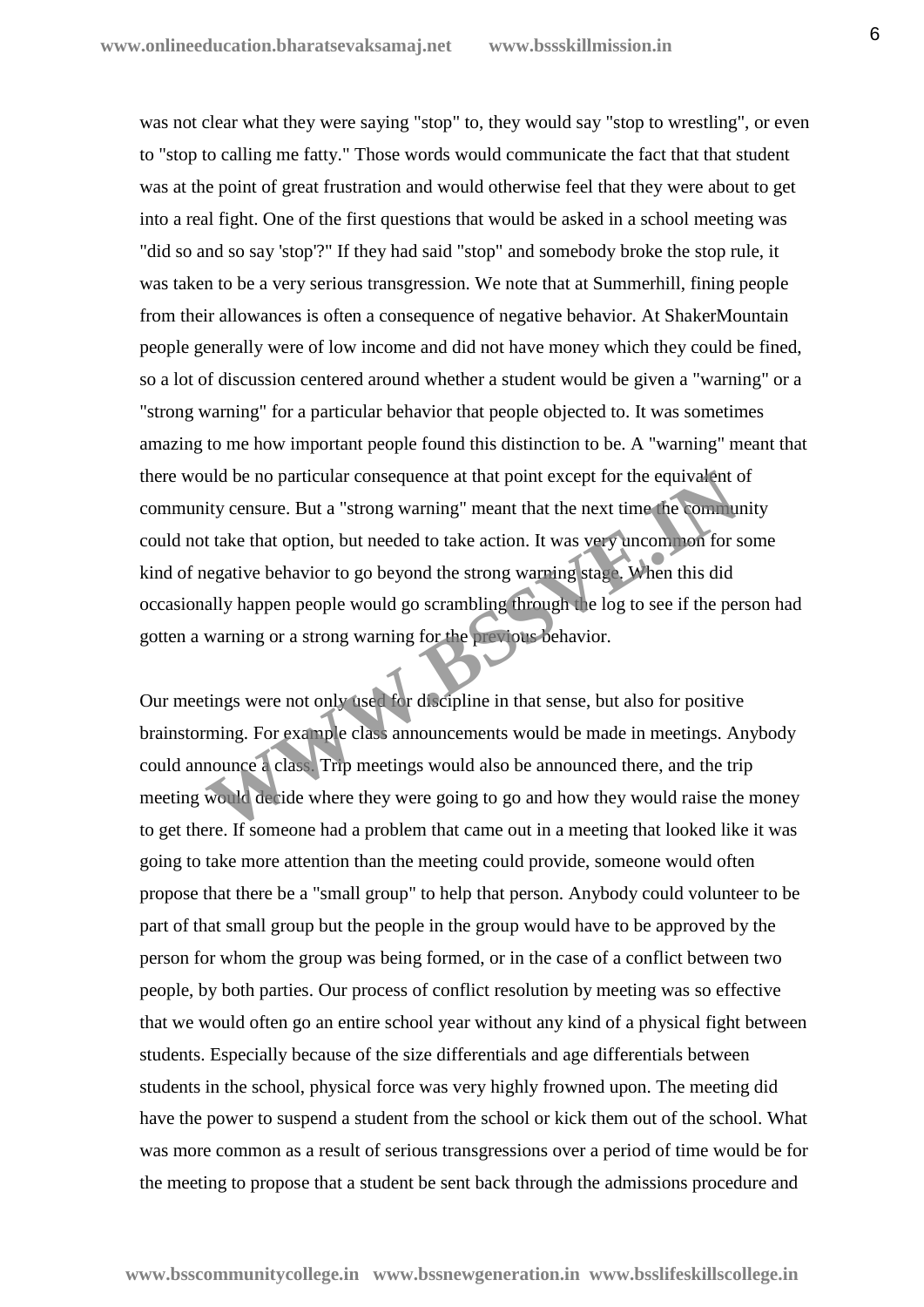under the supervision of the admissions committee, as if they were a new student trying to get into the school. The admissions committee was comprised of students and staff who ran for the office and were elected by the school community annually.

These ideas have been adapted for use by a wide variety of schools and programs. Sussex School, a 70 student independent alternative in Missoula, Montana, had a waiting list of 325. Those people, with the help of Sussex, hired me to help them create a new school. Organizing a meeting of potential students direcly from the attendees, we had the "first meeting" of the new school, before it even had a name. My niece, 11 year old Jenifer Goldman, whom I was homeschooling at the time, chaired the first meeting. This ultimately led to the creation of ShiningMountain School, and a spinoff school called Avalon. It also led to a public school alternative that was inspired by the process. This democratic meeting process has also been developed for use by such diverse groups as LIGHT, a Long Island homeschool group, and Islip Alternative, a public school program for "at risk" high school students. The homeschoolers were immediately at home with the idea, with even the youngest, a four year old, participating fully. At first, the students at Islip were skeptical of the idea, but as we went along, you could see the body language of the students change. They committed the mselves to the idea of their own empowerment, and continued to have such meetings every week. When the school district made plans to lay off some of their teachers at the end of the school years because of budget cuts, these "at risk" students were the only ones in the district to mount a protest to the school board. One of the teachers told me that she was sure it was because they had become empowered by the democratic school meetings. It also led to a public school alternative that was inspired by the process.<br>tic meeting process has also been developed for use by such civerse grou<br>a Long Island homeschool group, and Islip Alternative, a public school p

## **4. Schools Districts**

- An elementary school usually includes kindergarten and grades one through five (sometimes six). In some school districts these grades are divided into two schools.
- A middle school usually includes grades six or seven through eight (in some places, the alternative terms junior high school or intermediate school are still used). Junior high school often referred to schools that covered grades seven through nine. Intermediate school is often used for schools that cover grades 3-5 or so when they are separated from elementary schools.

7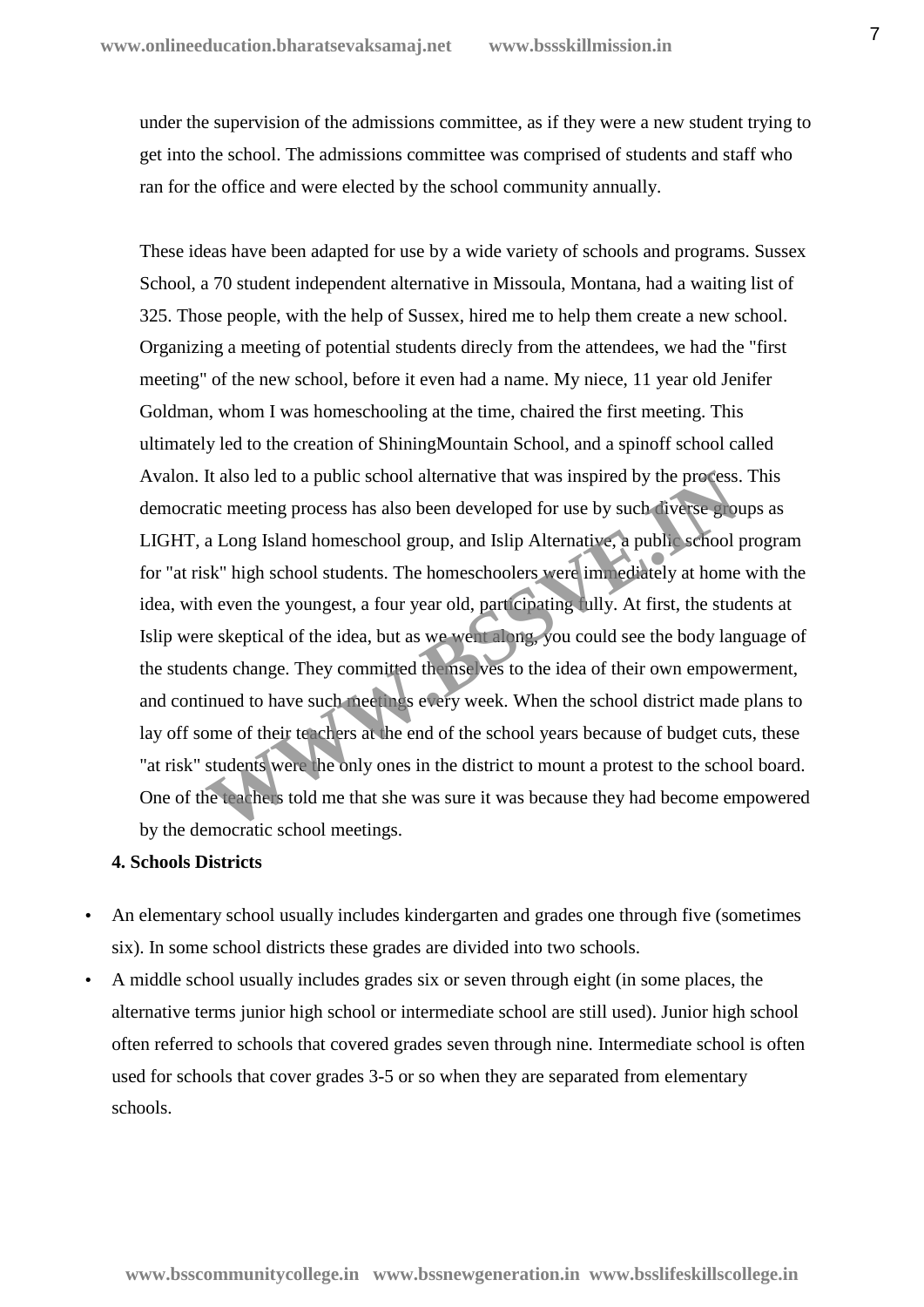A high school usually includes grades nine through twelve and may include grades seven and above. There are many high schools that cover only grades ten to twelve, which are sometimes referred to as a senior high school.

These terms may not appear in a district's name, even though the condition may apply.

- A unified school district includes elementary and secondary (middle school and high school) educational levels.
- The word central in a district's name indicates that there is one central administration that oversees the entire district.
- The word free in a district's name indicates that no tuition is charged to attend district schools. In New York, it is used in conjunction with union to indicate a district composed of multiple, formerly independent common school districts now free of restrictions placed on New York State's common school districts.
- The word union or consolidated in a district's name indicates that it was formed from two or more districts.
- The word joint in a district's name indicates that it includes territory from more than one county.
- The word independent can have different meanings, depending on the state.
- o Kentucky Here, "Independent" districts are separate from county districts, the standard form of school district in the state. If a county has no independent district, its school district boundaries coincide exactly with its borders. As of 2007, the state has 54 independent districts scattered throughout the state, with major concentrations in Northern Kentucky and the Eastern Coal Fields region. These districts are generally associated with a city, or sometimes with a cluster of adjoining cities. Unlike county districts, independent districts can cross county lines, as in the Caverna Independent Schools centered on Cave City and Horse Cave and the Corbin Independent Schools. Note that some districts in the state are independent despite not having "Independent" in their official name, as in the Owensboro Public Schools and Paducah Public Schools. merly independent common school districts now free of restrictions place<br>tate's common school districts.<br>ion or consolidated in a district's name indicates that it was formed from<br>the state.<br>in time in a district's name in
- o Texas Here, "Independent" denotes that the district is separate from any county- or municipal-level entity. All of the state's school districts, with only one exception, are independent of any municipal or county control. Moreover, school district boundaries rarely coincide with municipal limits or county lines. Most districts use the term "Independent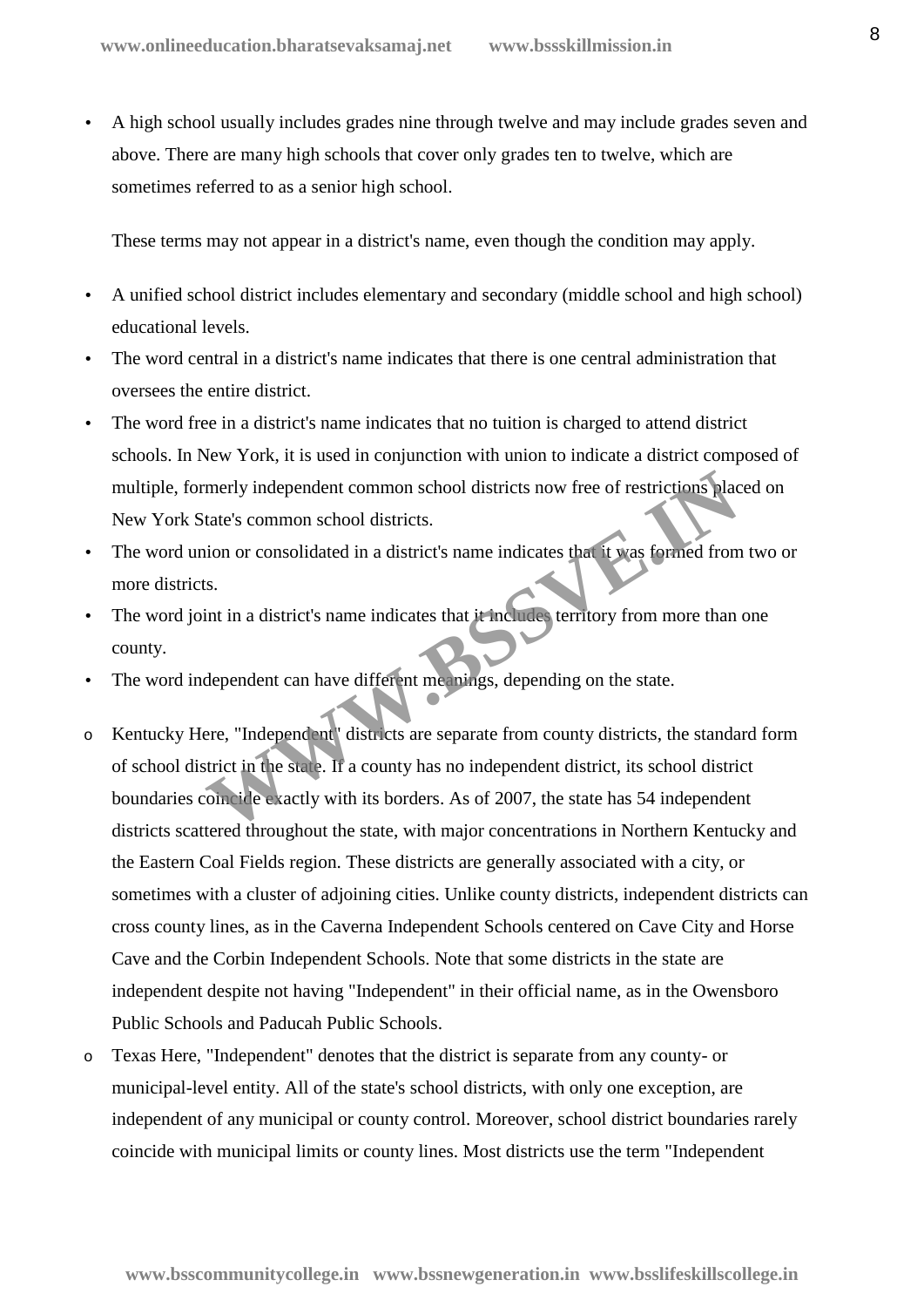School District" in their name; in the few cases where the term "Common School District" is used the district is still an independent governmental entity.

- In Ohio, school districts are classified as either city school districts, exempted village school districts, or local school districts. City and exempted village school districts are exempted from county boards of education, local school districts remain under county school board supervision. School districts may combine resources to form a fourth type of school district, the joint vocational school district, which focuses on a technical based curriculum.
- In Michigan there are Intermediate School Districts largely at the county level. The local schools districts run the schools and most programs, but often bi-lingual aides and programs for the deaf and blind are run by the Intermediate School District.

# **Topic : Evidence Based Leadership In School And School District Leadership** Examples and Leadership In School And School District Leadership<br>
Examples:<br>
In this topic student would be able to develop Larning regarding:<br>
<br>
Resolved Types of Leadership<br>
Leadership<br>
Leadership<br>
Leadership<br>
Leadership

#### **Topic Objective:**

At the end of this topic student would be able to develop learning regarding:

- District Leadership Then and Now
- Restructuring School District Leadership
- Three Related Types of Leadership
- Organizational Leadership
- Public Leadership
- Instructional Leadership
- Non-Traditional Leadership

#### **Definition/Overview:**

**School District Leadership:** What little attention the problems of school district governance and leadership have received in the current era of highly publicized school reform has centered mostly on problem-plagued large urban systems. Yet an undeniable need exists to create and adapt strategies, styles and examples of effective leadership to meet the unique circumstances of all types of school districts. Across the country, school district leaders profess a desire to learn as much as they can about the significant characteristics of successful leadership and of clearly defined arrangements that work.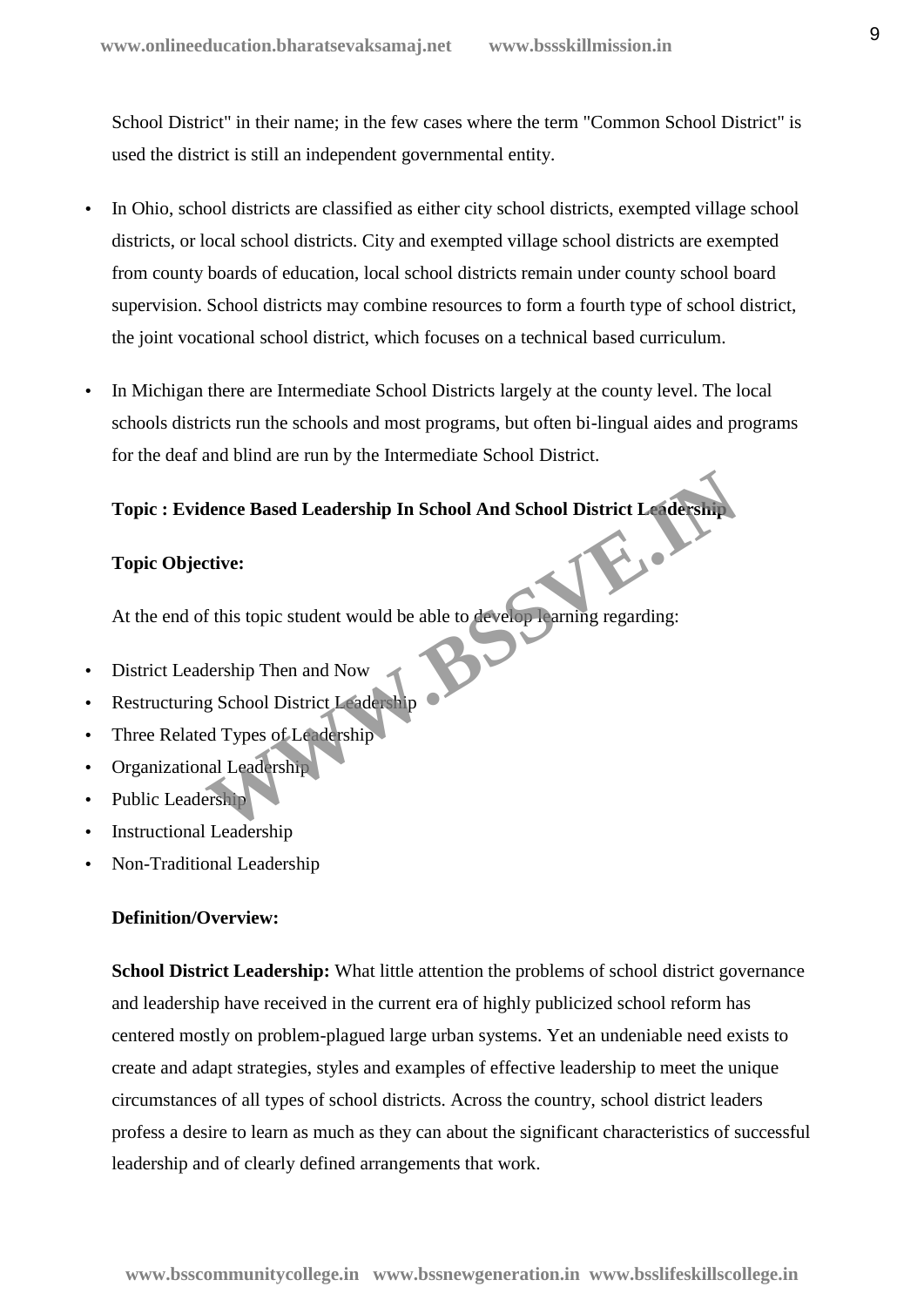## **Key Points:**

#### **1. District Leadership Then and Now**

Todays local school boards evolved from the town meetings and governments of selectmen established in Massachusetts in the late 1700s. In the beginning, they controlled nearly every aspect of school administration, including collecting taxes, hiring and managing teachers, managing facilities, and testing students. Bit by bit, local communities separated school governance from general governance at different times beginning in the late 1700s and into the early 1900s, usually when the demands of managing increasingly complex public education systems became too burdensome for county, city and municipal governments. The extent and nature of the separation varied based on state statutes, regulations, court decisions, and legal opinions as well as the expectations, traditions, and character of citizen involvement in diverse local districts. However, one hardy truth has been and will presumably remain constant: local school districts are creations of the states. School boards did not hire full-time superintendents until the 1830s, when growing school populations made it nearly impossible for unpaid, part-time board members to manage schools. School boards ceded power to superintendents tentatively at first, and it was not unusual for a district to hire a superintendent and later return school management to the board. Some of the tensions between school boards and superintendents have been destructive; others have been synergistic. cilities, and testing students. Bit by bit, local communities separated schemen general governance at different times beginning in the late 1700s and 2008, usually when the demands of managing increasing the complex publis

For most local public education systems, the interplay between district governance and management has undergone little serious change in the last century, despite dramatic shifts in the size, demographic makeup and instructional responsibilities of school districts. One of the ironies (and shortcomings) of the school reform movement of the past two decades, for example, is that it has largely ignored such indisputably important players as school superintendents, school board members, and central office administrators. Without the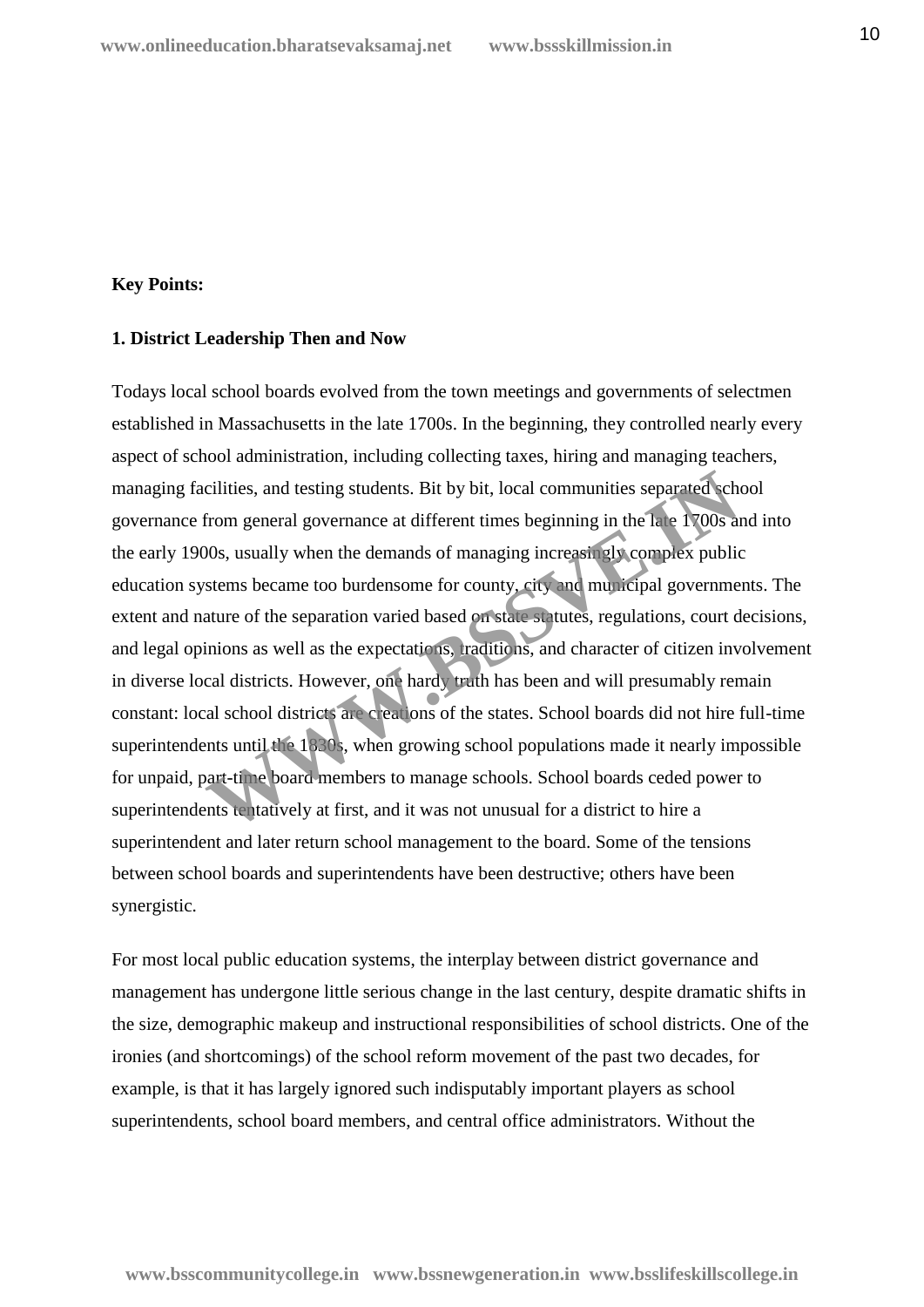effective participation of such ground-level local leaders, it is hard to imagine school systems functioning effectively.

If they are to be more productive advocates for quality education, these grass roots leaders need public support, and they must be prepared to adjust to profound change on many fronts. Here are some of the principal forces they must be prepared to tackle: Changing Priorities. District leaders are operating in an environment of ever-shifting priorities. During the first half of the 20th century, says the conventional wisdom, district management could be defined by the four Bs: Bonds, Budgets, Buses and Buildings. By the 1970s, it had become the four RsRace, Resources, Relationships and Rulesas heretofore mostly ignored groups such as members of minority groups, teachers, students, and communities began asserting themselves. Priorities shifted again in the 1980s when the contemporary school reform movement gained traction.

Today, district leaders must concern themselves with a host of different concerns: the four As: Academic standards, Accountability, Autonomy and Ambiguity and the five Cs: Collaboration, Communication, Connection, Child advocacy and Community building. The five Cs reflect the essential role schools play in the life of the local community and as advocates for children whose social, behavioral, and academic patterns virtually dictate new kinds of links between schools and community resource providers, businesses, and other organizations that can provide resources and expertise. Now more than ever before, districts must maintain constant contact with a bewildering array of internal and external stakeholders to share information and request feedback on a range of issues from closing schools in inclement weather to core issues about what students are expected to learn. Current wisdom also holds that helping students reach todays more demanding standards can be most effectively accomplished if educators and board members alike have more autonomy to do their jobs. ained traction.<br>
icident traction.<br>
icident traction.<br>
icident traction.<br>
icident traction.<br>
icident concern themselves with a host of different concerns: the<br>
icident standards, Accountability, Autonomy and Ambiguity and

At the state level, policy-makers are supposed to set the standards and monitor performance while granting districts the freedom to set their own policies to achieve the goals. As their part of the bargain, districts are delegating more autonomy to principals, who, in turn, are expected to entrust teachers with more latitude at the classroom levelas long as the goals are met. Such decentralization reverses decades of top-down control and explicit, detailed mandates. But how much autonomy and what degree of flexibility serve the best interests of a districts schools? Answering these core questions has become the direct responsibility of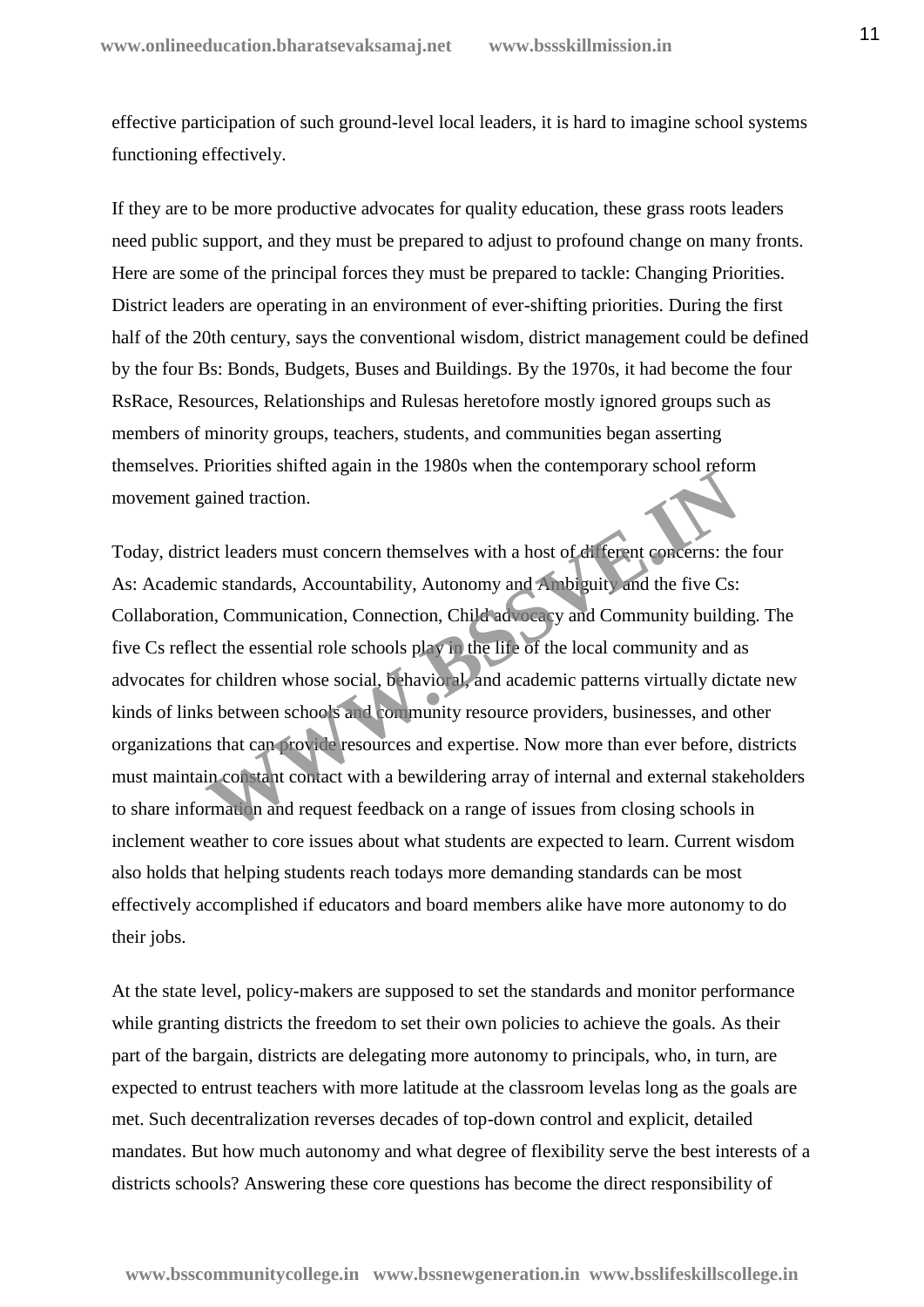district leaders, but both school board members and superintendents are finding that they must resolve the ambiguity inherent in their relationships, roles and responsibilities before much else can be accomplished.

If the basic function of districts is to help students meet newly raised academic standards, it becomes increasingly important that leaders at all levels teachers, principals and superintendentsbecome more expert in teaching and learning, that in practice and not just in theory, they become genuine leaders for student learning. Many superintendents do not possess the knowledge, training, or skills demanded of todays instructional leaders, yet they manage complex enterprises that do much more than teach the three Rs. Their everexpanding portfolios now embrace such once-unlikely areas as driver education, career preparation, sex education, adult literacy, character education, before- and after-school care, technology training, guidance counseling, multiple social services, and managing inter-agency initiatives with local governments. Sorting these and others out has become a complex, time-devouring chore that all too often offers minimal rewards, little satisfaction, and no new respect. By and large, the demographics of district populations are still not reflected in school district leadership. The top-level berths of the district executive hierarchy are overwhelmingly held by white men in the latter half of their careers. Only about 12 percent of superintendents are women, and only five to ten percent of superintendents are nonwhite. The situation is a little better in school boards, where in 1997, 44 percent of all board members were women (a huge majority of them elected, not appointed), but fewer than ten percent were minority group members, according to data from the National School Boards Association (NSBA). The same source also documents that about 85 percent of all board members were over 40 years oldslightly older, on average, than board members of a decade earlier. About 75 percent held college degrees, and most had advanced degrees. The lack of diversity in the superintendency and on school boards will make it very difficult for school district organizations to sensitize themselves to significant cultural transformations occurring all around them. dance counseling, multiple social services, and managing inter-agency in<br>wernments. Sorting these and others out has become a complect time-de-<br>l too often offers minimal rewards, little satisfaction, which hew respect<br>mog

#### **1. Restructuring School District Leadership**

What little attention the problems of school district governance and leadership have received in the current era of highly publicized school reform has centered mostly on problem-plagued large urban systems. Yet an undeniable need exists to create and adapt strategies, styles and examples of effective leadership to meet the unique circumstances of all types of school districts. Across the country, school district leaders profess a desire to learn as much as they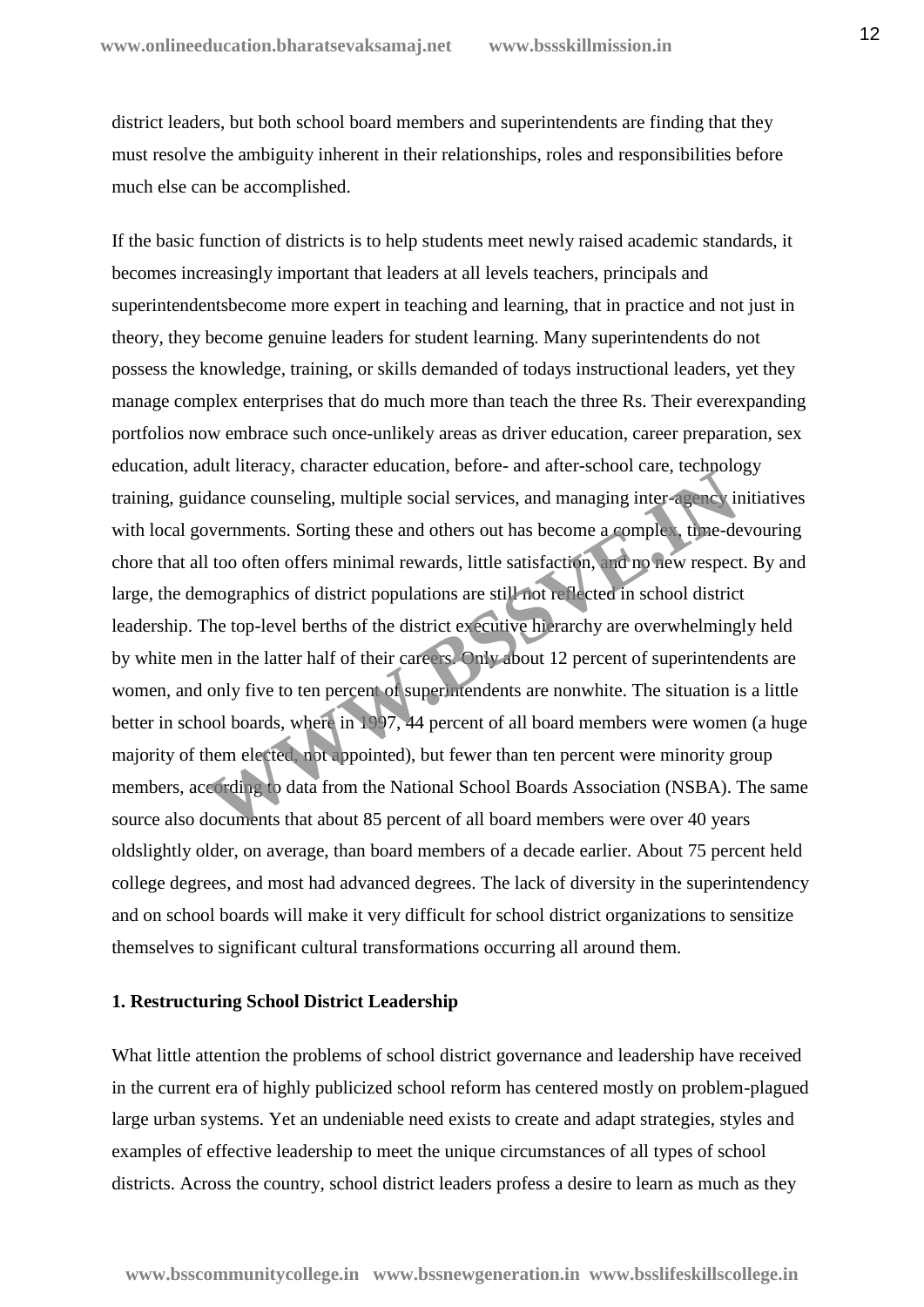can about the significant characteristics of successful leadership and of clearly defined arrangements that work.

#### **2. Three Related Types of Leadership**

The discussions of the Task Force on School District Leadership yielded a broad consensus that the three often overlapping (and equally often complementary) kinds of leadership described here represent the range within which most school district leadership operates. A good leader should be able to use elements of all three.

#### **3. Organizational Leadership**

The main leadership forces facing district leaders are organizational. Leaders must be able to establish expectations or norms of teaching and learning for administrators and teachers alike while building organizational systems to support them and maintaining a professional climate that encourages practitioners to continue to learn. Developing and managing the resources necessary to support the instructional system must be high-level priorities at all times. And holding professionals responsible for implementing quality instruction in classrooms and schools in order to reach desired goals is non-negotiable. How to do all this in school districts that vary widely in size, demographics, and quality of performance is and always will be among the thorniest dilemmas of school leadership, on a par with locating leaders with the capacity, expertise, and motivation to do the job. **Example 19 The State Institute Catering and Learning for administrators and teaching organizational systems to support them and maintaining a p ofessional spaces practitioners to continue to learn. Developing and managing** 

#### **4. Public Leadership**

Given the increasingly political nature of education and its very visible profile as a national issue, district leaders must recognize more clearly than ever before that their spotlighted role is occurring at a time when an explosion of information and popular debate is happening. Too many district leaders assume their posts embarrassingly uninformed about how to deal with this salient aspect of their job. Effective communication among board members, superintendents, district and school staff, as well as parents, students, and community members is not only essential, it can make the vital difference between success and failure. District leaders must be comfortable with managing media relations, public meetings and politically-inspired pressures, and they must be adept at developing both permanent and temporary coalitions with often disparate community groups. Without such abilities, even the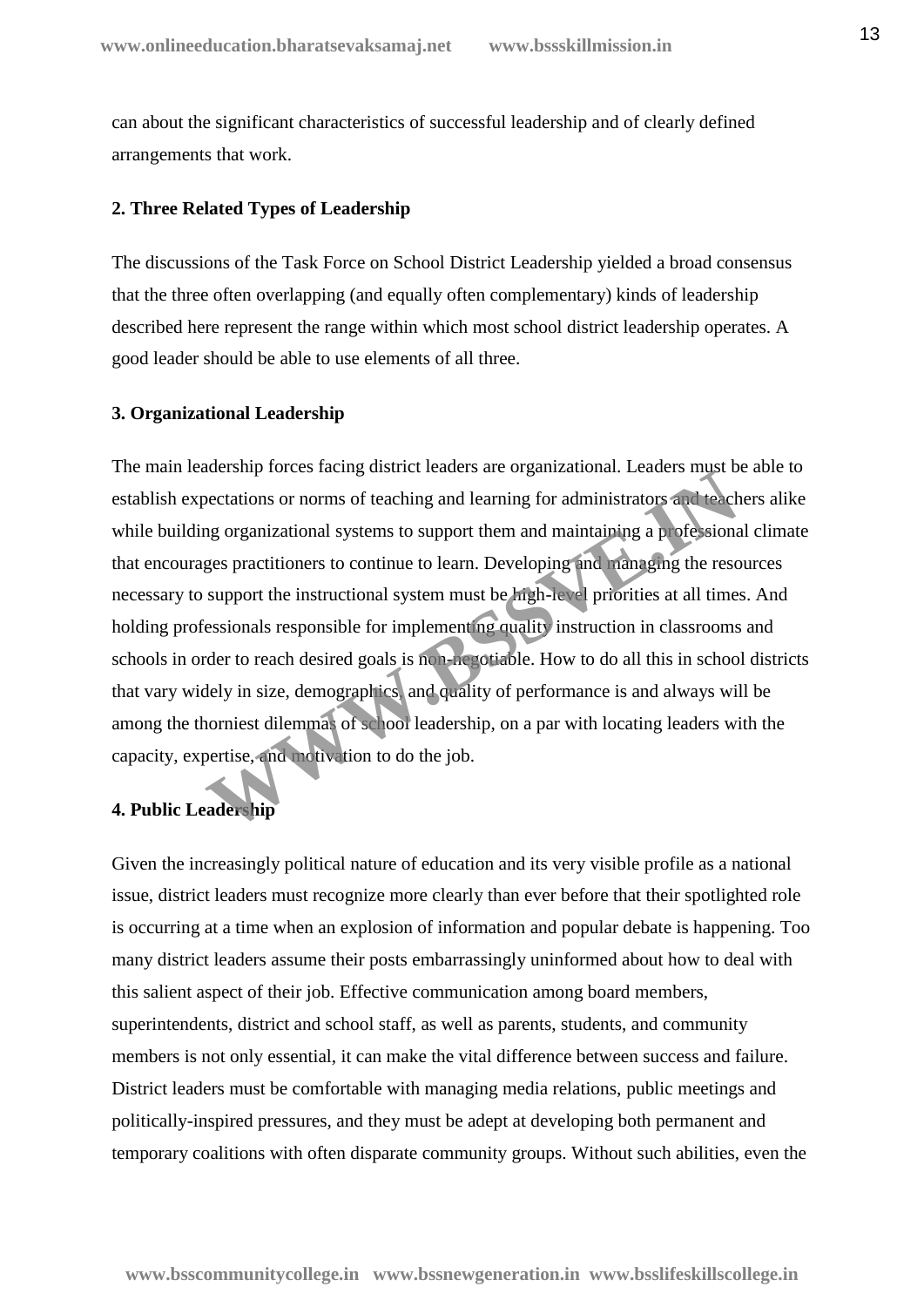most professional stewardship of a districts affairs can come up short. It is not enough for school leaders to claim an awareness of these widely underrated facets of school leadership; good leaders are those who work ceaselessly to improve their skills as public personalities.

#### **5. Instructional Leadership**

Establishing a clear vision for teaching and learning is the first critical step in planning by any school district. Around the objective of high achievement for all students are arrayed often incompatible goals, values, and strategies. The latter include equity and access for all students; creating safe, nurturing learning environments; providing educators with professional development opportunities (a chronically undervalued need) as well as resources on effective curriculum and practice; making effective use of instructional technologies, and using accountability measures to spur student improvement. Student learning provides the lens for focusing leadership priorities at all levels from the classroom and principals office to district and state-level leadership. But real learning seldom takes place without sensitive yet forceful guidance from those who fill educations leadership positionsleaders who focus on the importance of developing high-performing organizations, enlightened public attitudes, and a realistic set of priorities. Todays leaders will have to review their existing organizations components to make sure they are aligned to support student performance and then determine whether reordering them is appropriate. parallel goals, values, and stategies. The latter include equity and decessed<br>ating safe, nurturing learning environments; providing educators with<br>development opportunities (a chronically undervalued need) as well as<br>a cu

#### **6. Non-Traditional Leadership**

Another kind of district leadership emphasizes administration and features collaborative relationships among new constellations of superintendents and other senior staff members who share the responsibilities which were traditionally handled by a single person. An example is the Chief Executive Officer/Chief Academic Officer (CEO/CAO) team leadership method in the schools of San Diego, where Superintendent Alan Bersin is the districts chief executive officer, tending mainly to issues of management, such as district politics, union relations and bond issues. Anthony Alvarado, the districts chancellor of instruction, acts as the districts chief academic officer, and controls virtually all matters relating to teaching and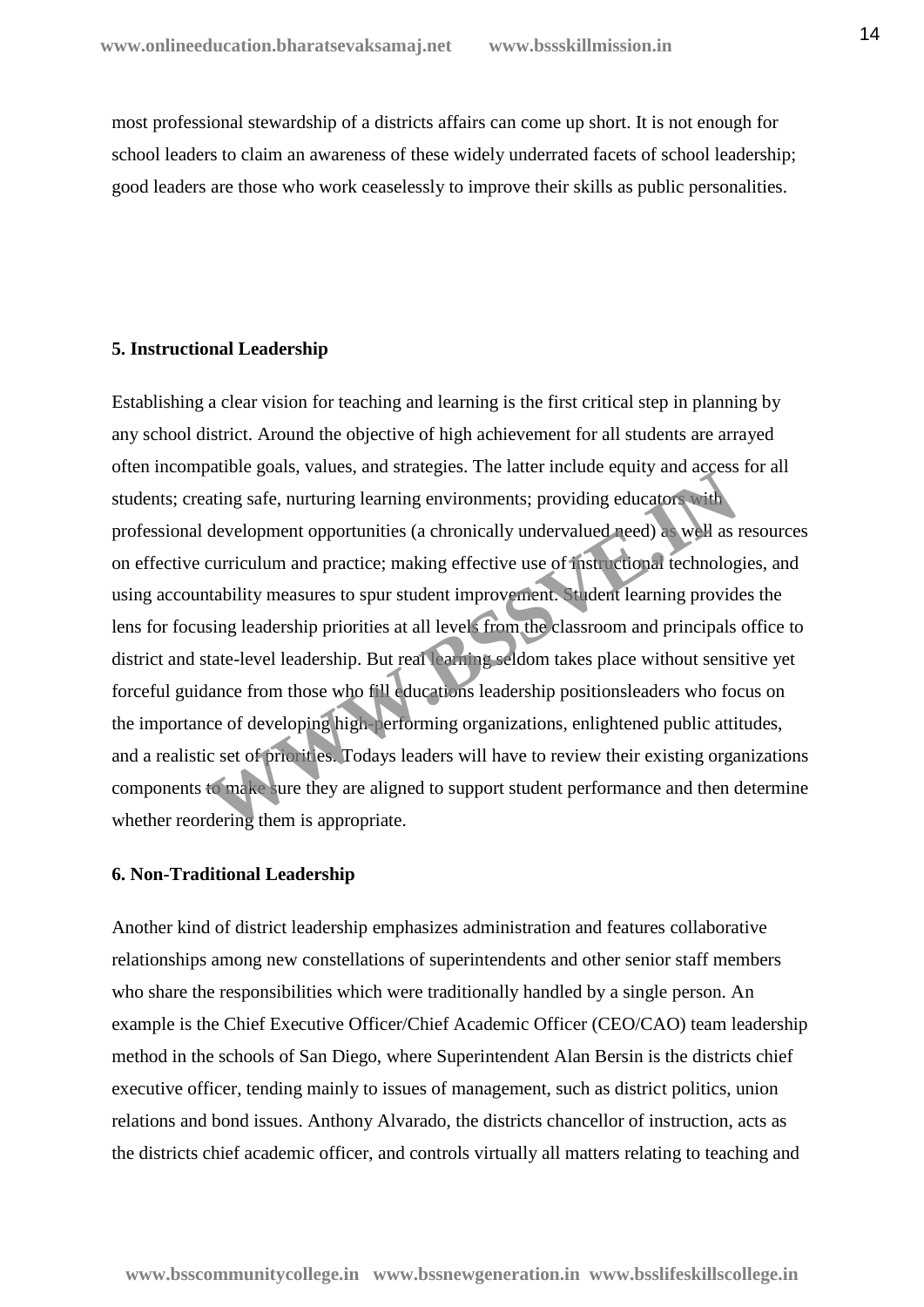learning. Though it is too early to declare this partnership a success, it appears to have promise.

Each leaderBersin, a former United States Attorney for southern California, and Alvarado, a former superintendent renowned for raising achievement in two New York City school districtsplays a part tailored to capitalize on his strengths. As a result, the districts 180 schools are incorporating such major changes as the requirement that each principal spend two hours a day in classrooms helping teachers strengthen instruction. Chicago has taken a different approach to such distributed leadership. As in San Diego, leadership is divided between Paul Vallas, the chief executive officer, and Cozette Buckney, the chief education officer, though many people see this team as less a partnership and more a case of the chief executive delegating academic responsibilities to a senior staff member. Perhaps more intriguing, however, is the way Chicago school leadership is shared among a wider group of non-educators, including Mayor Richard Daley and his appointed Reform Board of Trustees. Neither Vallas nor Board Chair Gery Chico have educational backgrounds, but they do share a legacy: both were senior aides to Mayor Daley. Other variations of the team approach to district leadership can be found in Los Angeles, Seattle, and Philadelphia. In recent years, a small but growing number of school boards in large urban areas have been turning to nontraditional superintendents to spur their efforts at reform, and these newcomers are more likely to adopt a team or distributed leadership-type operational mode. New York City and San Diego have hired former corporate lawyers to serve as superintendents, while Los Angeles hired a former governor, and Seattle employed, consecutively, a former military officer and a former business executive. In Houston, the board went to one of its own, Rod Paige, a former school board member, now the U.S. Secretary of Education, who was also an education school dean. Once in office, Paige became a vigorous proponent of organizational development as a means to strengthening the districts schools. With the help of a state-of-the art management training program, Houstons administrators have been put on private-sector style contracts that link their jobs to performance indicators rather than tenure. Many nonacademic services are contracted out to private businesses to enable the district to focus more on its core competence, teaching and learning. Paige also decentralized management to place more authority and accountability at the school level. In the nearly seven years of Paiges administration, the proportion of Houston students passing the Texas Assessment of Academic Skills rose and the dropout rate fell, all while the share of low-income pupils grew. owever, is the way Chicago school leadership is shared among a wider g<br>rs, including Mayor Richard Daley and his appointed Reform Board of 7<br>as nor Board Chair Gery Chico have educational backgrounds, but they<br>th were seni

#### **Topic : Cultural Analysis And Pluralism In Evidence Based Leadership**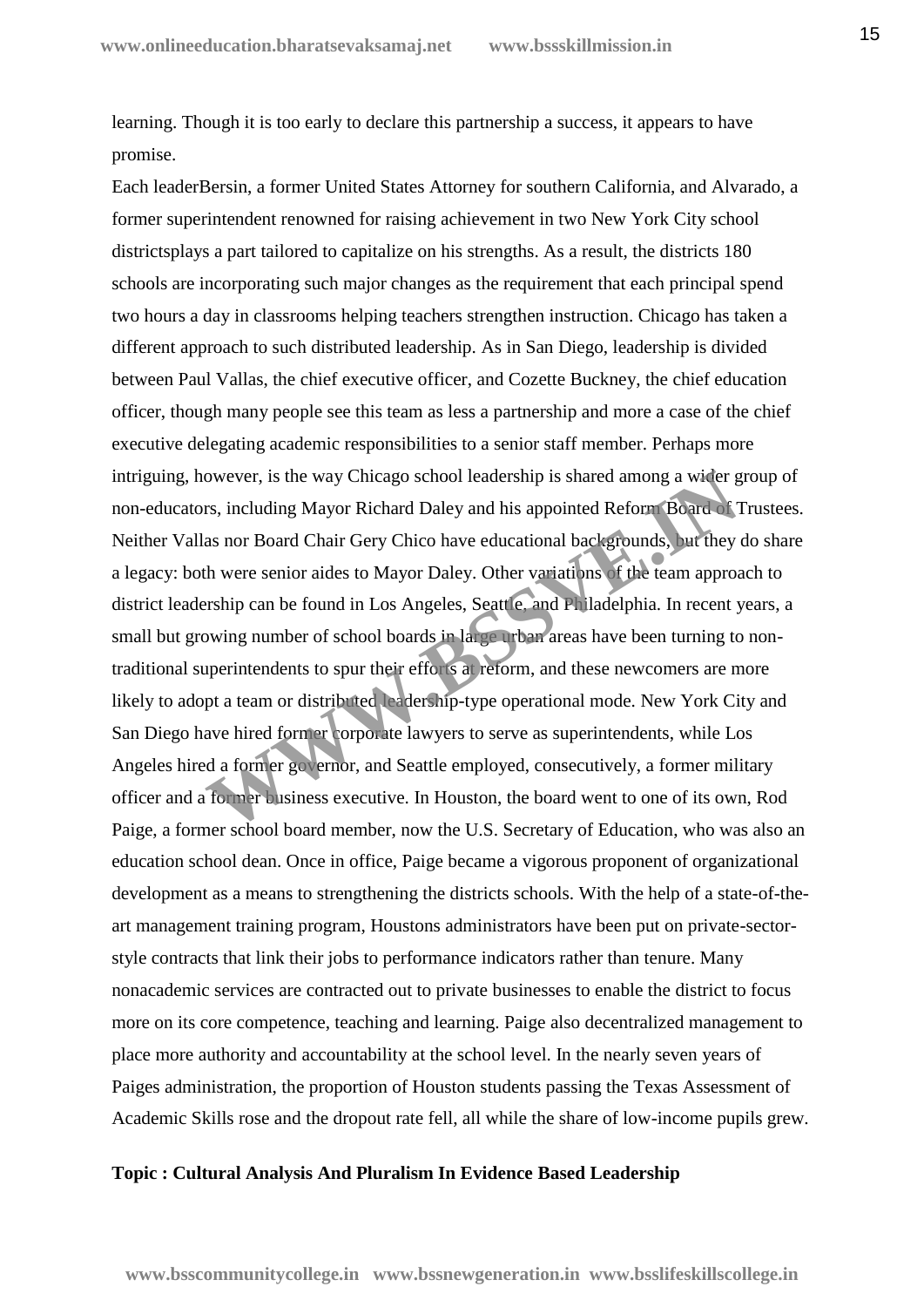## **Topic Objective:**

At the end of this topic student would be able to develop learning regarding:

- Pluralist conception of power
- Partisan mutual adjustment
- Elite pluralism
- Neo-pluralism
- Conceptual framework
- Value of leadership development

#### **Definition/Overview:**

**Cultural pluralism:** Cultural pluralism is a term used when small groups within a larger society maintain their unique cultural identities. One of the most notable cultural pluralisms is the caste system, which is related to Hinduism and also the example of Lebanon where 18 different religious communities co-exist on a land of 10,452 km. In a pluralist culture, unique groups not only co-exist side by side, but also consider qualities of other groups as traits worth having in the dominant culture. The current contemporary art world in the 21st century is an example of cultural pluralism. For another example, a community center in the United States may offer classes in Indian yoga, Chinese calligraphy, and Latin salsa dancing. That community may also have one or more synagogues, mosques, mandirs, gurudwaras, and/or Buddhist temples, as well as several churches of various Christian denominations. **Example 8.1** Cultural pluralism is a term used when small groups with a latain their unique cultural identities. One of the most notable cultural plu<br>tem, which is related to Hinduism and also the example of Lebanon whe<br>g

#### **Key Points:**

#### **1. Pluralist conception of power**

Pluralists emphasize that power is not a physical entity that individuals either have or do not have, but flows from a variety of different sources. Rather, people are powerful because they control various resources. Resources are assets that can be used to force others to do what one wants. Politicians become powerful because they command resources that people want or fear or respect. The list of possibilities is virtually endless: legal authority, money, prestige, skill, knowledge, charisma, legitimacy, free time, experience, celebrity, and public support. Pluralists also stress the differences between potential and actual power as it stands. Actual power means the ability to compel someone to do something; potential power refers to the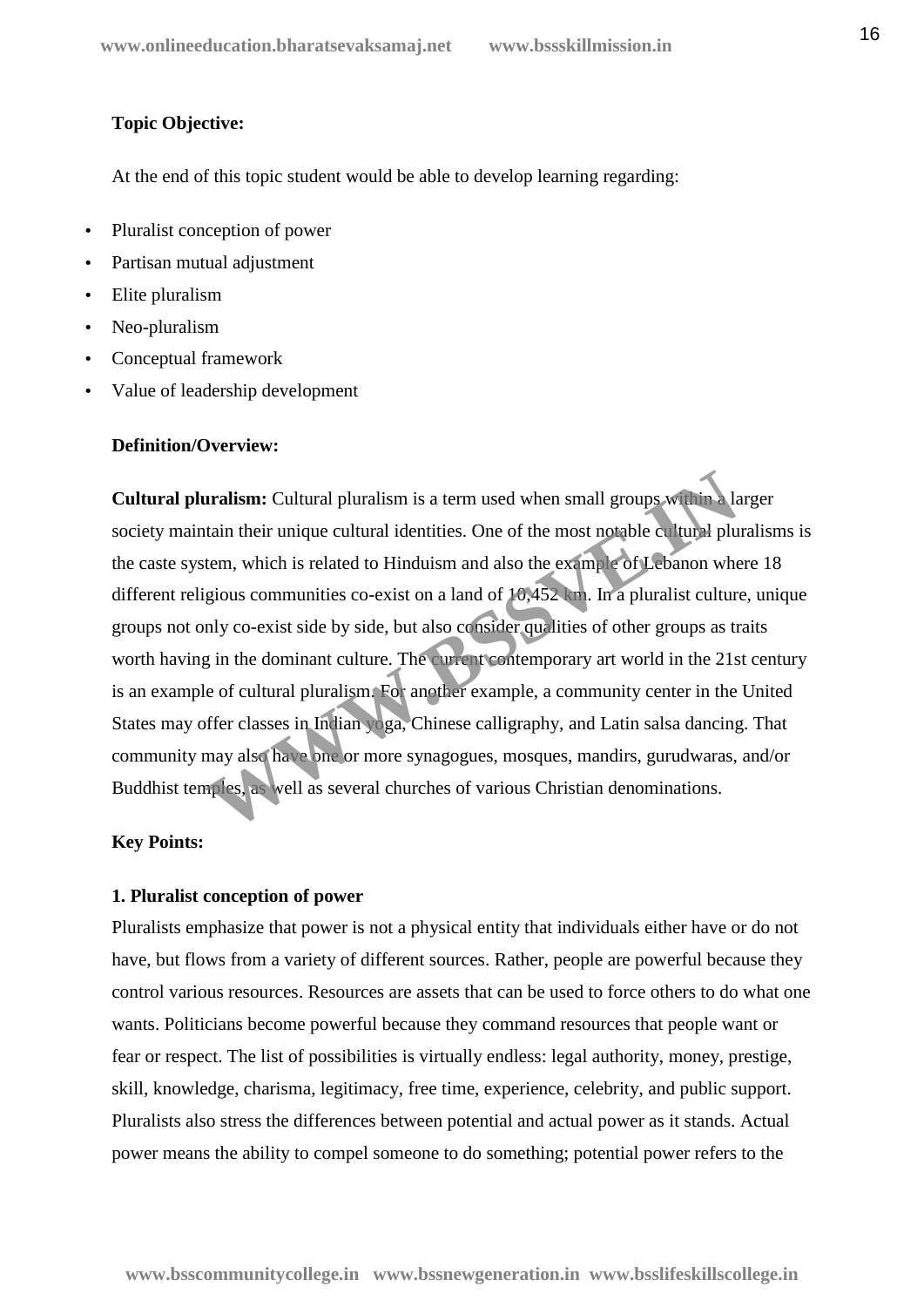possibility of turning resources into actual power. Cash, one of many resources, is only a stack of bills until it is put to work. Martin Luther King Jr., for example, was certainly not a rich person. But by using resources such as his forceful personality, organizational skills, and especially the legitimacy of his cause, he had a greater impact on American politics than most wealthy people. A particular resource like money cannot automatically be equated with power because the resource can be used skillfully or clumsily, fully or partially, or not at all. The pluralist approach to the study of power, states that nothing categorical about power can be assumed in any community. The question then is not who runs a community, but if any group in fact does. To determine this, pluralists study specific outcomes. The reason for this is that they believe human behavior is governed in large part by inertia. That said, actual involvement in overt activity is a more valid marker of leadership than simply a reputation. Pluralists also believe that there is no one particular issue or point in time at which any group must assert itself to stay true to its own expressed values, but rather that there are a variety of issues and points at which this is possible. There are also costs involved in taking action at allnot only losing, but expenditure of time and effort. While a structuralist may argue that power distributions have a rather permanent nature, this rationale says that power may in fact be tied to issues, which vary widely in duration. Also, instead of focusing on actors within a system, the emphasis is on the leadership roles itself. By studying these, it can be determined to what extent there is a power structure present in a society. **Example 18 Solution** issue or point in time at which as<br>tself to stay true to its own expressed values, but rather that there are a v<br>sints at which this is possible. There are also costs involved in a<br>king act<br>osing, but

Three of the major tenets of the pluralist school are (1)resources and hence potential power are widely scattered throughout society; (2) at least some resources are available to nearly everyone; and (3) at any time the amount of potential power exceeds the amount of actual power. Finally, and perhaps most important, no one is all-powerful. An individual or group that is influential in one realm may be weak in another. Large military contractors certainly throw their weight around on defense matters, but how much sway do they have on agricultural or health policies? A measure of power, therefore, is its scope, or the range of areas where it is successfully applied. Pluralists believe that with few exceptions power holders usually have a relatively limited scope of influence.

For all these reasons power cannot be taken for granted. One has to observe it empirically in order to know who really governs. The best way to do this, pluralists believe, is to examine a wide range of specific decisions, noting who took which side and who ultimately won and lost. Only by keeping score on a variety of controversies can one begin to identify actual power holders. Pluralism was associated with behavioralism A contradiction to pluralist power is often cited from the origin of one's power. Although certain groups may share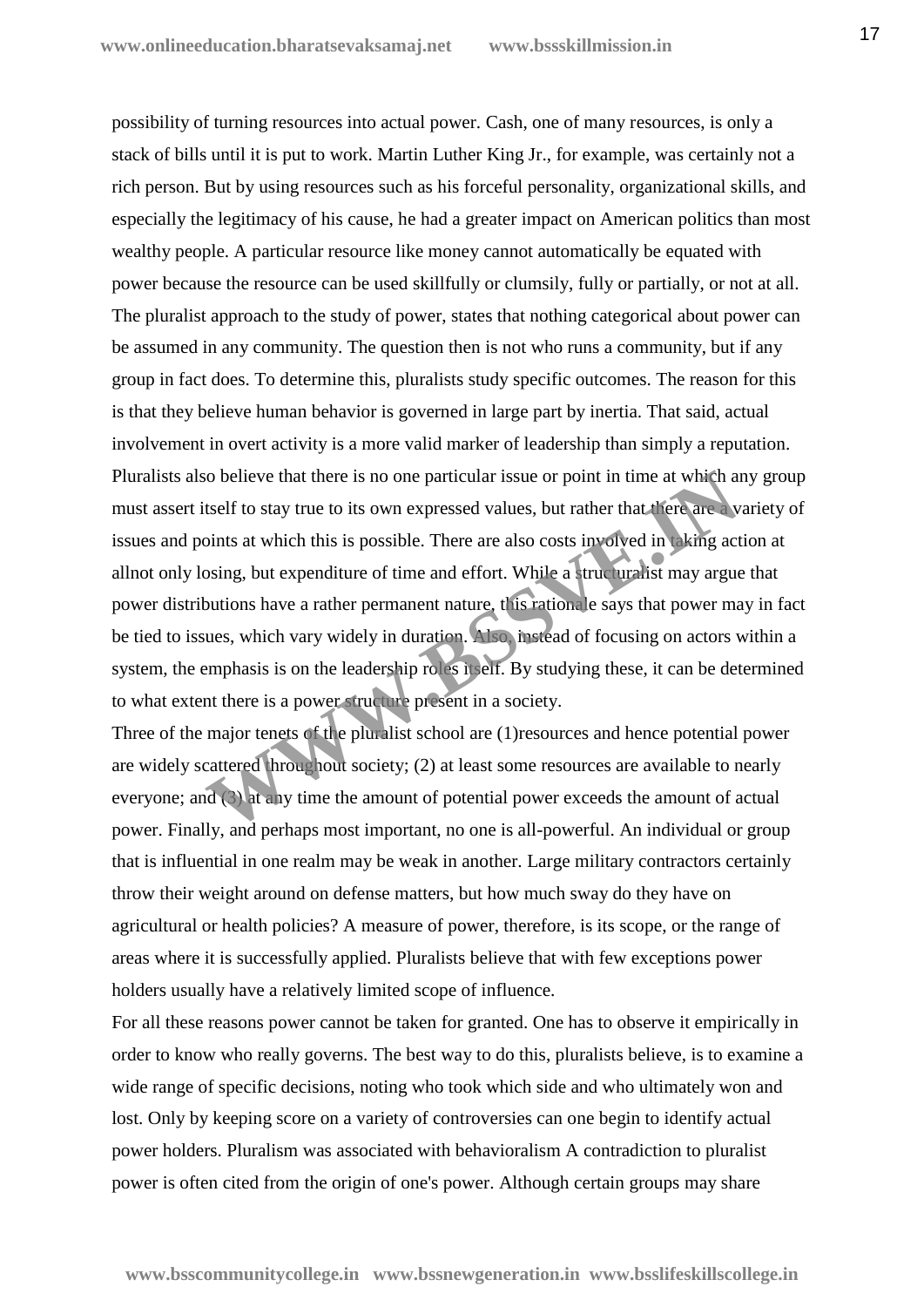power, people within those groups set agendas, decide issues, and take on leadership roles through their own qualities. Some theorists argue that these qualities cannot be transferred, thus creating a system where elitism still exists. What this theory fails to take into account is the prospect of overcoming these qualities by garnering support from other groups. By aggregating power with other organizations, interest groups can over-power these nontransferable qualities. In this sense, political pluralism still applies to these aspects.

## **2. Partisan mutual adjustment**

Policy takes place in a crowded arena, and no group or political faction is powerful enough to dominate the others. Policy emerges as a compromise between the various interest groups. This brings along a specific rationale: each group adjusts its stance to take into consideration the others to promote stability, because even if a group loses out this time, this means it still retains the ability to fight another day.

#### **3. Elite pluralism**

There were some objections to this model of pluralism. However, critics argue that groups need a high level of resources and the support of patrons to contend for influence. This observation formed the basis for elite pluralism. This modified pluralism account for elements of elite theory and was advanced by writers such as Elmer Eric Schattschneider who wrote that "The flaw in the pluralist heaven is that the heavenly chorus sings with a strong upper-class accent." **Example 18 Solution**<br> **We detect that the state of resources and the support of patrons to contend for influence. The<br>
formed the basis for elite pluralism. This modified pluralism account for<br>
elite theory and was advanc** 

## **4. Neo-pluralism**

While Pluralism as a political theory of the state and policy formation gained its most traction during the 1950s and 1960s in America, some scholars argued that the theory was too simplistic The Challenge to Pluralist Theory) - leading to the formulation of neo-pluralism. Views differed about the division of power in democratic society. Although neo-pluralism sees multiple pressure groups competing over political influence, the political agenda is biased towards corporate power. Neo-pluralism no longer sees the state as an umpire mediating and adjudicating between the demands of different interest groups, but as a relatively autonomous actor (with different departments) that forges and looks after its own (sectional) interests. Constitutional rules that in pluralism are embedded in a supportive political culture should be seen in the context of a diverse, and not necessarily supportive, political culture and a system of radically uneven economic sources. This diverse culture exists because of an uneven distribution of socioeconomic power. This creates possibilities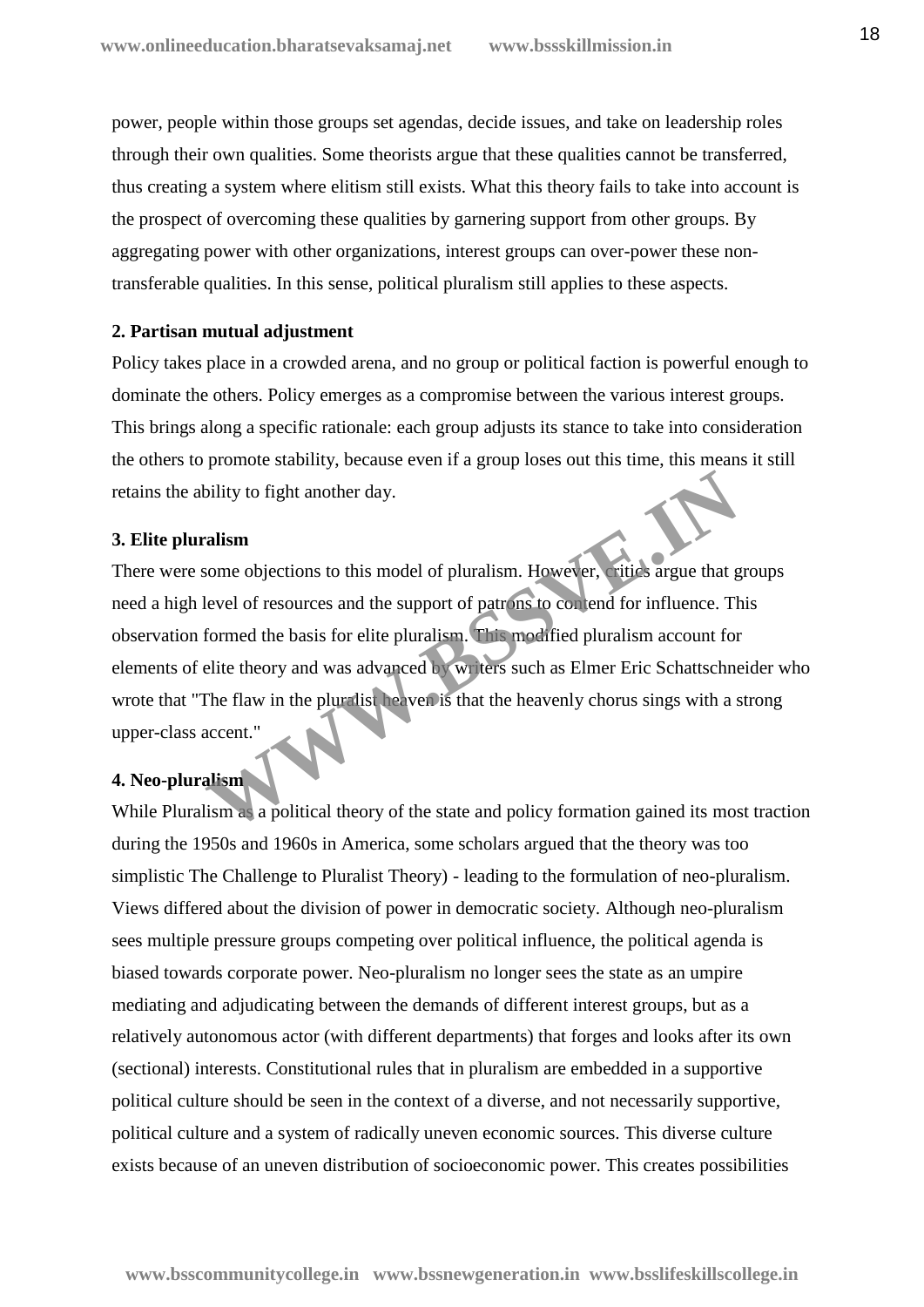for some groups - while limiting others - in their political options. In the international realm, order is distorted by powerful multinational interests and dominant states, while in classical pluralism emphasis is put on stability by a framework of pluralist rules and free market society.

Charles E. Lindblom, who is seen as positing a strong neo-pluralist argument, still attributed primacy to the competition between interest groups in the policy process but recognized the disproportionate influence business interests have in the policy process. Classical pluralism was criticized as it did not seem to apply to Westminster-style democracies or the European context. This led to the development of corporatist theories. Corporatism is the idea that a few select interest groups are actually (often formally) involved in the policy formulation process, to the exclusion of the myriad other 'interest groups'. For example, trade unions and major sectoral business associations are often consulted about (if not the drivers of) specific policies. These policies often concern tripartite relations between workers, employers and the state, with a coordinating role for the latter. The state constructs a framework in which it can address the political and economic issues with these organized and centralized groups. In this view, parliament and party politics lose influence in the policy forming process. al business associations are often consulted about (if not the drivers of) see policies often concern tripartite relations between workers employer coordinating role for the latter. The state constructs a tramework in whic

## **5. Conceptual framework**

The proposed model for leadership development presented in this paper is based upon a clear set of assumptions and beliefs about educational leadership. This conceptual framework draws upon the evidence garnered through the ASAS, the ISPP, and BBL studies outlined above. It also utilizes the scholarly literature pertaining to educational leadership, professional development, and adult learning theory.

## **6. Value of leadership development**

Principals in the twenty-first century lead very different schools from those of previous generations. Schools are more complex, change is constant and increasingly rapid, public accountability is more overt, and society demands more from school graduates. As Peterson and Cosner stated [p]rincipals' daily work is characterized by brevity, variety, fragmentation, complexity, ambiguity, and uncertainty. Principals' roles encompass more diverse duties and expectations, ranging from instructional leader to financial manager to policy developer, decision maker, staff mediator and negotiator, and marketer. Most undergraduate programs prepare teachers to teach, not necessarily to lead, and yet teachers are generally the talent pool from which leaders are drawn. Hence, professional development opportunities must be provided for teachers aspiring or newly promoted to administrative and leadership opportunities.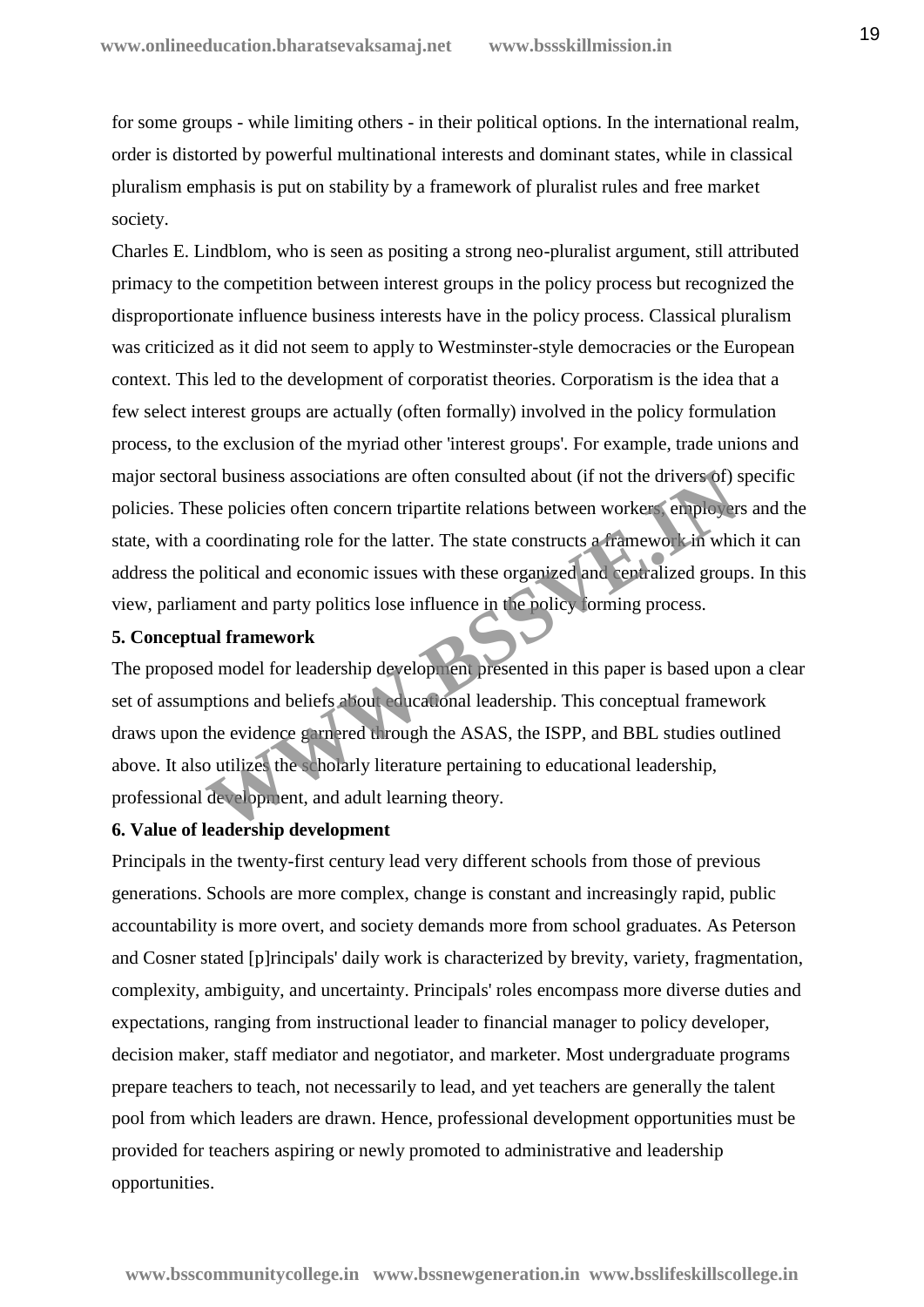In Section 2 of this course you will cover these topics:

The Learning Community From An Evidence Based Approach

Developing Best Practice Through Research

Assessment And Interpreting Evidence

## **Topic : The Learning Community From An Evidence Based Approach**

## **Topic Objective:**

At the end of this topic student would be able to develop learning regarding:

- History of Learning Community
- Learning Community Models
- Learning Community Approaches
- Professional Learning Community
- Educational community building

## **Definition/Overview:**

A **learning community** is a group of people who share common values and beliefs, are actively engaged in learning together from each other. Such communities have become the template for a cohort-based, interdisciplinary approach to higher education. This is based on an advanced kind of educational or 'pedagogical' design. **WWW.BSSVE.IN**

## **Key Points:**

## **1. History of Learning Community**

In a summary of the history of the concept of learning communities, Wolff-Michael Roth and Lee Yew Jin suggest that until the early 1990s, and consistent with (until then) dominant Piagetian constructivist and information processing paradigms in education, the individual was seen as the "unit of instruction" and the focus of research. Roth and Lee claim this as watershed period when, influenced by the work of Jean Lave, and Lave and Etienne Wenger among others, researchers and practitioners switched to the idea that knowing and knowledgeability are better thought of as cultural practices that are exhibited by practitioners belonging to various communities. Roth and Lee claim that this led to forms of praxis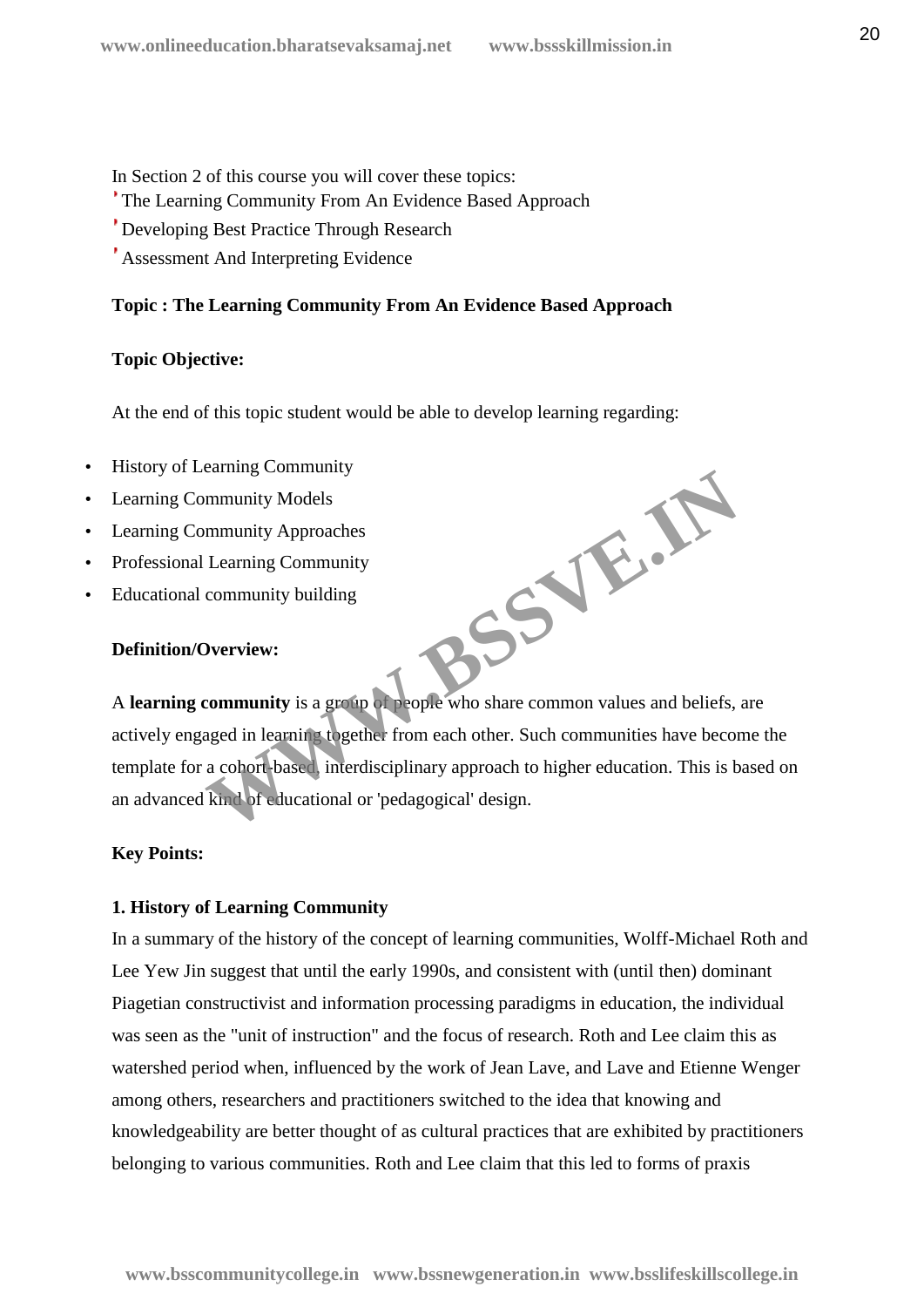(learning and teaching designs implemented in the classroom, and influenced by these ideas) in which students were encouraged to share their ways of doing mathematics, history, science, etc. with each other. In other words, that children take part in the construction of consensual domains, and "participate in the negotiation and institutionalisation of ...meaning". In effect, they are participating in learning communities. Roth and Lee go on to analyse the contradictions inherent in this as a theoretically informed practice in education. Community psychologists such as McMillan and Chavis (1986) state that there are four key factors that defined a sense of community: (1) membership, (2) influence, (3) fulfillment of individuals needs and (4) shared events and emotional connections. So, the participants of learning community must feel some sense of loyalty and beyond to the group (membership) that drive their desire to keep working and helping others, also the things that the participant do in must affect what happened in the community, that means, an active and not just a reactive performance (influence). Besides a learning community must give the chance to the participants to meet particular needs (fulfillment) by expressing personal opinions, asking for help or specific information and share stories of events with particular issue included (emotional connections) emotional experiences. Learning communities are now fairly common to American colleges and universities, and are also found in the United Kingdom and Europe. ffect what happened in the community, that means, an active and not just<br>formance (influence). Besides a learning community must give the chance<br>to meet particular needs (fulfillment) by expressing personal opinions, a<br>fit

This analysis does not take account of the appearance of learning communities in the United States in the early 1980s. For example, The Evergreen State College, which is widely considered a pioneer in this area, established an intercollegiate learning community in 1984. In 1985, this same college established the Washington Center for Improving the Quality of Undergraduate Education, which focuses on collaborative education approaches, including learning communities as one of its centerpieces.

Learning communities began to gain popularity at other U.S. colleges and universities during the lat 80s and throughout the 90s. The Washington Center's National Learning Commons Directory has over 250 learning community initiatives in colleges and universities throughout the nation.

#### **2. Learning Community Models**

There are five basic nonresidential learning community models: (1) linked courses, (2) learning clusters, (3) freshmen interest groups, (4) federated learning communities, and (5) coordinated studies. Residential learning communities, or living-learning programs, range from theme-based halls on a college dormitory to degree-granting residential colleges. What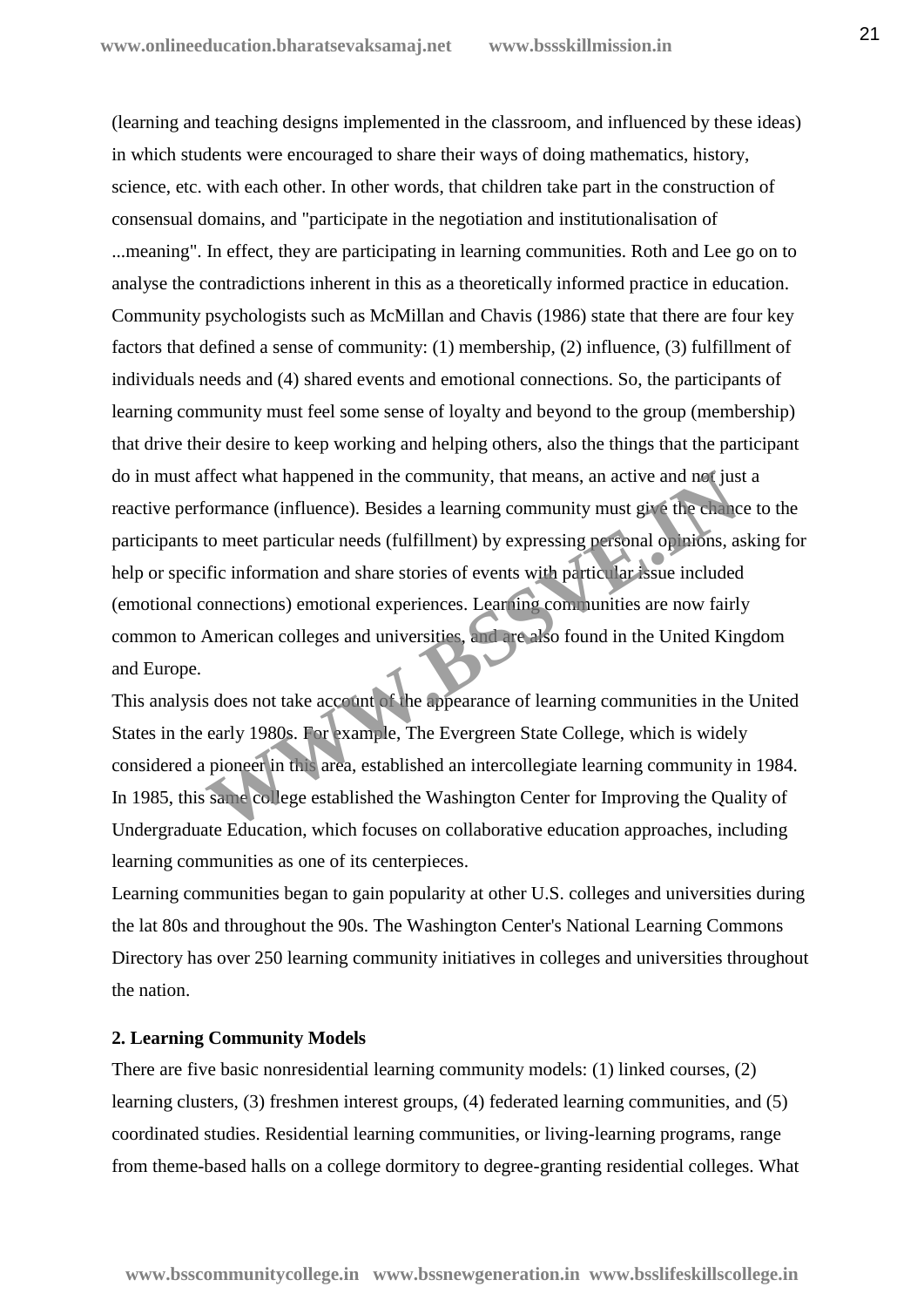these programs share is the integration of academic content with daily interactions among students, faculty, and staff living and working in these programs.

## **3. Learning Community Approaches**

- Online learning community
- Intergenerational equity
- Youth/adult partnerships

#### **4. Professional Learning Community**

A Professional Learning Community, or PLC is an extended learning opportunity to foster collaborative learning among colleagues within a particular work environment or field. It is often used in schools as a way to organize teachers into working groups. PLCs have many variations. In one definition PLCs "extend... classroom practice into the community; bringing community personnel into the school to enhance the curriculum and learning tasks for students; or engaging students, teachers, and administrators simultaneously in learning." Richard Dufour, a recognized national expert in PLCs, finds that "To create a professional learning community, focus on learning rather than on teaching, work collaboratively, and hold yourself accountable for results." The Ontario Ministry of Education defines a PLC as "a shared vision or running a school in which everyone can make a contribution, and staff are encouraged to collectively undertake activities and reflection in order to constantly improve their students performance." In schools as a way to organize teachers into working groups. PLCs have<br>a one definition PLCs "extend... classroom practice into the community;<br>personnel into the school to enhance the curriculum and learning tasks for<br>eng

The idea behind a PLC was to integrate two concepts that in the past, have been quite distinctive from each other; professional and community. Louis states that, professionalism is, "based on specialized knowledge and a focus on serving client needs"; whereas community is, "based on caring, support, and mutual responsibility within a group." A PLC is seen as an effective staff development team approach and a not so powerful strategy for school change and possible improvement. The idea of community is crucial to the success of PLCs. This is why mostly they fail; Public Schools have poorly developed communities. The PLC process should be a reflective process where both individual and community growth is achieved. Among the team there should be a shared vision of where they want the school to be. In his book The Fifth Discipline, Peter Senge comments on shared vision and states, The practice of shared vision involves the skills of unearthing shared pictures of the future that foster genuine commitment and enrolment rather than compliance. In mastering this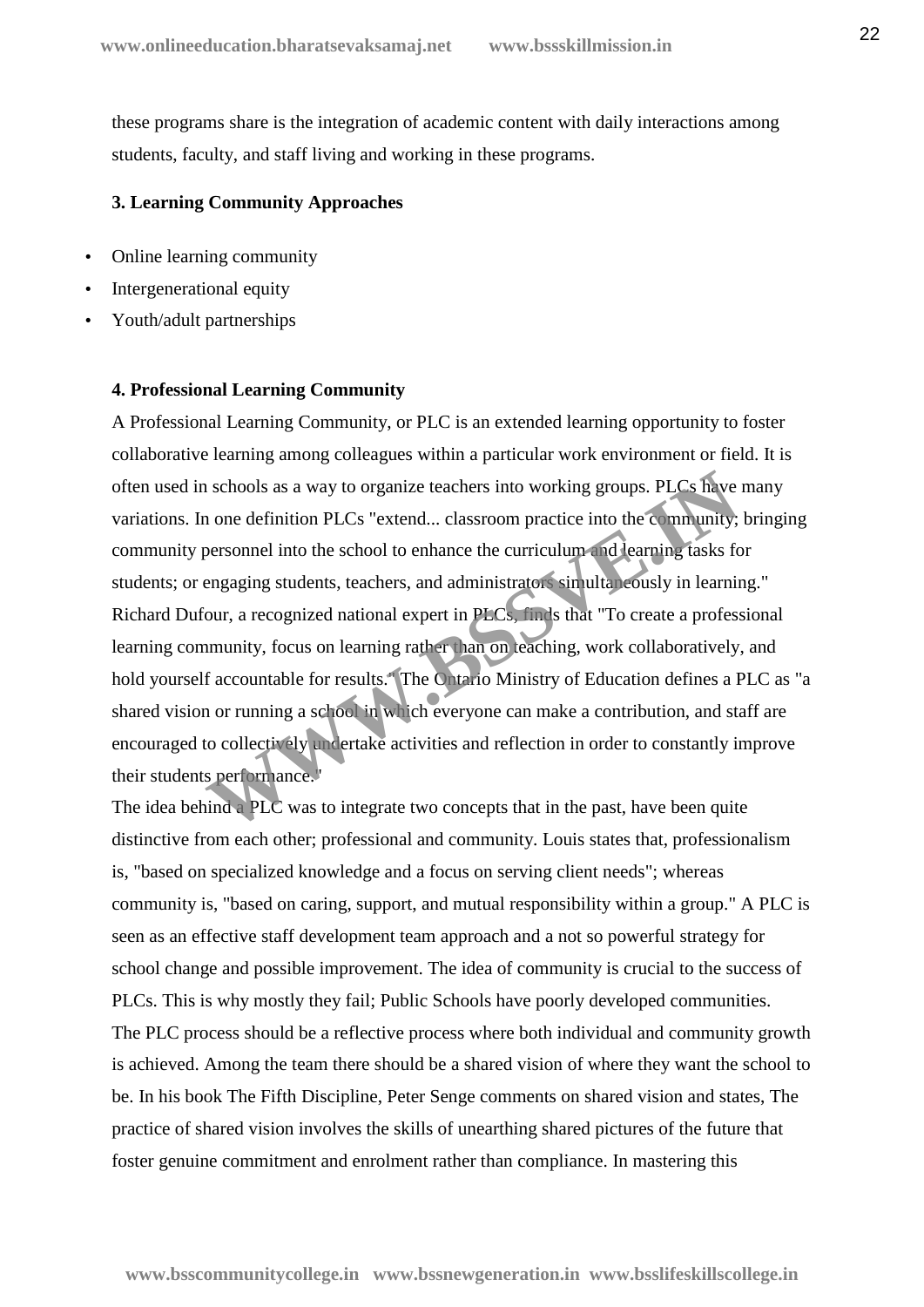discipline, leaders learn the counter-productiveness of trying to dictate a vision, no matter how heartfelt (1990, p.9). Through this commitment and creation of a shared vision the team, including leaders and participants, becomes empowered to work together and achieve goals. PLCs are not effective when the team is being told what to do and does not collaborate. PLCs must be a joint venture for it is true that, "Top-down mandates and bottom-up energies need each other.". This process involves sharing diverse ideas and making compromises so that all members are satisfied with the direction in which the organization is moving.

#### **5. Educational community building**

If schools are to be significantly more effective, they must break from the industrial model upon which they were created and embrace a new model that enables them to function as learning organizations. We prefer characterizing learning organizations as professional learning communities for several vital reasons. While the term organization suggests a partnership enhanced by efficiency, expediency, and mutual interests, community places greater emphasis on relationships, shared ideals, and a strong culture all factors that are critical to school improvement. The challenge for educators is to create a community of commitment a professional learning community. It sounds simple enough, but as the old adage warns, the devil is in the details. munities for several vital reasons. While the term organization suggests<br>enhanced by efficiency, expediency, and mutual interests, community pla<br>asis on relationships, shared ideals, and a strong culture all fictors that a

In an educational setting a PLC may contain people from multiple levels of the organization who are collaboratively and continually working together for the betterment of the organization. Peter Senge believes "it is not longer sufficient to have one person learning for the organization." The idea that there is one main decision maker who controls the organization is not sufficient in todays school; all people within the community must work effectively towards common goals. A major principle of PLCs is that people learn more together than if they were on their own. The idea of team learning is an interesting concept that teachers work to promote in their classrooms but often do not practice in their professional lives. Senge suggests that when teams learn together there are beneficial results for the organization. It becomes the team, not the individual, that is viewed as the main learning unit. High-quality collaboration has become no less than an imperative. Team learning builds upon personal mastery and shared vision. This involves creating a snapshot of what is important to both individuals and the school community. Although individuals are responsible for their own actions, feelings and opinions, it is the common good of the community that guides decision making.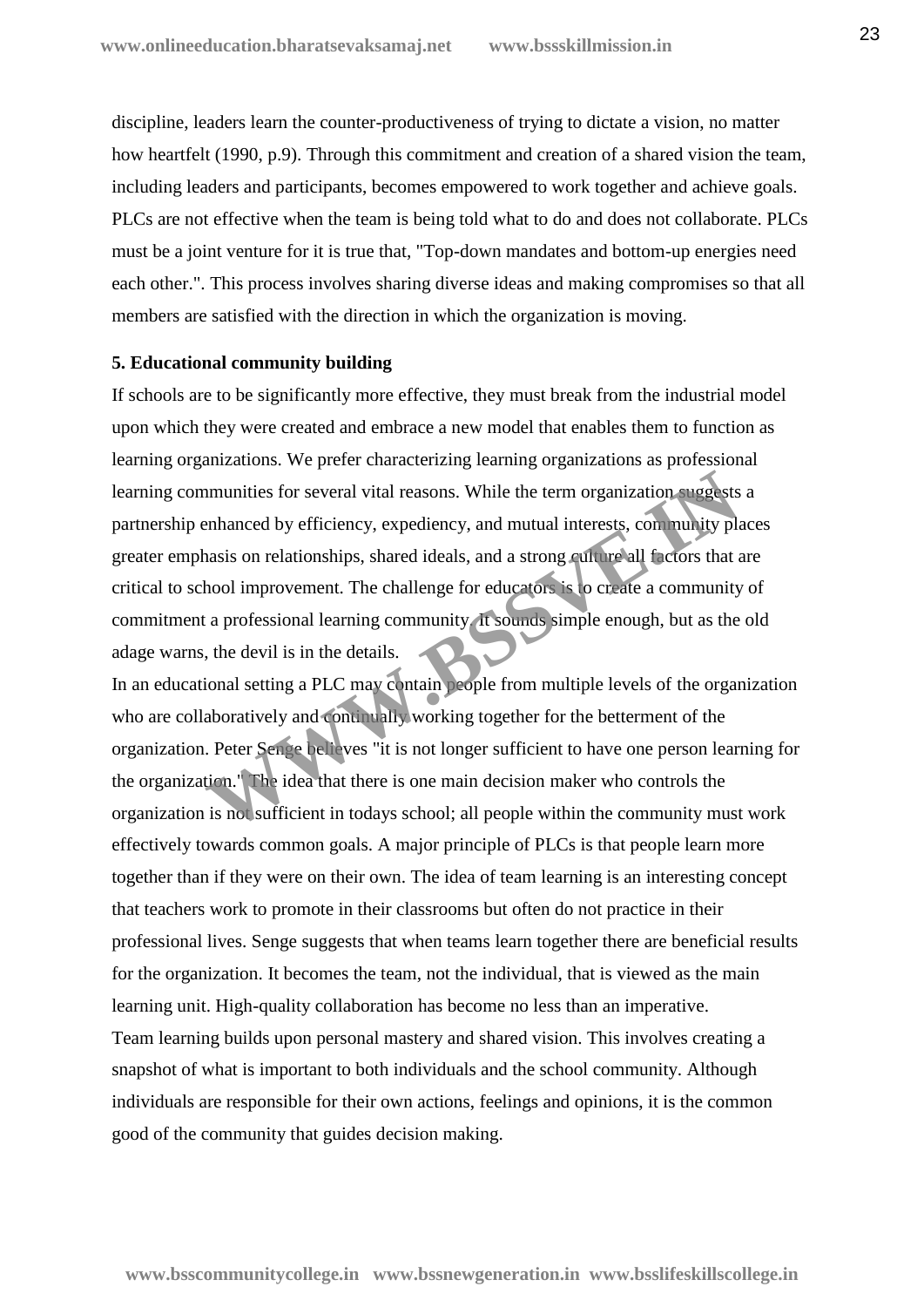It is important for leadership in the schools to establish and maintain PLCs. Successful PLCs will require a shift in the traditional leadership role from leader-centered (top-down) to shared leadership. Often, a top down leader will create the vision statement and then staff members will be encouraged to adhere to the goals outlined in the statement. Principals need to lead from the center rather than the top.The view of the principal as the instructional leader is changing to one that reflects the principals role within a community of learners and leaders. "The practice of shared vision involves the skills of unearthing shared pictures of the future that foster genuine commitment and enrolment rather than compliance. In mastering this discipline, leaders learn the counter-productiveness of trying to dictate a vision, no matter how heartfelt" Through this commitment and creation of a shared vision the team becomes empowered to work together and achieve goals. "Top-down mandates and bottom-up energies need each other." This process involves sharing diverse ideas and making compromises so that all people are satisfied with the direction in which the school is moving. As teachers capacity increases and they develop a feeling of success, they will better understand that when they ally their strengths and skills they are able to reach goals they could not reach on their own. d each other." This process involves sharing diverse ideas and making<br>s so that all people are satisfied with the direction in which the school is<br>capacity increases and they develop a feeling of success, they will better<br>

## **Topic : Developing Best Practice Through Research**

## **Topic Objective:**

At the end of this topic student would be able to develop learning regarding:

- Usage of Best Practice
- Good operating practice
- Best Practice in Correlation with Benchmarking
- Benchmarking Procedure in Best Practice

#### **Definition/Overview:**

**Best Practice** is an idea that asserts that there is a technique, method, process, activity, incentive or reward that is more effective at delivering a particular outcome than any other technique, method, process, etc. The idea is that with proper processes, checks, and testing, a desired outcome can be delivered with fewer problems and unforeseen complications. Best practices can also be defined as the most efficient (least amount of effort) and effective (best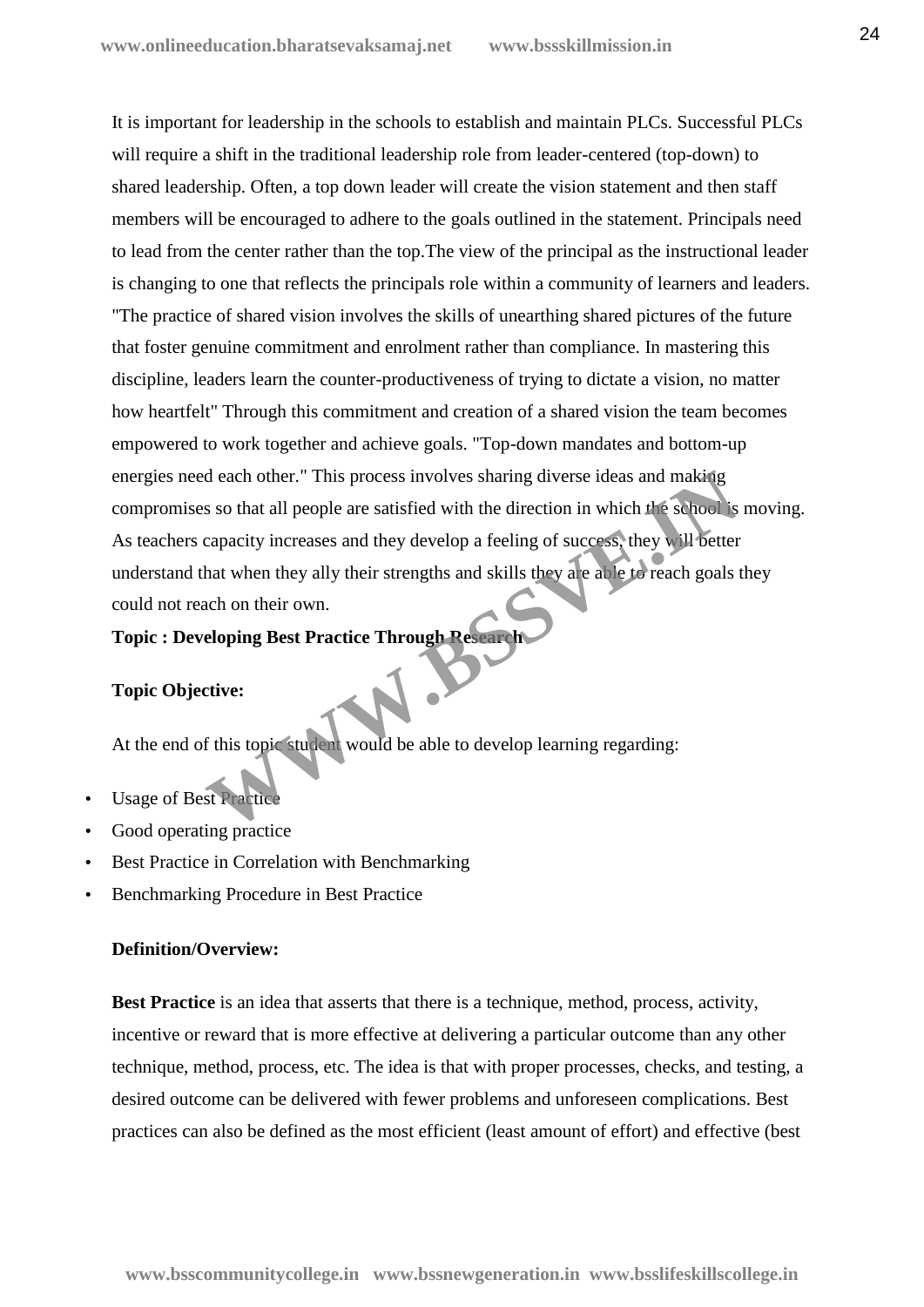results) way of accomplishing a task, based on repeatable procedures that have proven themselves over time for large numbers of people.

#### **Key Points:**

#### **1. Usage of Best Practice**

Best Practices are used in technology development, such as new software, but also in construction, transportation, business management, sustainable development, and various aspects of Project Management. Best practices are also used in healthcare to deliver high quality care that promotes best outcomes. Best Practices are used within any business type including, but not limited to: sales, manufacturing, teaching, programming software, road construction, health care, insurance, and accounting. Documenting and charting these procedures and practices is a complicated and time-consuming process often skipped by companies, even though they may practice the proper processes consistently. Some consulting firms specialize in the area of Best Practice. Often "Best Practice" consulting firms offer pre-made 'templates' to standardize business process documentation. A key strategic talent is required to provide good "Best Practice" consulting to organizations: the ability to balance the uniqueness of an organization with practices it has in common with other organizations. and practices is a complicated and time-consuming process often skipped<br>
Even though they may practice the proper processes consistently.<br>
Hing firms specialize in the area of Best Practice. Often "Best Practice"<br>
rms offe

In many cases the cost of making modifications to a system or process which comes standard in a template or with a delivered computer application forces an organization into using "Best Practice". Often it is to the benefit of the organization. Sometimes a "Best Practice" will hurt an organization. Good "Best Practice" consulting firms can assist organizations in making decisions appropriate for the organization. Despite the need to improve on processes as times change and things evolve, Best Practice is considered by some as a business buzzword used to describe the process of developing and following a standard way of doing things that multiple organizations can use for management, policy, and especially software systems. As the term has become more popular, some organizations have begun using "best practices" to refer to what are in fact "rules," causing a linguistic drift in which a new term such as "good ideas" is needed to refer to what would previously have been called "best practices."

#### **2. Good operating practice**

Good operating practice is a strategic management term, usually capitalized. More specific uses of the term include Good Agricultural Practices, Good Manufacturing Practice, Good Laboratory Practice, Good Clinical Practice and Good Distribution Practice. Because of the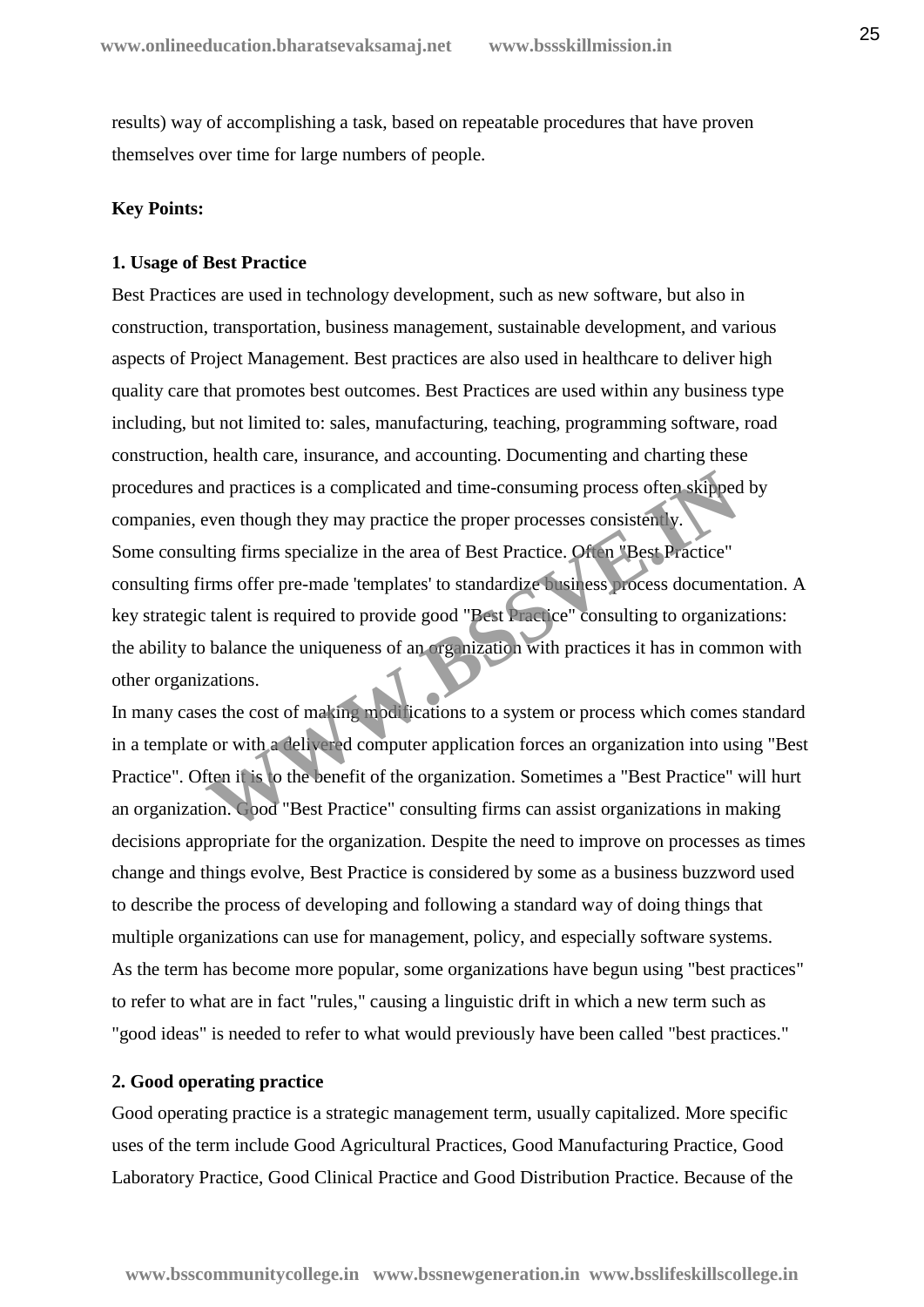use of Best Practices as a buzzword, some people are asking if a better term could be found. This could be something such as Better Practices, or Current Thinking. The thinking is along these lines. The term Best Practices has implications of Finality, Obedience, Authority, and Universality. The term Best Practices implies that some source has the final answer to a matter in dispute or disarray. The matter is closed, decided, set and resolved. The term seems to seek better ways, which may even lead to tweaking the suggested practice to make it even better. It suggests that all of us together can come up with something better than any one of us can arrive at individually, and places authority in the community. The term may imply that the better practice is not universal, but depends on the specific situation.

#### **3. Best Practice in Correlation with Benchmarking**

**Benchmarking**is the process of comparing the cost, time or quality of what one organization does against what another organization does. The result is often a business case for making changes in order to make improvements. Also referred to as "best practice benchmarking" or "process benchmarking", it is a process used in management and particularly strategic management, in which organizations evaluate various aspects of their processes in relation to best practice, usually within their own sector. This then allows organizations to develop plans on how to make improvements or adopt best practice, usually with the aim of increasing some aspect of performance. Benchmarking may be a one-off event, but is often treated as a continuous process in which organizations continually seek to challenge their practices. what another organization does. The result is often a business case for n<br>rder to make improvements. Also referred to as "best practice benchmarking", it is a process used in management and *pa*rticular) strategi<br>t, in whi

## **4. Benchmarking Procedure in Best Practice**

There is no single benchmarking process that has been universally adopted. The wide appeal and acceptance of benchmarking has led to various benchmarking methodologies emerging. The most prominent methodology is the 12 stage methodology by Robert Camp (who wrote the first book on benchmarking in 1989). The 12 stage methodology consisted of 1. Select subject ahead 2. Define the process 3. Identify potential partners 4. Identify data sources 5. Collect data and select partners 6. Determine the gap 7. Establish process differences 8. Target future performance 9. Communicate 10. Adjust goal 11. Implement 12. Review/recalibrate.

The following is an example of a typical shorter version of the methodology:

 Identify your problem areas - Because benchmarking can be applied to any business process or function, a range of research techniques may be required. They include: informal conversations with customers, employees, or suppliers; exploratory research techniques such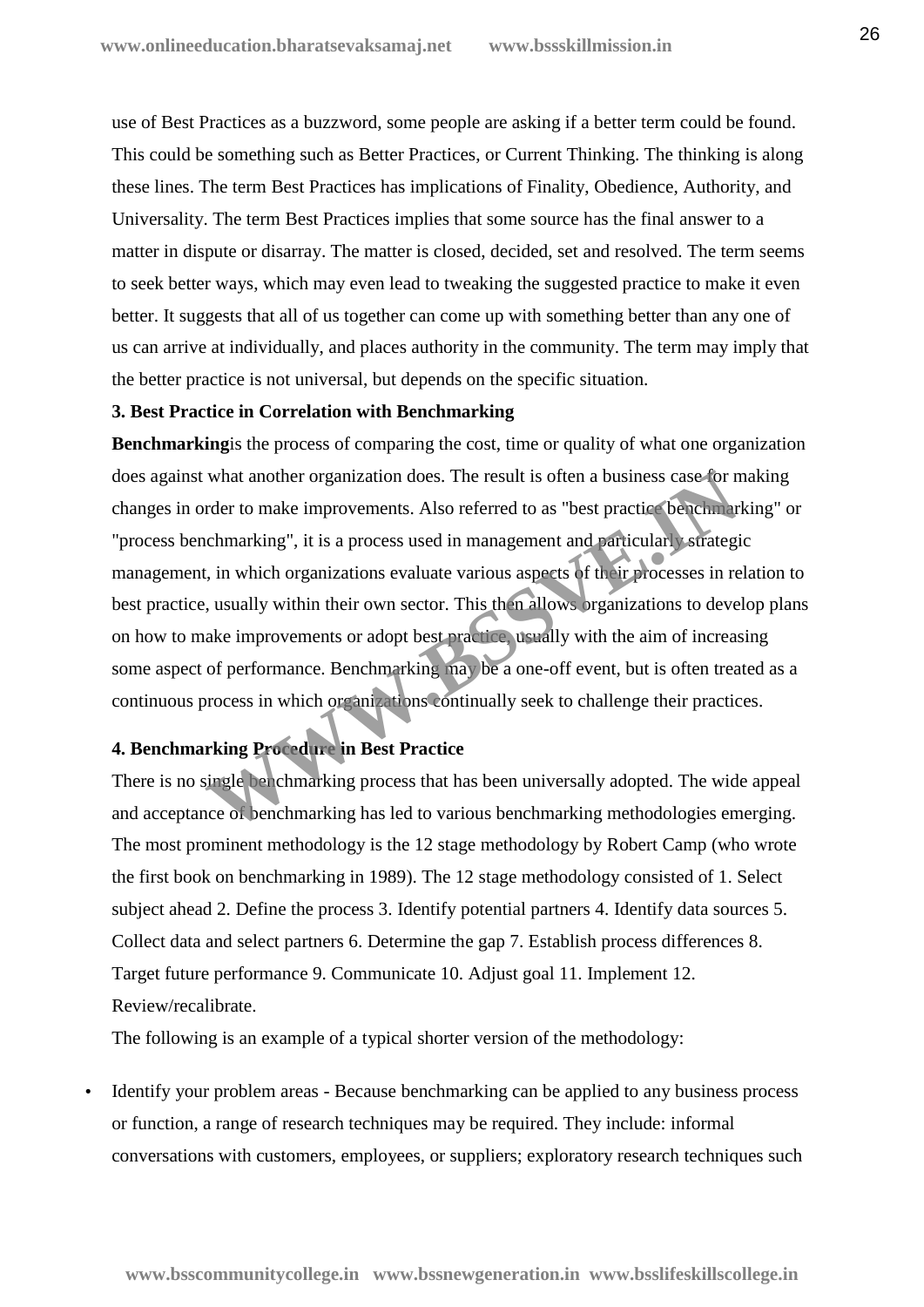as focus groups; or in-depth marketing research, quantitative research, surveys, questionnaires, re-engineering analysis, process mapping, quality control variance reports, or financial ratio analysis. Before embarking on comparison with other organizations it is essential that you know your own organization's function, processes; base lining performance provides a point against which improvement effort can be measured.

- Identify other industries that have similar processes For instance if one were interested in improving hand offs in addiction treatment he/she would try to identify other fields that also have hand off challenges. These could include air traffic control, cell phone switching between towers, transfer of patients from surgery to recovery rooms.
- Identify organizations that are leaders in these areas Look for the very best in any industry and in any country. Consult customers, suppliers, financial analysts, trade associations, and magazines to determine which companies are worthy of study.
- Survey companies for measures and practices Companies target specific business processes using detailed surveys of measures and practices used to identify business process alternatives and leading companies. Surveys are typically masked to protect confidential data by neutral associations and consultants. Contained which companies are worthy of study.<br>
Deanies for measures and practices - Companies target specific business processes<br>
and leading companies. Surveys are typically masked to protect confider<br>
sociations and con
- Visit the "best practice" companies to identify leading edge practices Companies typically agree to mutually exchange information beneficial to all parties in a benchmarking group and share the results within the group.
- Implement new and improved business practices Take the leading edge practices and develop implementation plans which include identification of specific opportunities, funding the project and selling the ideas to the organization for the purpose of gaining demonstrated value from the process.

## **Topic : Assessment And Interpreting Evidence**

## **Topic Objective:**

At the end of this topic student would be able to develop learning regarding:

- Nature of the Studies and Assessment
- Types of Assessment
- Standards of quality Assessment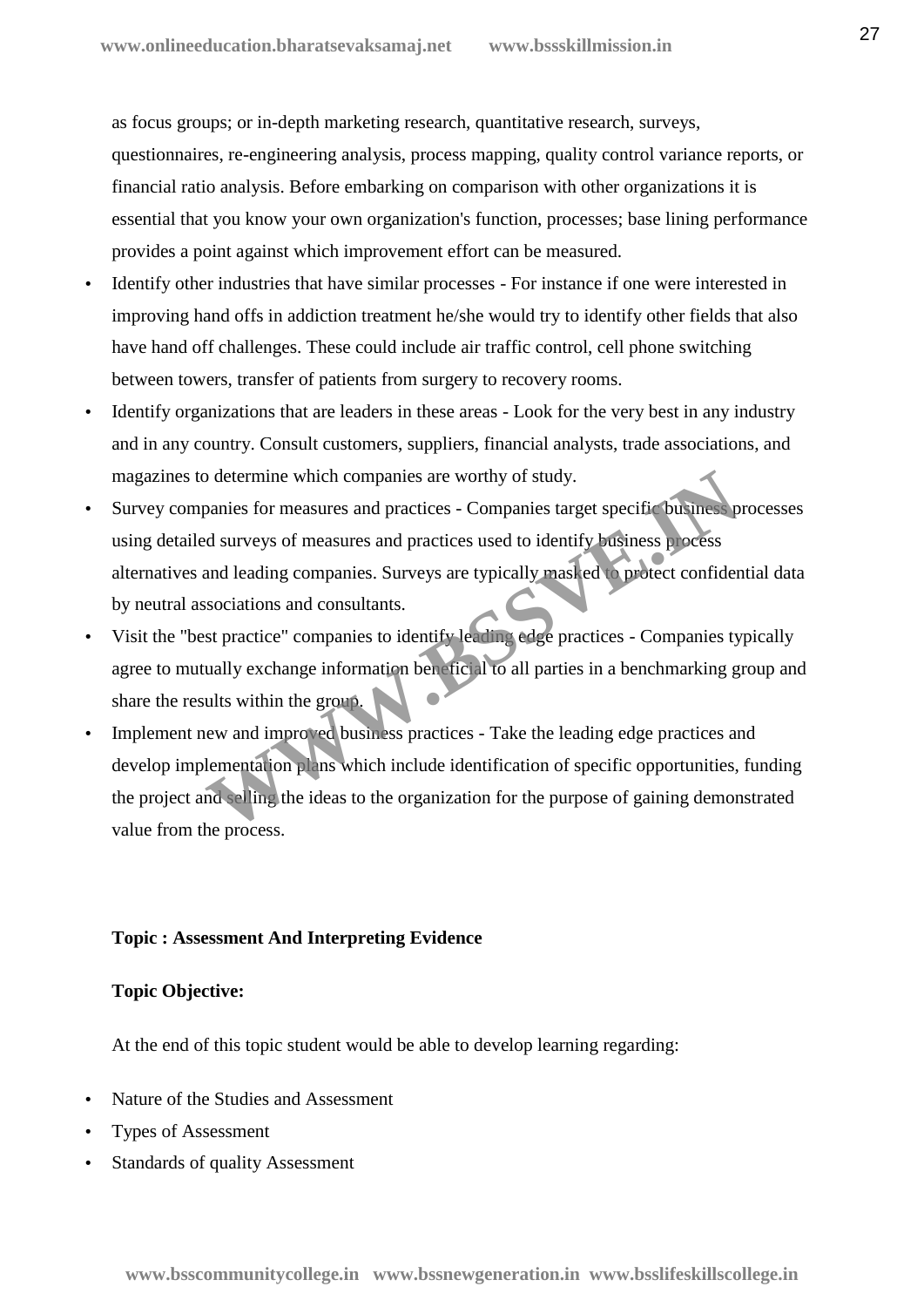- A Good Assessment
- High Stakes Testing Practices
- 21st Century Assessment

## **Definition/Overview:**

**Educational assessment** is the process of documenting, usually in measurable terms, knowledge, skills, attitudes and beliefs. Assessment can focus on the individual learner, the learning community (class, workshop, or other organized group of learners), the institution, or the educational system as a whole.

## **Key Points:**

## **1. Nature of the Studies and Assessment**

According to the Academic Exchange Quarterly: "Studies of a theoretical or empirical nature (including case studies, portfolio studies, exploratory, or experimental work) addressing the assessment of learner aptitude and preparation, motivation and learning styles, learning outcomes in achievement and satisfaction in different educational contexts are all welcome, as are studies addressing issues of measurable standards and benchmarks". It is important to notice that the final purposes and assessment practices in education depends on the theoretical framework of the practitioners and researchers, their assumptions and believes about the nature of human mind, the origin of knowledge and the process of learning. The following table summarizes the main theoretical frameworks behind almost all the theoretical and research work, and the instructional practices in education (one them being, of course, the practice of assessment). This different frameworks have given rise to interesting debates among scholars. The Studies and Assessment<br>
2) the Academic Exchange Quarterly: "Studies of a theoretical or empiric<br>
1) the Academic Exchange Quarterly: "Studies of a theoretical or empiric<br>
1) sets studies, portfolio studies, explorator

| <b>TOPICS</b>                             | <b>EMPIRICISM</b>                                    | <b>RATIONALISM</b>                             | <b>SOCIOCULTURALISM</b>                             |
|-------------------------------------------|------------------------------------------------------|------------------------------------------------|-----------------------------------------------------|
| Philosophical<br>orientation              | Hume, British<br>Empiricism                          | Kant, Descartes,<br>Continental<br>Rationalism | Hegel, Marx, Cultural<br><b>Dialectic</b>           |
| <b>Metaphorical</b><br><b>Orientation</b> | Mechanistic/Operation<br>of a Machine or<br>Computer | Organismic/Growth<br>of a Plant                | Contextualist/Examination<br>of a Historical Event. |
| <b>Leading</b>                            | B. F. Skinner                                        | Jean Piaget/Robbie                             | Lev Vygotsky, Luria,                                |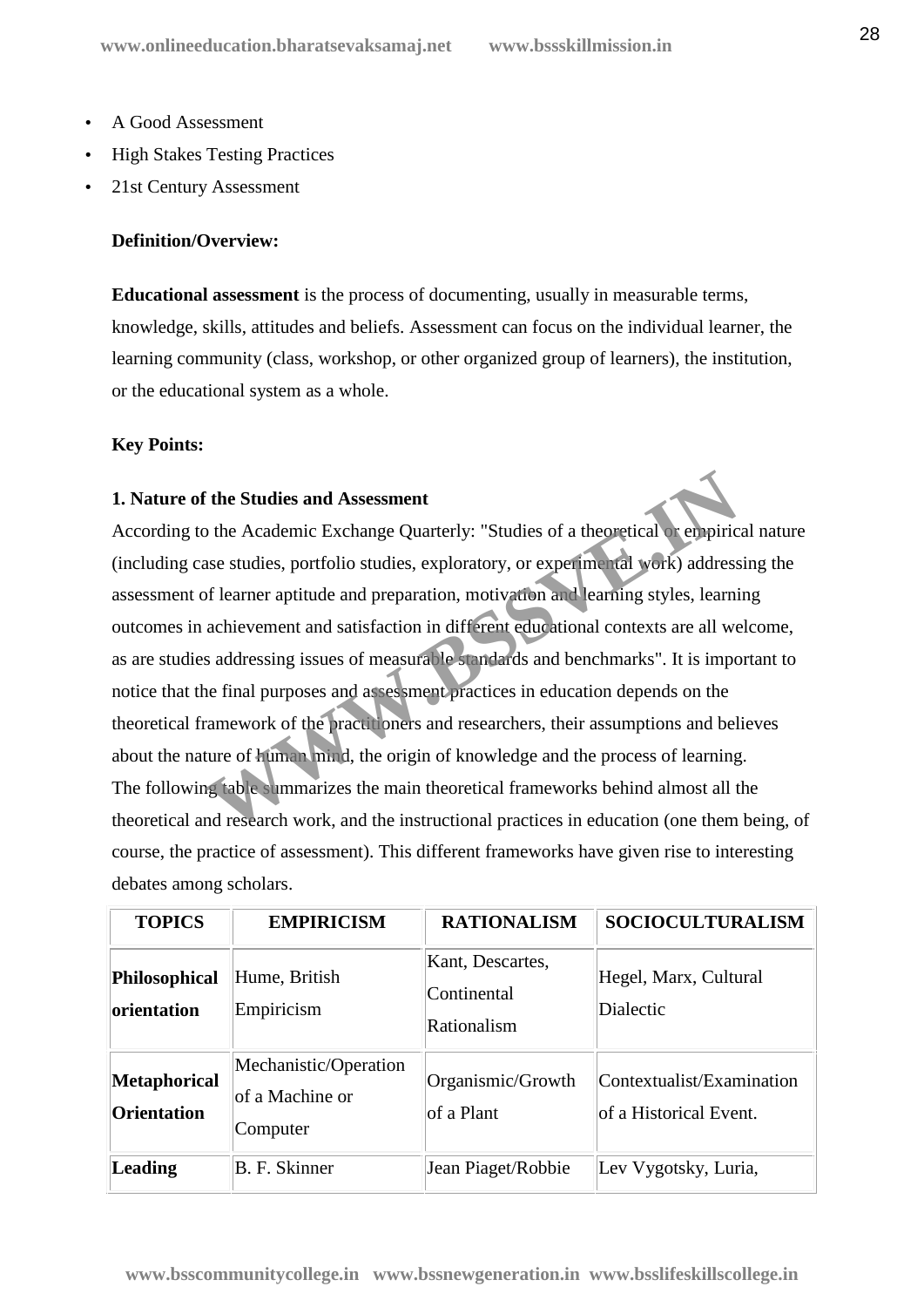| <b>Theorists</b><br>Nature of<br>Mind    | (behaviorism)/ Herb<br>Simon, John Anderson,<br><b>Robert Gagne</b><br>(Cognitivism)<br>Initially blank device<br>that detects patterns in<br>the world and operates<br>on them. Qualitatively<br>identical to lower<br>animals, but<br>quantitatively superior.                                                                                        | Case<br>Organ that evolved to<br>acquire knowledge by<br>making sense of the<br>world. Uniquely<br>human, qualitatively<br>different from lower<br>animals.                                                                                                                                                                                                                              | Bruner/Alan Collins, Jim<br>Greeno, Ann Brown, John<br><b>Bransford</b><br>Unique among species for<br>developing language, tools,<br>and education.                                                                                                                                                                                                            |
|------------------------------------------|---------------------------------------------------------------------------------------------------------------------------------------------------------------------------------------------------------------------------------------------------------------------------------------------------------------------------------------------------------|------------------------------------------------------------------------------------------------------------------------------------------------------------------------------------------------------------------------------------------------------------------------------------------------------------------------------------------------------------------------------------------|-----------------------------------------------------------------------------------------------------------------------------------------------------------------------------------------------------------------------------------------------------------------------------------------------------------------------------------------------------------------|
| Nature of<br>Knowledge<br>(epistemology) | Hierarchically organized<br>associations that present<br>an accurate but<br>incomplete<br>representation of the<br>world. Assumes that the<br>sum of the components<br>of knowledge is the<br>same as the whole.<br>Because knowledge is<br>accurately represented<br>by components, one<br>who demonstrates those<br>components is presumed<br>to know | General and/or<br>specific cognitive and<br>conceptual structures,<br>constructed by the<br>mind and according<br>to rational criteria.<br><b>Essentially these are</b><br>the higher-level<br>structures that are<br>constructed to<br>existing structure and<br>as the structures<br>accommodate more<br>new info. Knowledge<br>is represented by<br>ability to solve new<br>problems. | Distributed across people,<br>communities, and physical<br>environment. Represents<br>culture of community that<br>continues to create it. To<br>know means to be attuned<br>to the constraints and<br>assimilate new info to affordances of systems in<br>which activity occurs.<br>Knowledge is represented in<br>the regularities of successful<br>activity. |
| Nature of                                | Forming and                                                                                                                                                                                                                                                                                                                                             | Engaging in active                                                                                                                                                                                                                                                                                                                                                                       | Increasing ability to                                                                                                                                                                                                                                                                                                                                           |
| Learning (the                            | strengthening cognitive                                                                                                                                                                                                                                                                                                                                 | process of making                                                                                                                                                                                                                                                                                                                                                                        | participate in a particular                                                                                                                                                                                                                                                                                                                                     |
| process by                               | or S-R associations.                                                                                                                                                                                                                                                                                                                                    | sense of                                                                                                                                                                                                                                                                                                                                                                                 | community of practice.                                                                                                                                                                                                                                                                                                                                          |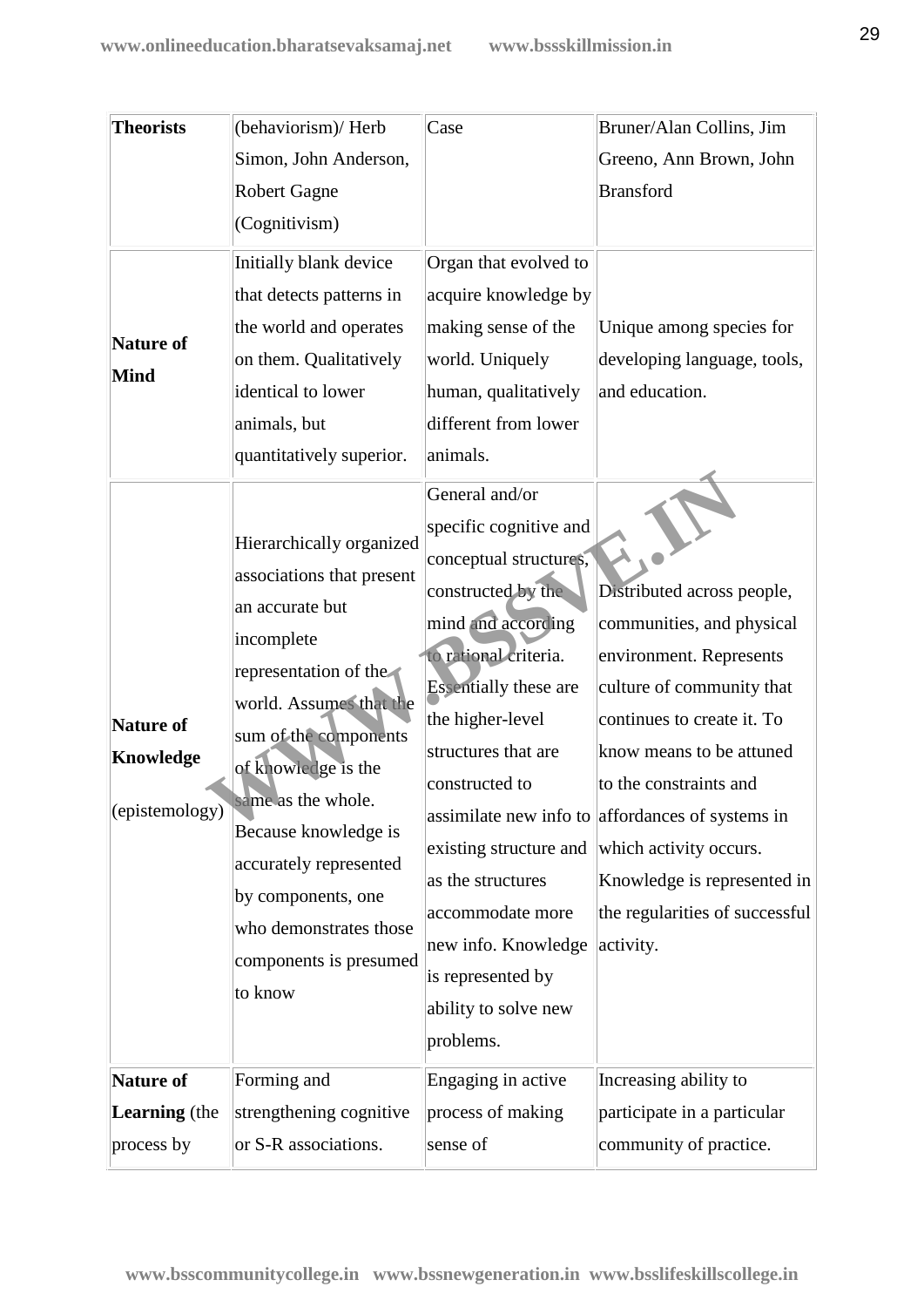| knowledge by $(1)$<br>environment. Mind<br>group, strengthening ability<br>applying existing<br>to participate by becoming<br>exposure to pattern, $(2)$<br>efficiently recognizing<br>attuned to constraints and<br>structure to new<br>and responding to<br>affordances.<br>experience to<br>rationalize it. You<br>pattern (3) recognizing<br>patterns in other<br>dont really learn the<br>components, only<br>contexts.<br>structures needed to<br>deal with those<br>components later.<br>Assess participation in<br>inquiry and social practices<br>Assess knowledge<br>of learning (e.g. portfolios,<br>components. Focus on<br>Assess extended<br>performance on new<br>observations) Students<br>mastery of many<br>problems. Credit<br>components and<br>should participate in<br>varieties of<br>fluency. Use<br>assessment process.<br>excellence.<br>psychometrics to<br>Assessments should be<br>standardize.<br>integrated into larger<br>environment<br>2. Types of Assessment |                    |               |                     |                               |
|-------------------------------------------------------------------------------------------------------------------------------------------------------------------------------------------------------------------------------------------------------------------------------------------------------------------------------------------------------------------------------------------------------------------------------------------------------------------------------------------------------------------------------------------------------------------------------------------------------------------------------------------------------------------------------------------------------------------------------------------------------------------------------------------------------------------------------------------------------------------------------------------------------------------------------------------------------------------------------------------------|--------------------|---------------|---------------------|-------------------------------|
|                                                                                                                                                                                                                                                                                                                                                                                                                                                                                                                                                                                                                                                                                                                                                                                                                                                                                                                                                                                                 | which              | Generation of | (rationalizing) the | Initiation into the life of a |
|                                                                                                                                                                                                                                                                                                                                                                                                                                                                                                                                                                                                                                                                                                                                                                                                                                                                                                                                                                                                 | knowledge is       |               |                     |                               |
|                                                                                                                                                                                                                                                                                                                                                                                                                                                                                                                                                                                                                                                                                                                                                                                                                                                                                                                                                                                                 | increased or       |               |                     |                               |
|                                                                                                                                                                                                                                                                                                                                                                                                                                                                                                                                                                                                                                                                                                                                                                                                                                                                                                                                                                                                 | modified)          |               |                     |                               |
|                                                                                                                                                                                                                                                                                                                                                                                                                                                                                                                                                                                                                                                                                                                                                                                                                                                                                                                                                                                                 |                    |               |                     |                               |
|                                                                                                                                                                                                                                                                                                                                                                                                                                                                                                                                                                                                                                                                                                                                                                                                                                                                                                                                                                                                 |                    |               |                     |                               |
|                                                                                                                                                                                                                                                                                                                                                                                                                                                                                                                                                                                                                                                                                                                                                                                                                                                                                                                                                                                                 |                    |               |                     |                               |
|                                                                                                                                                                                                                                                                                                                                                                                                                                                                                                                                                                                                                                                                                                                                                                                                                                                                                                                                                                                                 |                    |               |                     |                               |
|                                                                                                                                                                                                                                                                                                                                                                                                                                                                                                                                                                                                                                                                                                                                                                                                                                                                                                                                                                                                 |                    |               |                     |                               |
|                                                                                                                                                                                                                                                                                                                                                                                                                                                                                                                                                                                                                                                                                                                                                                                                                                                                                                                                                                                                 |                    |               |                     |                               |
|                                                                                                                                                                                                                                                                                                                                                                                                                                                                                                                                                                                                                                                                                                                                                                                                                                                                                                                                                                                                 |                    |               |                     |                               |
|                                                                                                                                                                                                                                                                                                                                                                                                                                                                                                                                                                                                                                                                                                                                                                                                                                                                                                                                                                                                 |                    |               |                     |                               |
|                                                                                                                                                                                                                                                                                                                                                                                                                                                                                                                                                                                                                                                                                                                                                                                                                                                                                                                                                                                                 |                    |               |                     |                               |
|                                                                                                                                                                                                                                                                                                                                                                                                                                                                                                                                                                                                                                                                                                                                                                                                                                                                                                                                                                                                 |                    |               |                     |                               |
|                                                                                                                                                                                                                                                                                                                                                                                                                                                                                                                                                                                                                                                                                                                                                                                                                                                                                                                                                                                                 | <b>Features of</b> |               |                     |                               |
|                                                                                                                                                                                                                                                                                                                                                                                                                                                                                                                                                                                                                                                                                                                                                                                                                                                                                                                                                                                                 | <b>Authentic</b>   |               |                     |                               |
|                                                                                                                                                                                                                                                                                                                                                                                                                                                                                                                                                                                                                                                                                                                                                                                                                                                                                                                                                                                                 | <b>Assessment</b>  |               |                     |                               |
|                                                                                                                                                                                                                                                                                                                                                                                                                                                                                                                                                                                                                                                                                                                                                                                                                                                                                                                                                                                                 |                    |               |                     |                               |
|                                                                                                                                                                                                                                                                                                                                                                                                                                                                                                                                                                                                                                                                                                                                                                                                                                                                                                                                                                                                 |                    |               |                     |                               |
|                                                                                                                                                                                                                                                                                                                                                                                                                                                                                                                                                                                                                                                                                                                                                                                                                                                                                                                                                                                                 |                    |               |                     |                               |
|                                                                                                                                                                                                                                                                                                                                                                                                                                                                                                                                                                                                                                                                                                                                                                                                                                                                                                                                                                                                 |                    |               |                     |                               |
| The term assessment is generally used to refer to all activities teachers use to help students                                                                                                                                                                                                                                                                                                                                                                                                                                                                                                                                                                                                                                                                                                                                                                                                                                                                                                  |                    |               |                     |                               |

## **2. Types of Assessment**

The term assessment is generally used to refer to all activities teachers use to help students learn and to gauge student progress.Though the notion of assessment is generally more complicated than the following categories suggest, assessment is often divided for the sake of convenience using the following distinctions:

- formative and summative
- objective and subjective
- referencing (criterion-referenced, norm-referenced, and ipsative)
- informal and formal.

## **2.1 Formative and summative**

Assessment is often divided into formative and summative categories for the purpose of considering different objectives for assessment practices.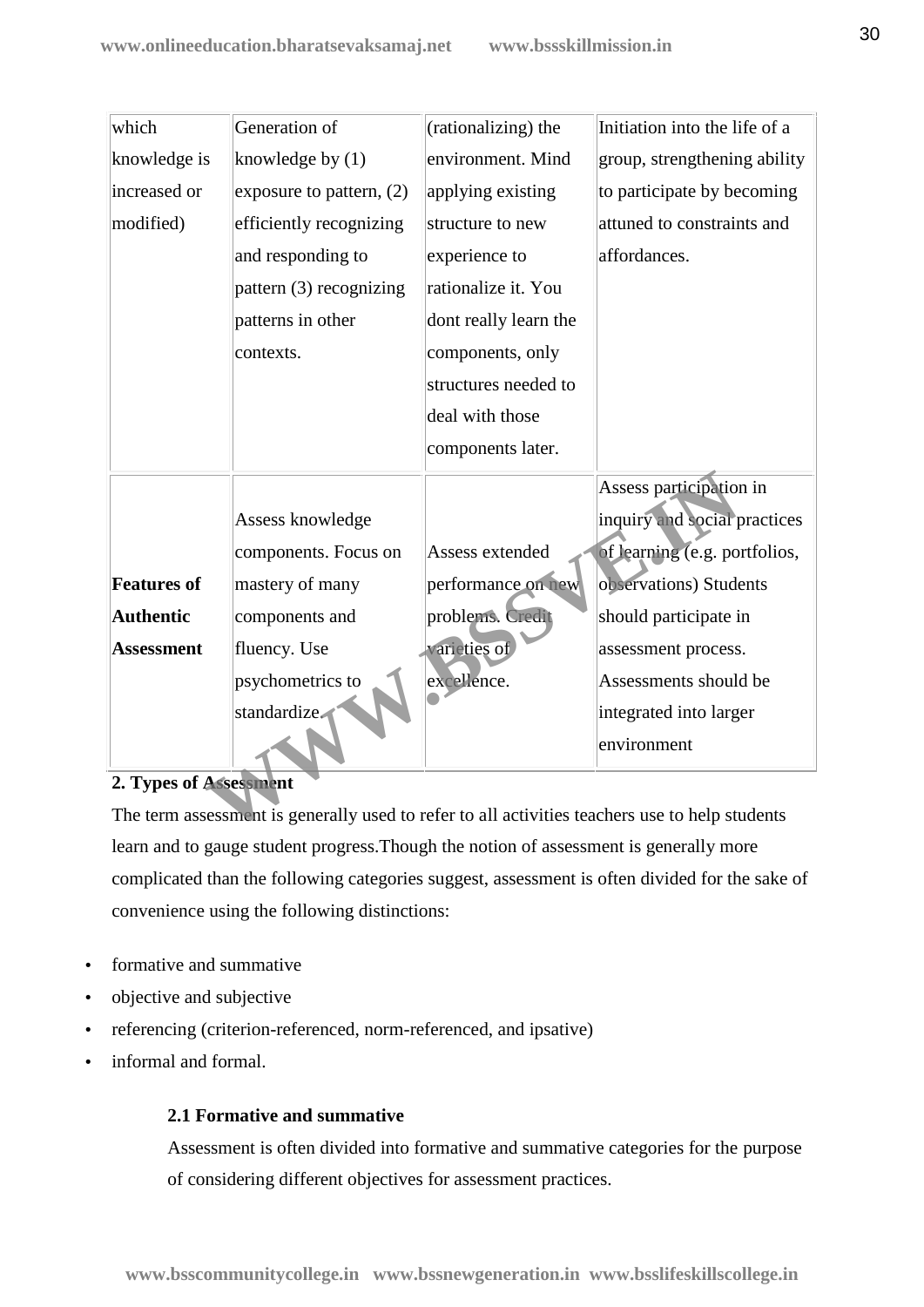Summative assessment is generally carried out at the end of a course or project. In an educational setting, summative assessments are typically used to assign students a course grade. Formative assessment - Formative assessment is generally carried out throughout a course or project. Formative assessment, also referred to as "educative assessment," is used to aid learning. In an educational setting, formative assessment might be a teacher (or peer) or the learner, providing feedback on a student's work, and would not necessarily be used for grading purposes.

Formative assessment is often referred to in a learning context as assessment of learning and assessment for learning respectively. Assessment of learning is generally summative in nature and intended to measure learning outcomes and report those outcomes to students, parents, and administrators. Assessment of learning generally occurs at the conclusion of a class, course, semester, or academic year. Assessment for learning is generally formative in nature and is used by teachers to consider approaches to teaching and next steps for individual learners and the class. A common form of formative assessment is diagnostic assessment. Diagnostic assessment measures a student's current knowledge and skills for the purpose of identifying a suitable program of learning. Self-assessment is a form of diagnostic assessment which involves students assessing themselves. Forward-looking assessment asks those being assessed to consider themselves in hypothetical future situations. Performance based assessment is similar to summative assessment, as it focuses on achievement. It is often aligned with the standards-based education reform and outcomes-based education movement. Though ideally they are significantly different from a traditional multiple choice test, they are most commonly associated with standards-based assessment which use free-form responses to standard questions scored by human scorers on a standards-based scale, meeting, falling below, or exceeding a performance standard rather than being ranked on a curve. A well-defined task is identified and students are asked to create, produce, or do something, often in settings that involve real-world application of knowledge and skills. Proficiency is demonstrated by providing an extended response. Performance formats are further differentiated into products and performances. The performance may result in a product, such as a painting, portfolio, paper, or exhibition, or it may consist of a performance, such as a speech, athletic skill, musical recital, or reading. These to statems, parents, and daministrators. Tissessment of realitions general and the conclusion of a class, course, semester, or academic year Assessment parently formative in nature and is used by teachers to consider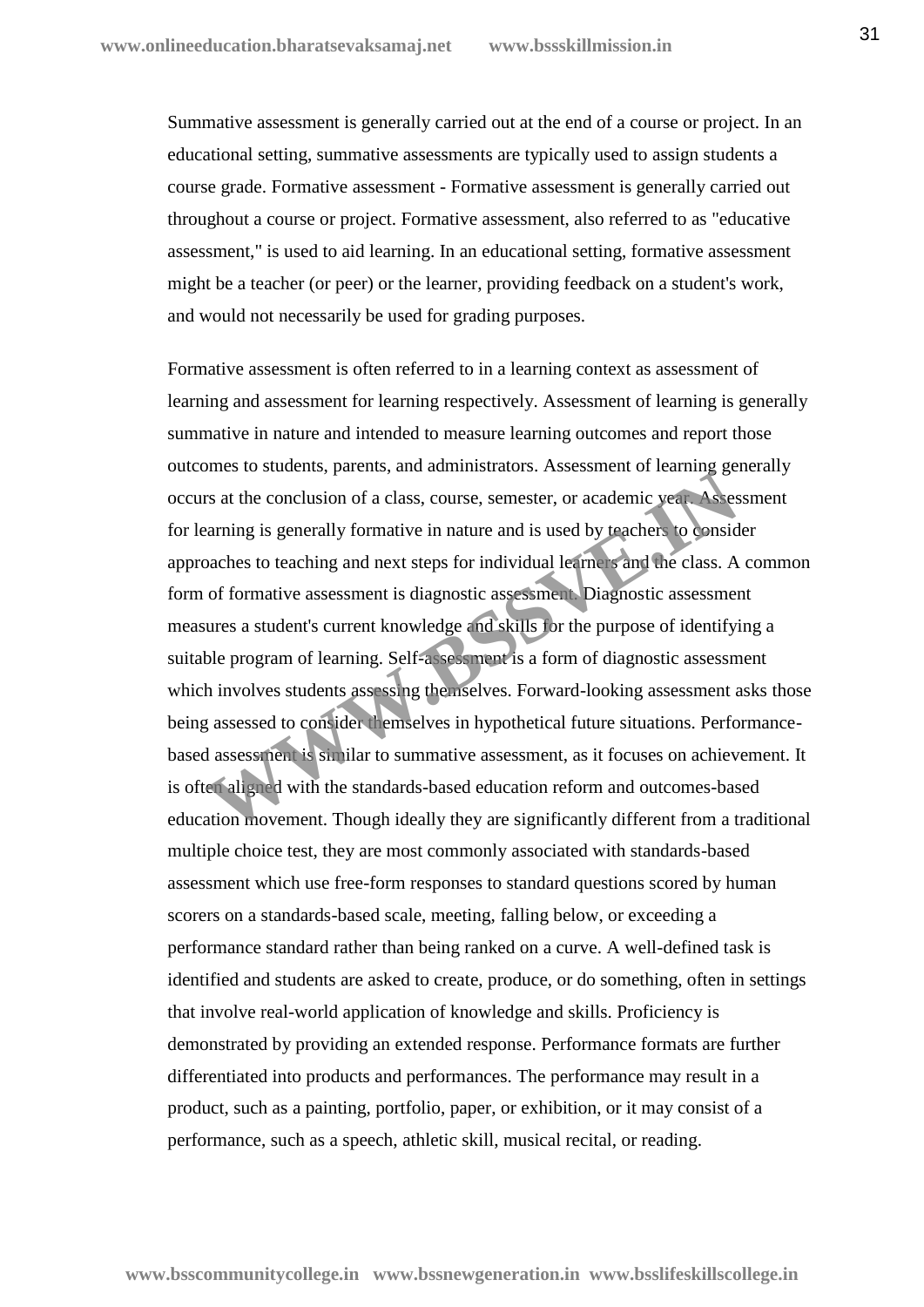#### **2.2 Objective and subjective**

Assessment (either summative or formative) is often categorized as either objective or subjective. Objective assessment is a form of questioning which has a single correct answer. Subjective assessment is a form of questioning which may have more than one correct answer (or more than one way of expressing the correct answer). There are various types of objective and subjective questions. Objective question types include true/false answers, multiple choice, multiple-response and matching questions. Subjective questions include extended-response questions and essays. Objective assessment is well suited to the increasingly popular computerized or online assessment format.Some have argued that the distinction between objective and subjective assessments is neither useful nor accurate because, in reality, there is no such thing as "objective" assessment. In fact, all assessments are created with inherent biases built into decisions about relevant subject matter and content, as well as cultural (class, ethnic, and gender) biases.

#### **2.3 Bases of comparison**

Test results can be compared against an established criterion, or against the performance of other students, or against previous performance: Criterion-referenced assessment, typically using a criterion-referenced test, as the name implies, occurs when candidates are measured against defined (and objective) criteria. Criterionreferenced assessment is often, but not always, used to establish a persons competence (whether s/he can do something). The best known example of criterion-referenced assessment is the driving test, when learner drivers are measured against a range of explicit criteria (such as Not endangering other road users). Norm-referenced assessment (colloquially known as "grading on the curve"), typically using a normreferenced test, is not measured against defined criteria. This type of assessment is relative to the student body undertaking the assessment. It is effectively a way of comparing students. The IQ test is the best known example of norm-referenced assessment. Many entrance tests (to prestigious schools or universities) are normreferenced, permitting a fixed proportion of students to pass (passing in this context means being accepted into the school or university rather than an explicit level of ability). This means that standards may vary from year to year, depending on the quality of the cohort; criterion-referenced assessment does not vary from year to year (unless the criteria change). thing as "objective" assessment. In fact, all assessments are created with<br>the soluit into decisions about relevant subject matter and content, as well<br>as calculates, ethnic, and gender) biases.<br>**Sases of comparison**<br>resul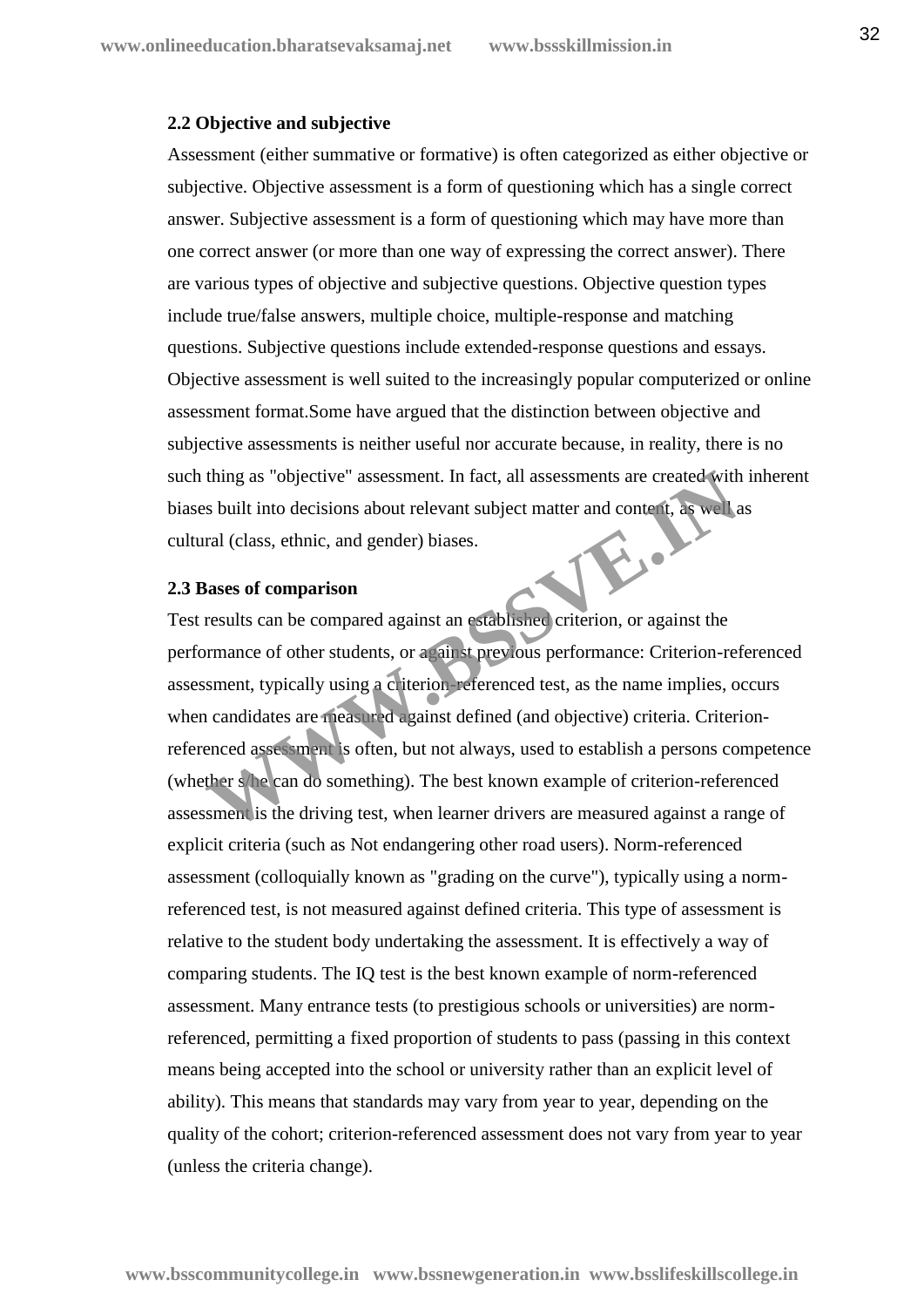#### **2.4 Informal and formal**

Assessment can be either formal or informal. Formal assessment usually implicates a written document, such as a test, quiz, or paper. A formal assessment is given a numerical score or grade based on student performance, whereas an informal assessment does not contribute to a student's final grade. An informal assessment usually occurs in a more casual manner and may include observation, inventories, checklists, rating scales, rubrics, performance and portfolio assessments, participation, peer and self evaluation, and discussion.

## **2.5 Internal and external**

Internal assessment is set and marked by the school (i.e. teachers). Students get the mark and feedback regarding the assessment. External assessment is set by the governing body, and is marked by non-biased personnel. With external assessment, students only receive a mark. Therefore, they have no idea how they actually performed (i.e. what bits they answered correctly.) France book and is marked by non-biased personnel. With external assesses that only receive a mark. Therefore, they have no idea how the vactually brimed (i.e. what bits they answered correctly.)<br> **Solution** of **quality As** 

## **3. Standards of quality Assessment**

In general, high-quality assessments are considered those with a high level of reliability and validity. Approaches to reliability and validity vary, however.

#### **3.1 Reliability**

Reliability relates to the consistency of an assessment. A reliable assessment is one which consistently achieves the same results with the same (or similar) cohort of students. Various factors affect reliability including ambiguous questions, too many options within a question paper, vague marking instructions and poorly trained markers.

#### **3.2 Validity**

A valid assessment is one which measures what it is intended to measure. For example, it would not be valid to assess driving skills through a written test alone. A more valid way of assessing driving skills would be through a combination of tests that help determine what a driver knows, such as through a written test of driving knowledge, and what a driver is able to do, such as through a performance assessment of actual driving. Teachers frequently complain that some examinations do not properly assess the syllabus upon which the examination is based; they are, effectively, questioning the validity of the exam.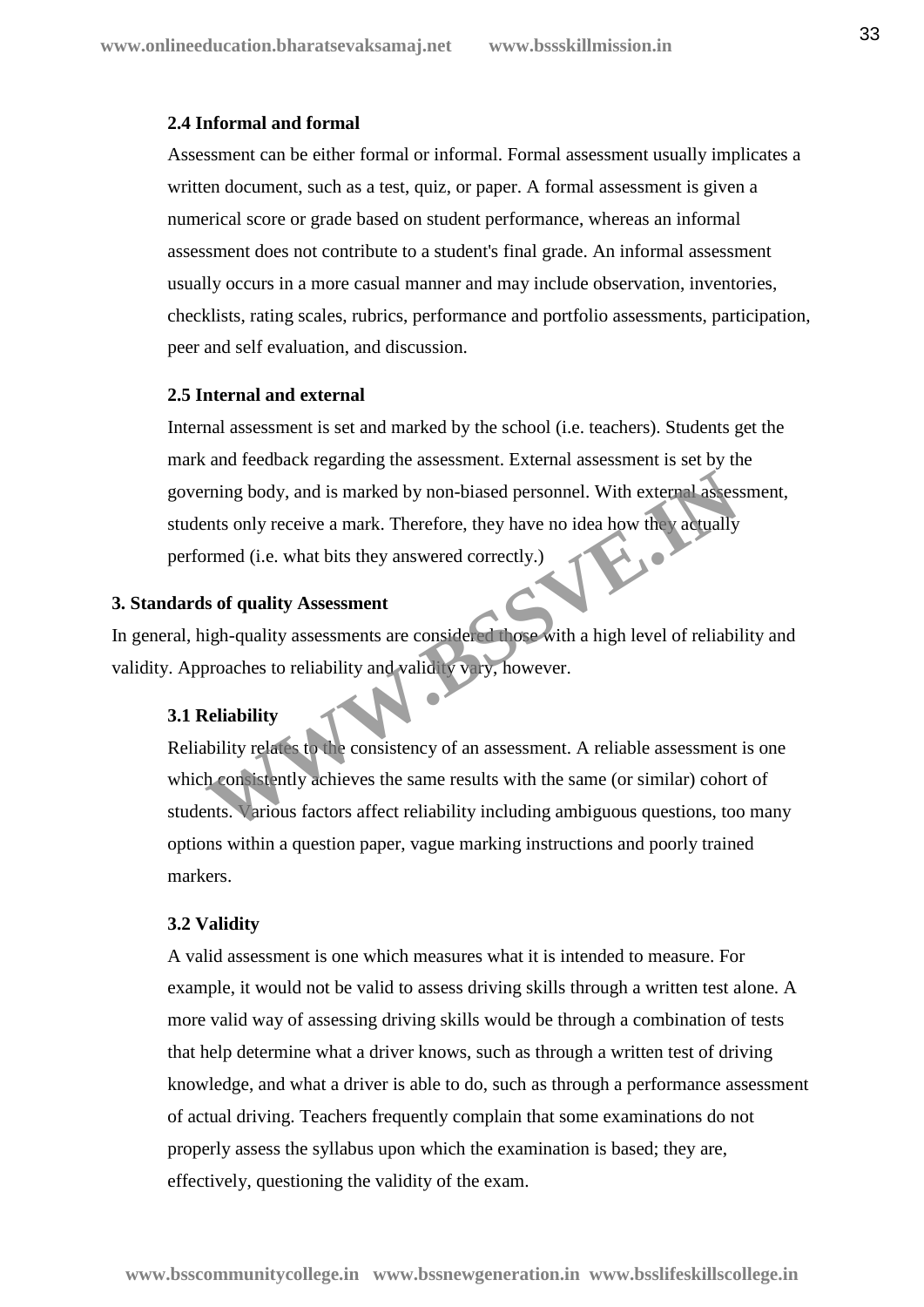#### **4. A Good Assessment**

A good assessment has both validity and reliability, plus the other quality attributes noted above for a specific context and purpose. In practice, an assessment is rarely totally valid or totally reliable. A ruler which is marked wrong will always give the same (wrong) measurements. It is very reliable, but not very valid. Asking random individuals to tell the time without looking at a clock or watch is sometimes used as an example of an assessment which is valid, but not reliable. The answers will vary between individuals, but the average answer is probably close to the actual time. In many fields, such as medical research, educational testing, and psychology, there will often be a trade-off between reliability and validity. A history test written for high validity will have many essay and fill-in-the-blank questions. It will be a good measure of mastery of the subject, but difficult to score completely accurately. A history test written for high reliability will be entirely multiple choice. It isn't as good at measuring knowledge of history, but can easily be scored with great precision. We may generalise from this. The more reliable is our estimate of what we purport to measure, the less certain we are that we are actually measuring that aspect of attainment. It is also important to note that there are at least thirteen sources of invalidity, which can be estimated for individual students in test situations. They never are. Perhaps this is because their social purpose demands the absence of any error, and validity errors are usually so high that they would destabilise the whole assessment industry. it as good at measuring knowledge of history, but can easily be entirely-fully<br>it as good at measuring knowledge of history, but can easily be scored w<br>fe may generalise from this. The more reliable is our estimate of what

It is well to distinguish between "subject-matter" validity and "predictive" validity. The former, used widely in education, predicts the score a student would get on a similar test but with different questions. The latter, used widely in the workplace, predicts performance. Thus, a subject-matter-valid test of knowledge of driving rules is appropriate while a predictively-valid test would assess whether the potential driver could follow those rules.

#### **4.1 Testing standards**

In the field of psychometrics, the Standards for Educational and Psychological Testing place standards about validity and reliability, along with errors of measurement and related considerations under the general topic of test construction, evaluation and documentation. The second major topic covers standards related to fairness in testing, including fairness in testing and test use, the rights and responsibilities of test takers, testing individuals of diverse linguistic backgrounds, and testing individuals with disabilities. The third and final major topic covers standards related to testing applications, including the responsibilities of test users,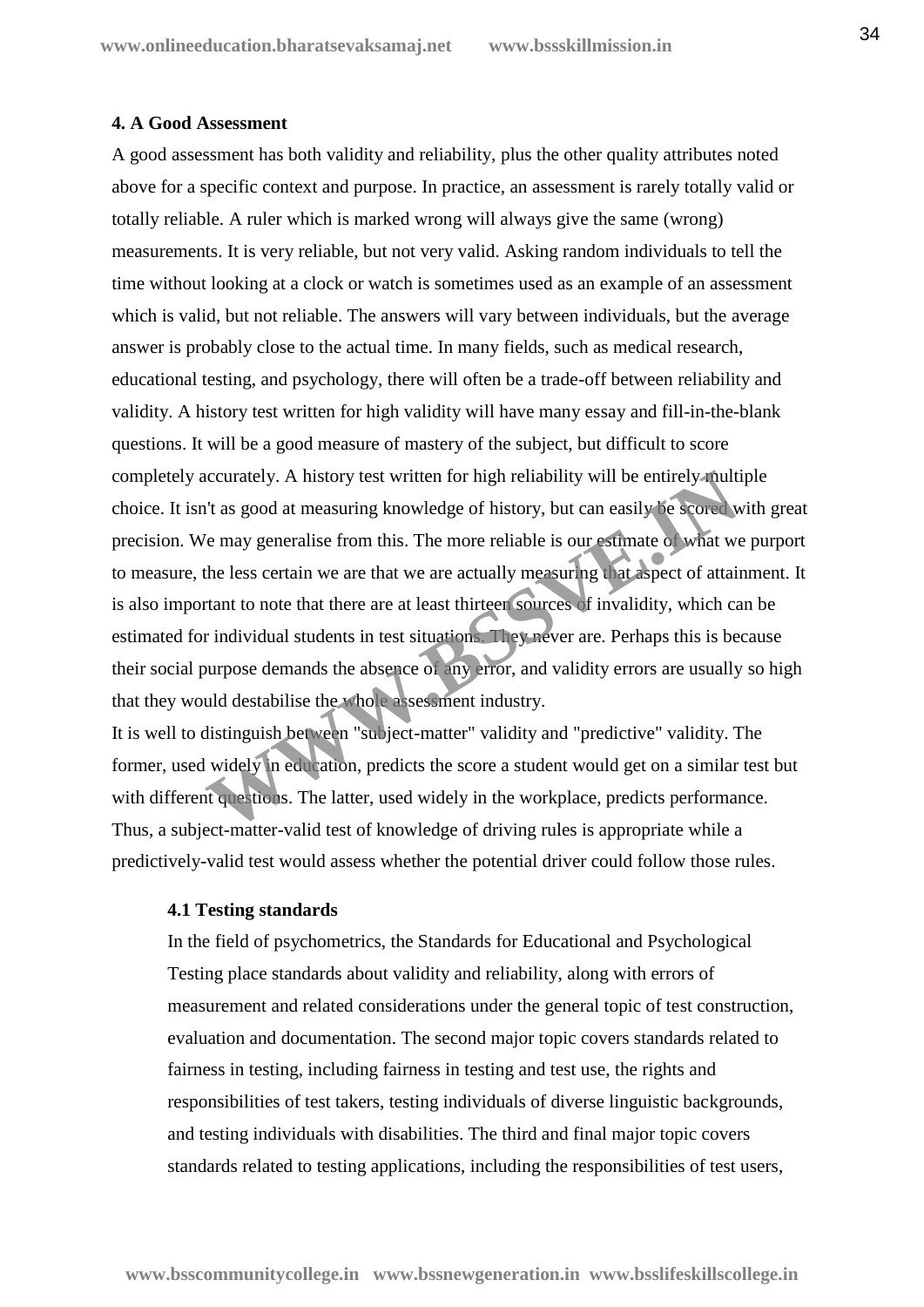psychological testing and assessment, educational testing and assessment, testing in employment and credentialing, plus testing in program evaluation and public policy.

#### **4.2 Evaluation standards**

In the field of evaluation, and in particular educational evaluation, the Joint Committee on Standards for Educational Evaluation has published three sets of standards for evaluations. "The Personnel Evaluation Standards" was published in 1988, The Program Evaluation Standards (2nd edition) was published in 1994, and The Student Evaluation Standardswas published in 2003. Each publication presents and elaborates a set of standards for use in a variety of educational settings. The standards provide guidelines for designing, implementing, assessing and improving the identified form of evaluation. Each of the standards has been placed in one of four fundamental categories to promote educational evaluations that are proper, useful, feasible, and accurate. In these sets of standards, validity and reliability considerations are covered under the accuracy topic. For example, the student accuracy standards help ensure that student evaluations will provide sound, accurate, and credible information about student learning and performance. amental categories to promote educational evaluations that are proper us<br>ble, and accurate. In these sets of standards, validity and reliability consi<br>overed under the accuracy topic. For example, the student accuracy stan

#### **4.3 Controversy**

Concerns over how best to apply assessment practices across public school systems have largely focused on questions about the use of high stakes testing and standardized tests, often used to gauge student progress, teacher quality, and school-, district-, or state-wide educational success.

#### **5. High Stakes Testing Practices**

The assessments which have caused the most controversy in the US are the use of High school graduation examinations, which first appeared to support the defunct Certificate of Initial Mastery, which can be used to deny diplomas to students who do not meet high standards. They argue that one measure should not be the sole determinant of success or failure. Technical notes for standards based assessments such as Washington's WASL warn that such tests lack the reliability needed to use scores for individual decisions, yet the state legislature passed a law requiring that the WASL be used for just such a purpose. Others such as Washington State University's Don Orlich question the use of test items far beyond standard cognitive levels for testing ages, and the use of expensive, holistically graded tests to measure the quality of both the system and individuals for very large numbers of students.

**www.bsscommunitycollege.in www.bssnewgeneration.in www.bsslifeskillscollege.in**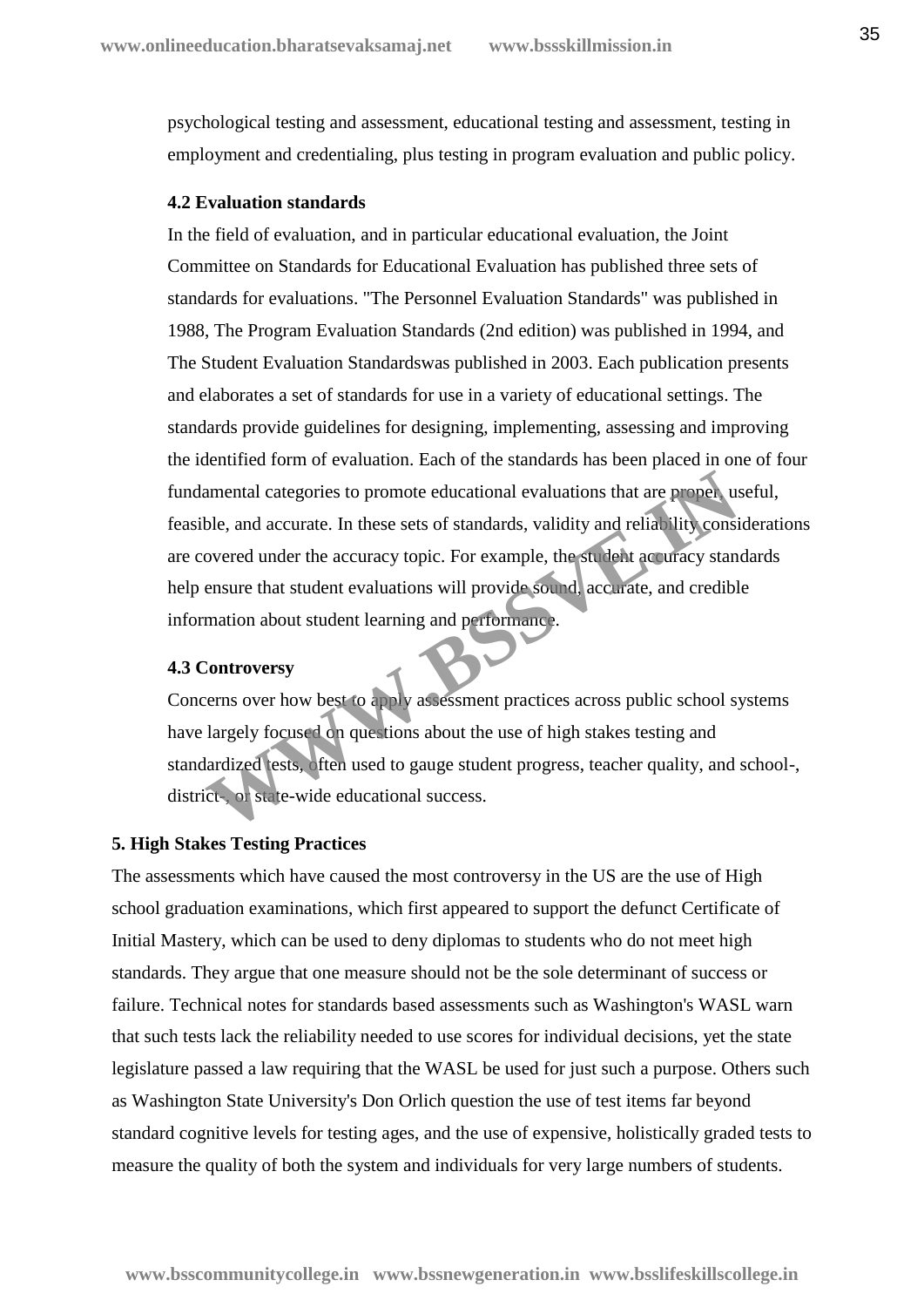High stakes tests, even when they do not invoke punishment, have been cited for causing sickness and anxiety in students and teachers, and narrowing the curriculum towards test preparation. In an exercise designed to make children comfortable about testing, a Spokane, Washington newspaper published a picture of a monster that feeds on fear when asked to draw a picture of what she thought of the state assessment. This, however is thought to be acceptable if it increases student learning outcomes. Standardized multiple choice tests do not conform to the latest education standards. Nevertheless, they are much less expensive, less prone to disagreement between scorers, and can be scored quickly enough to be returned before the end of the school year. Legislation such as No Child Left Behind also define failure if a school does not show improvement from year to year, even if the school is already successful. The use of IQ tests has been banned in some states for educational decisions, and norm referenced tests have been criticized for bias against minorities. Yet the use of standards based assessments to make high stakes decisions, with greatest impact falling on low-scoring ethnic groups, is widely supported by education officials because they show the achievement gap which is promised to be closed merely by implementing standards based education reform. Many states are currently using testing practices which have been condemned by dissenting education experts such as Fairtest and Alfie Kohn. and the methods is paint to make high stakes decisions, with greatest impact Fallington and assessments to make high stakes decisions, with greatest impact Falling ethnic groups, is widely supported by education officials

#### **6. 21st Century Assessment**

It has been widely noted that with the emergence of social media and Web 2.0 technologies and mindsets, learning is increasingly collaborative and knowledge increasingly distributed across many members of a learning community. Traditional assessment practices, however, focus in large part on the individual and fail to account for knowledge-building and learning in context. As researchers in the field of assessment consider the cultural shifts that arise from the emergence of a more participatory culture, they will need to find new methods of applying assessments to learners. "

In Section 3 of this course you will cover these topics:

Leading The Learning-Instructional Program

Student Affairs: Leading The Pupil Services Program

#### **Topic : Leading The Learning-Instructional Program**

## **Topic Objective:**

At the end of this topic student would be able to develop learning regarding: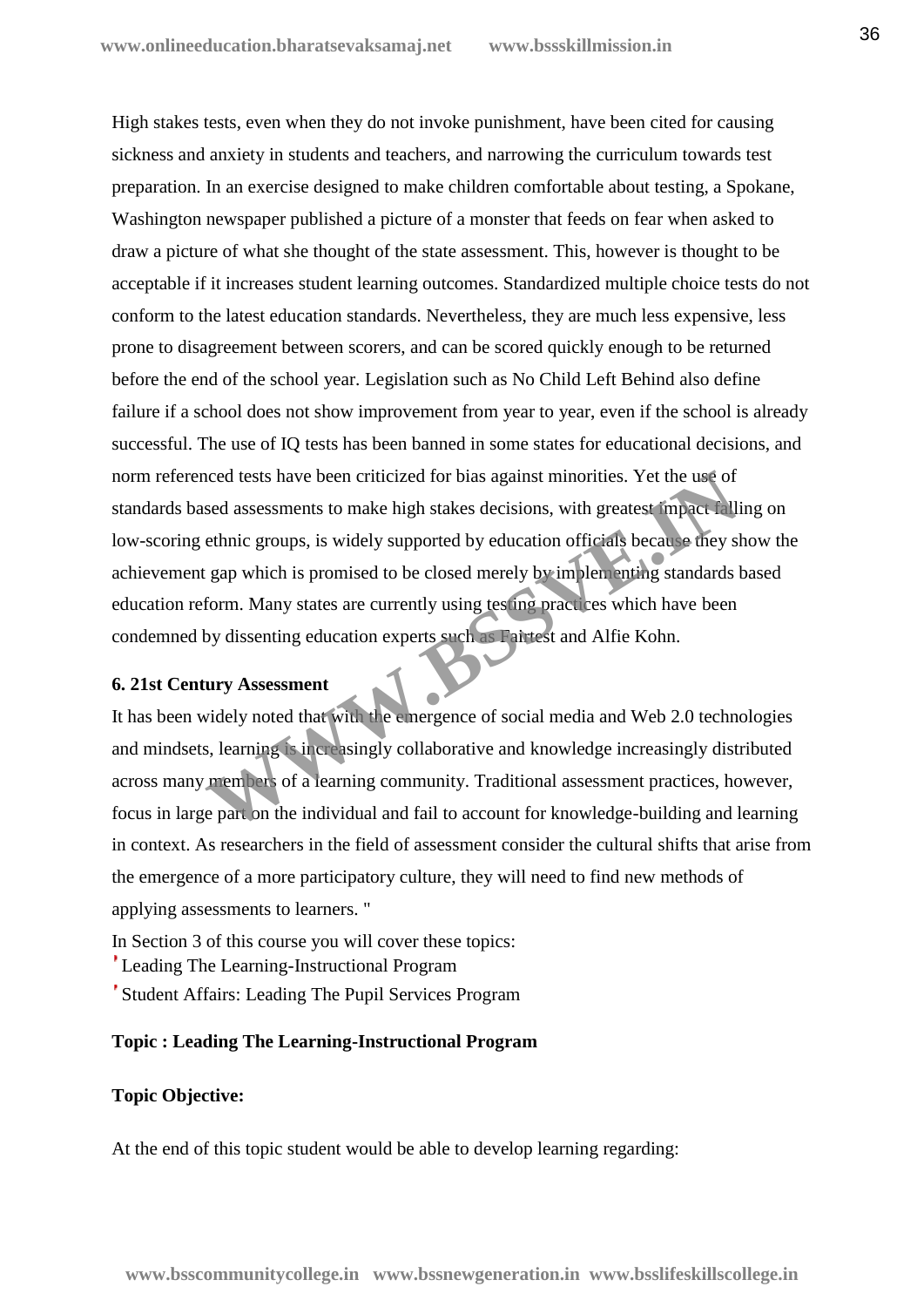- History of Instructional Programs
- Cognitive load theory and the design of instruction
- Learning Design
- Instructional design models

#### **Definition/Overview:**

**Instructional program Design:** Instructional program Design is the practice of creating instructional tools and content to help facilitate learning most effectively. The process consists broadly of determining the current state and needs of the learner, defining the end goal of instruction, and creating some "intervention" to assist in the transition. Ideally the process is informed by pedagogically tested theories of learning and may take place in student-only, teacher-led or community-based settings. The outcome of this instruction may be directly observable and scientifically measured or completely hidden and assumed. There are many Instructional program Design models but many are based on the ADDIE model with the phases analysis, design, development, implementation, and evaluation. As a field, Instructional program Design is historically and traditionally rooted in cognitive and behavioral psychology. However, because it is not a regulated, well-understood field, the term 'Instructional program Design' has been co-opted by or confused with a variety of other ideologically-based and / or professional fields. Instructional program Design, for example, is not graphic design, although graphic design (from a cognitive perspective) could play an important role in Instructional program Design. Preparing instructional text by E. Misanchuk, Instructional-Design Theories and Models edited by Charles M. Reigeluth, and publications by James Hartley are useful in informing the distinction between Instructional program Design and graphic design. uction, and creating some "intervention" to assist in the transition. **Keall**<br>formed by pedagogically tested theories of learning and may take place<br>is, teacher-led or community-based settings. The outcome of this instruct

#### **Key Points:**

#### **1. History of Instructional Programs**

Much of the foundation of the field of instructional design was laid in World War II, when the U.S. military faced the need to rapidly train large numbers of people to perform complex technical tasks, from field-stripping a carbine to navigating across the ocean to building a bomber see "Training Within Industry (TWI)". Drawing on the research and theories of B.F.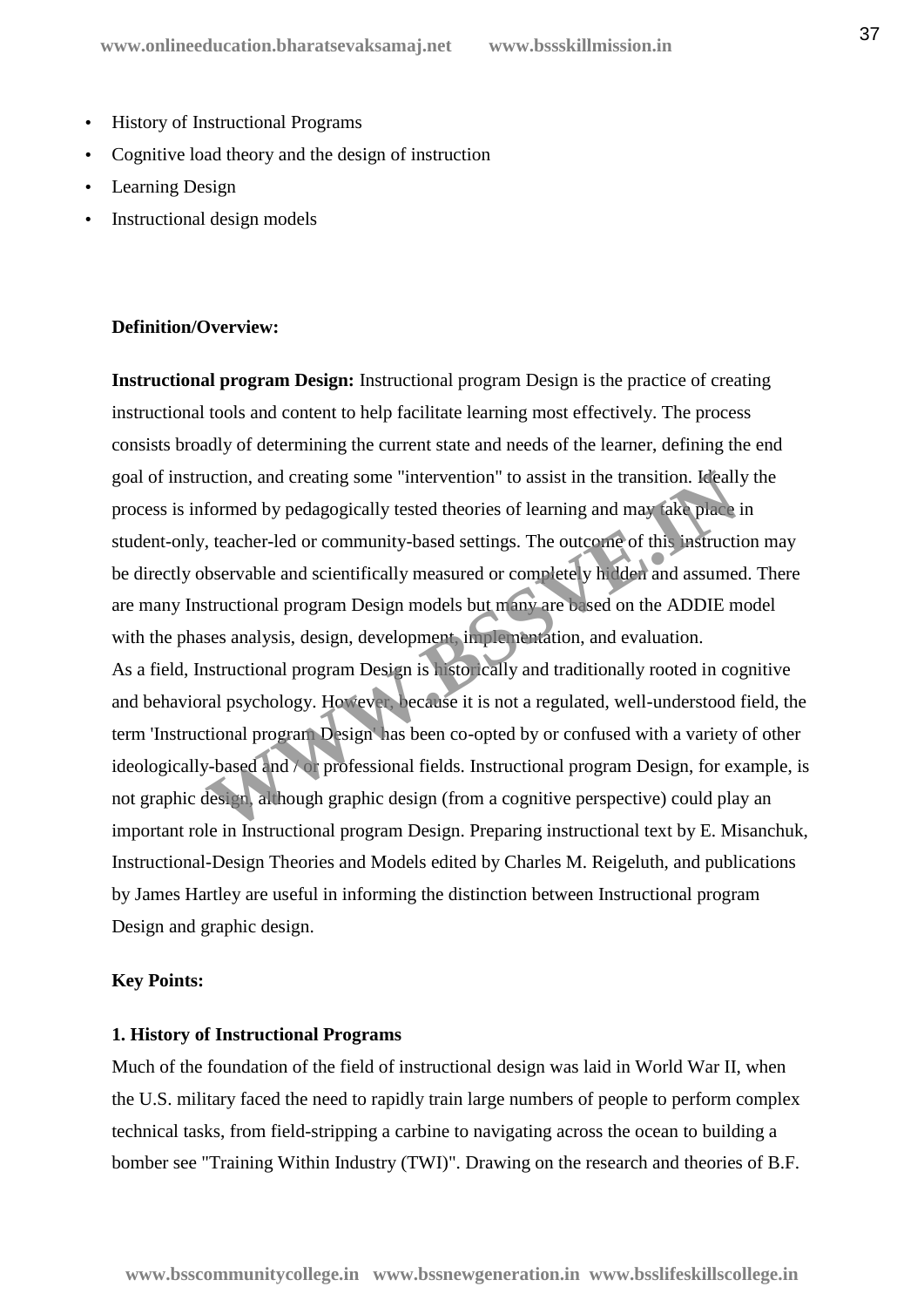Skinner on operant conditioning, training programs focused on observable behaviors. Tasks were broken down into subtasks, and each subtask treated as a separate learning goal. Training was designed to reward correct performance and remediate incorrect performance. Mastery was assumed to be possible for every learner, given enough repetition and feedback. After the war, the success of the wartime training model was replicated in business and industrial training, and to a lesser extent in the primary and secondary classroom. The approach is still common in the U.S. military.

In 1955 Benjamin Bloom published an influential taxonomy of what he termed the three domains of learning: Cognitive (what we know or think), Psychomotor (what we do, physically) and Affective (what we feel, or what attitudes we have). These taxonomies still influence the design of instruction.

During the latter half of the 20th century, learning theories began to be influenced by the growth of digital computers. In the 1970s, many instructional design theorists began to adopt an information-processing-based approach to the design of instruction. David Merrill for instance developed Component Display Theory (CDT), which concentrates on the means of presenting instructional materials (presentation techniques). Later in the 1980s and throughout the 1990s cognitive load theory began to find empirical support for a variety of presentation techniques. The action of the 20th century, learning theories began to be influenced by<br>gital computers. In the 1970s, many instructional design the sist began<br>on-processing-based approach to the design of instruction. David Merril<br>el

## **2. Cognitive load theory and the design of instruction**

Cognitive load theory developed out of several empirical studies of learners, as they interacted with instructional materials. Sweller and his associates began to measure the effects of working memory load, and found that the format of instructional materials has a direct effect on the performance of the learners using those materials. While the media debates of the 1990s focused on the influences of media on learning, cognitive load effects were being documented in several journals. Rather than attempting to substantiate the use of media, these cognitive load learning effects provided an empirical basis for the use of instructional strategies. Mayer asked the instructional design community to reassess the media debate, to refocus their attention on what was most important learning. By the mid to late 1990s, Sweller and his associates had discovered several learning effects related to cognitive load and the design of instruction (e.g. the split attention effect, redundancy effect, and the worked-example effect). Later, other researchers like Richard Mayer began to attribute learning effects to cognitive load. Mayer and his associates soon developed a Cognitive Theory of Multimedia Learning.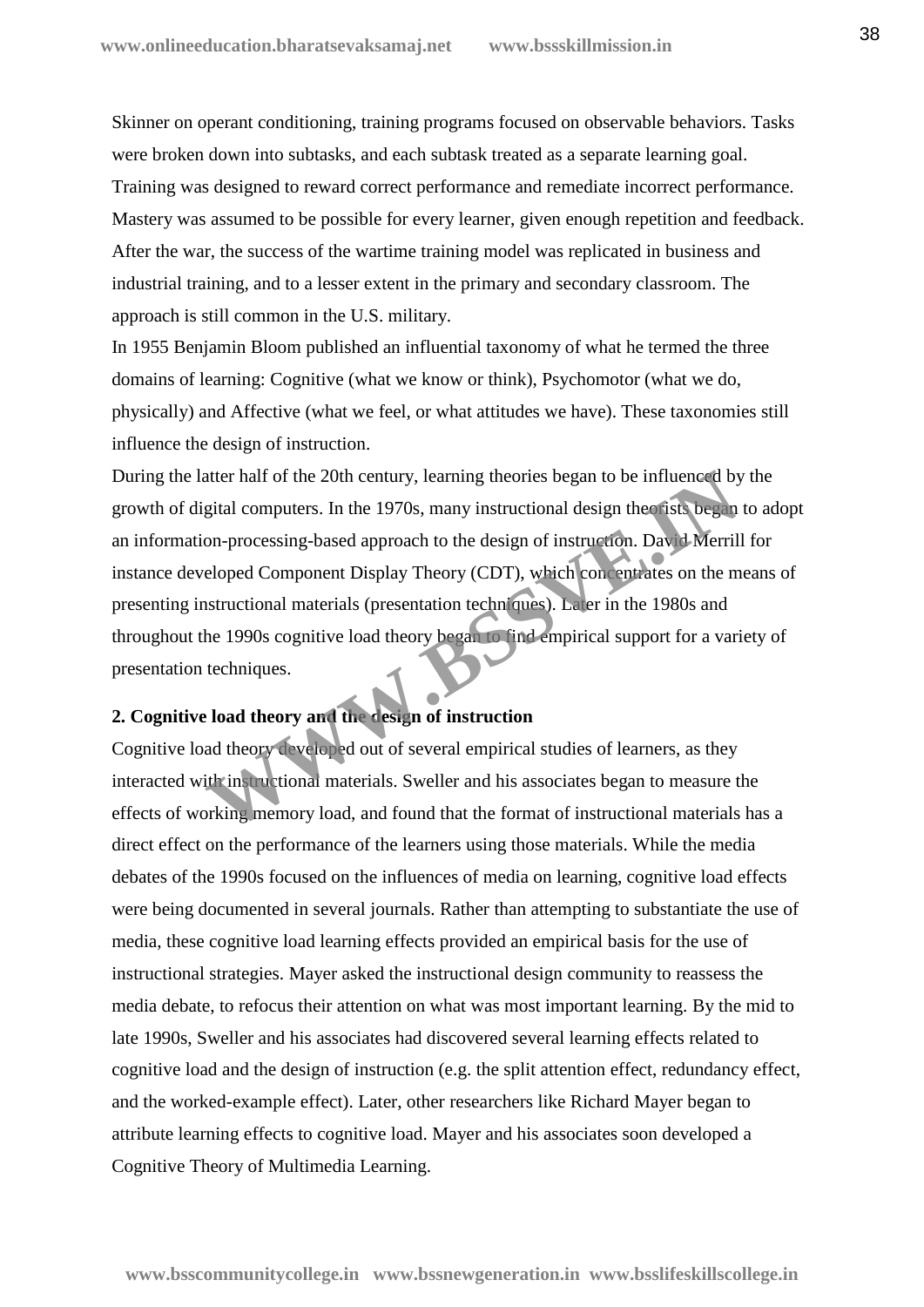In the past decade, cognitive load theory has begun to be internationally accepted and begun to revolutionize how practitioners of instructional design view instruction. Recently, human performance experts have even taken notice of cognitive load theory, and have begun to promote this theory base as the science of instruction, with instructional designers as the practitioners of this field. Finally Clark, Nguyen and Sweller published a textbook describing how Instructional Designers can promote efficient learning using evidence based guidelines of Cognitive load theory.

#### **3. Learning Design**

The IMS Learning Design specification supports the use of a wide range of pedagogies in online learning. Rather than attempting to capture the specifics of many pedagogies, it does this by providing a generic and flexible language. This language is designed to enable many different pedagogies to be expressed. The approach has the advantage over alternatives in that only one set of learning design and runtime tools then need to be implemented in order to support the desired wide range of pedagogies. The language was originally developed at the Open University of the Netherlands (OUNL), after extensive examination and comparison of a wide range of pedagogical approaches and their associated learning activities, and several iterations of the developing language to obtain a good balance between generality and pedagogic expressiveness. A criticism of Learning Design theory is that learning is an outcome. While instructional theory Instructional Design focuses on outcomes, while properly accounting for a multi-variate context that can only be predictive, it acknowledges that (given the variabilities in human capability) a guarantee of reliable learning outcomes is improbable. We can only design instruction. We cannot design learning (an outcome). Automotive engineers can design a car that, under specific conditions, will achieve 50 miles per gallon. These engineers cannot guarantee that drivers of the cars they design will (or have the capability to) operate these vehicles according to the specific conditions prescribed. The former is the metaphor for instructional design. The latter is the metaphor for Learning Design. dagogies to be expressed. The approach has the advantage over alternative of learning design and runtime tools then need to be implemented in ordesired wide range of pedagogies. The language was originally develope resity

#### **4. Instructional design models**

#### **4.1 ADDIE model**

Perhaps the most common model used for creating instructional materials is the ADDIE Model. This acronym stands for the 5 phases contained in the model:

**www.bsscommunitycollege.in www.bssnewgeneration.in www.bsslifeskillscollege.in**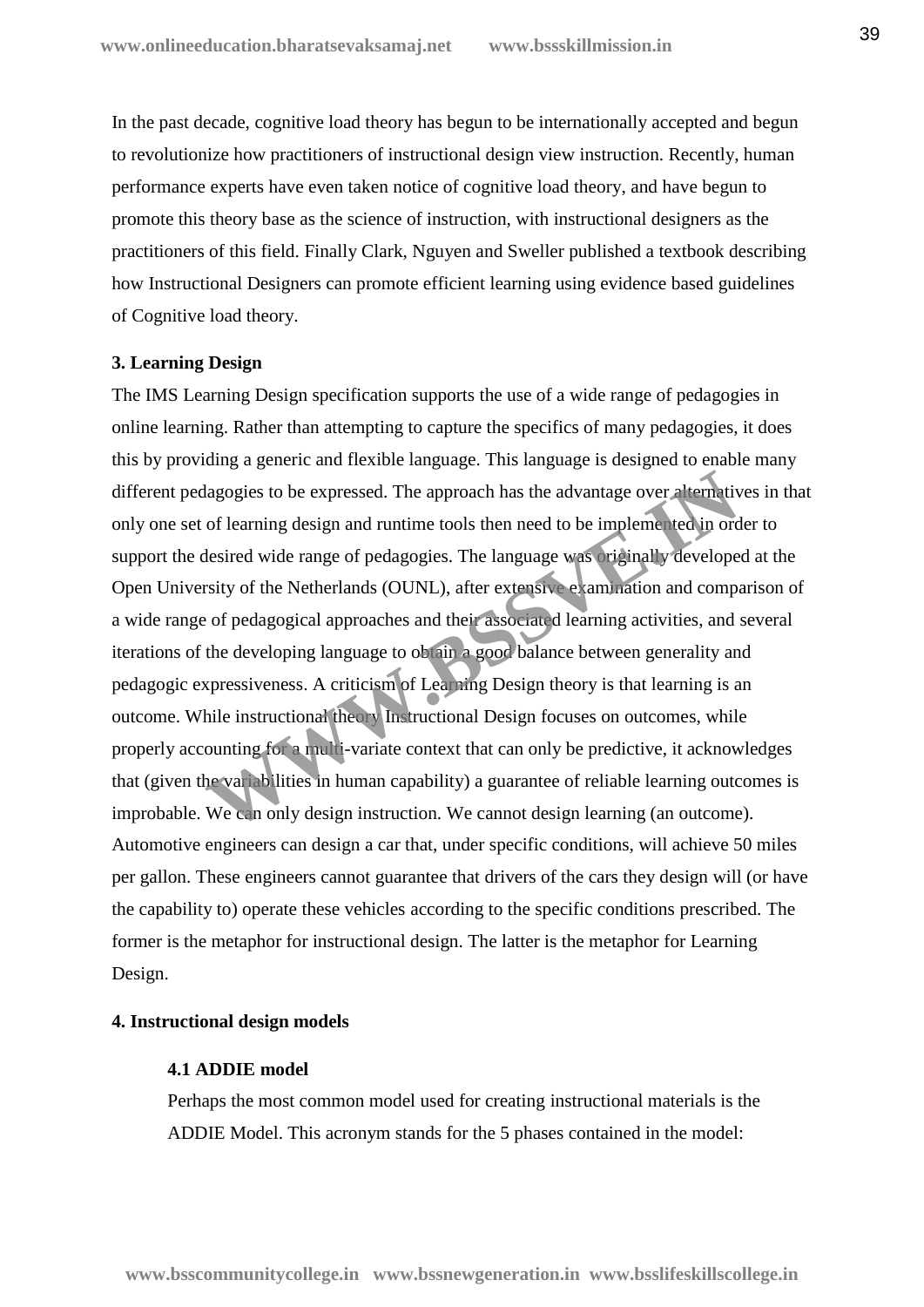o Analyze - analyze learner characteristics, task to be learned, etc.

- o Design develop learning objectives, choose an instructional approach
- o Develop create instructional or training materials
- o Implement deliver or distribute the instructional materials
- o Evaluate make sure the materials achieved the desired goals

Most of the current instructional design models are variations of the ADDIE model.

#### **4.2 Rapid prototyping**

A sometimes utilized adaptation to the ADDIE model is in a practice known as rapid prototyping. However, rapid prototyping is considered a somewhat simplistic type of model. At the heart of Instructional Design is the analysis phase. After you thoroughly conduct the analysis--you can then choose a model based on your findings. That is the area where most people get snagged--they simply do not do a thorough enough analysis. (Part of Article By Chris Bressi on LinkedIn) Proponents suggest that through an iterative process the verification of the design documents saves time and money by catching problems while they are still easy to fix. This approach is not novel to the design of instruction, but appears in many design-related domains including software design, architecture, transportation planning, product development, message design, user experience design, etc. metimes utilized adaptation to the ADDIE model is in a practice known<br>typing. However, rapid prototyping is considered a somewhat simplistic<br>el. At the heart of Instructional Design is the analysis phase. At ler you the<br>uc

#### **4.3 Dick and Carey**

Another well-known instructional design model is The Dick and Carey Systems Approach Model. The model was originally published in 1978 by Walter Dick and Lou Carey in their book entitled The Systematic Design of Instruction. Dick and Carey made a significant contribution to the instructional design field by championing a systems view of instruction as opposed to viewing instruction as a sum of isolated parts. The model addresses instruction as an entire system, focusing on the interrelationship between context, content, learning and instruction. According to Dick and Carey, "Components such as the instructor, learners, materials, instructional activities, delivery system, and learning and performance environments interact with each other and work together to bring about the desired student learning outcomes".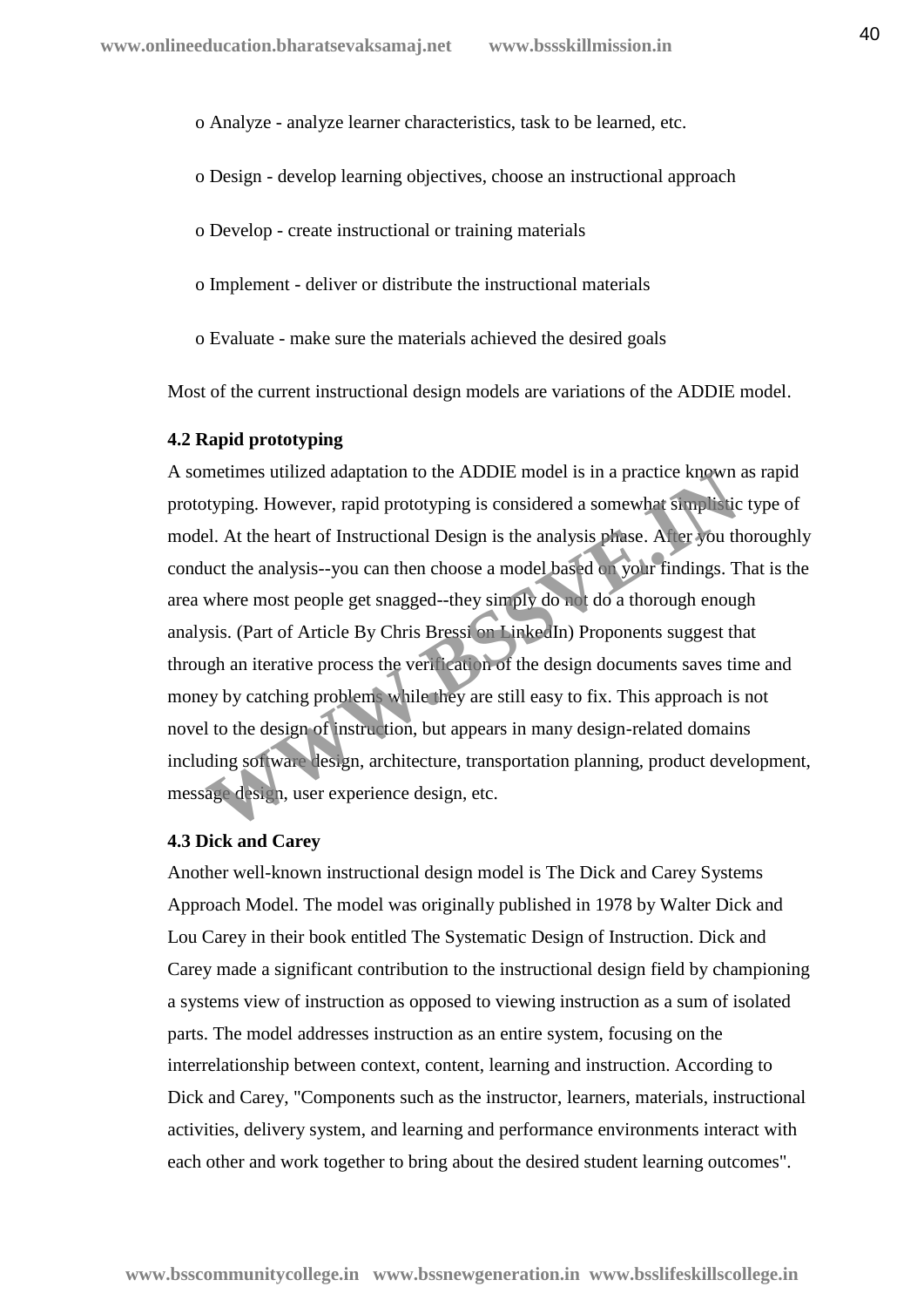The components of the Systems Approach Model, also known as the Dick and Carey Model, are as follows.

- o Identify Instructional Goal(s)
- o Conduct Instructional Analysis
- o Analyze Learners and Contexts
- o Write Performance Objectives
- o Develop Assessment Instruments
- o Develop Instructional Strategy
- o Develop and Select Instructional Materials
- o Develop and Select Instructional Materials<br>
o Design and Conduct Formative Evaluation of Instruction
- o Revise Instruction
- o Design and Conduct Summative Evaluation

With this model, components are executed iteratively and in parallel rather than linearly. Develop Instructional Strategy<br>
Develop and Select Instructional Materials<br>
Design and Conduct Formative Evaluation of Instruction<br>
Revise Instruction<br>
Design and Conduct Summative Evaluation<br>
this model components are exe

## **4.4 Instructional Development Learning System (IDLS)**

Another instructional design model is the Instructional Development Learning System (IDLS) . The model was originally published in 1970 by Peter J. Esseff, Ph.D. and Mary Sullivan Esseff, Ph.D. in their book entitled IDLSPro Trainer 1: How to Design, Develop, and Validate Instructional Materials]. Peter (1968) & Mary (1972) Esseff both received their doctorates in Educational Technology from the Catholic University of America under the mentorship of Dr. Gabriel Ofiesh, a Founding Father of the Military Model mentioned above. Esseff and Esseff contributed synthesized existing theories to develop their approach to systematic design, "Instructional Development Learning System" (IDLS).

The components of the IDLS Model are: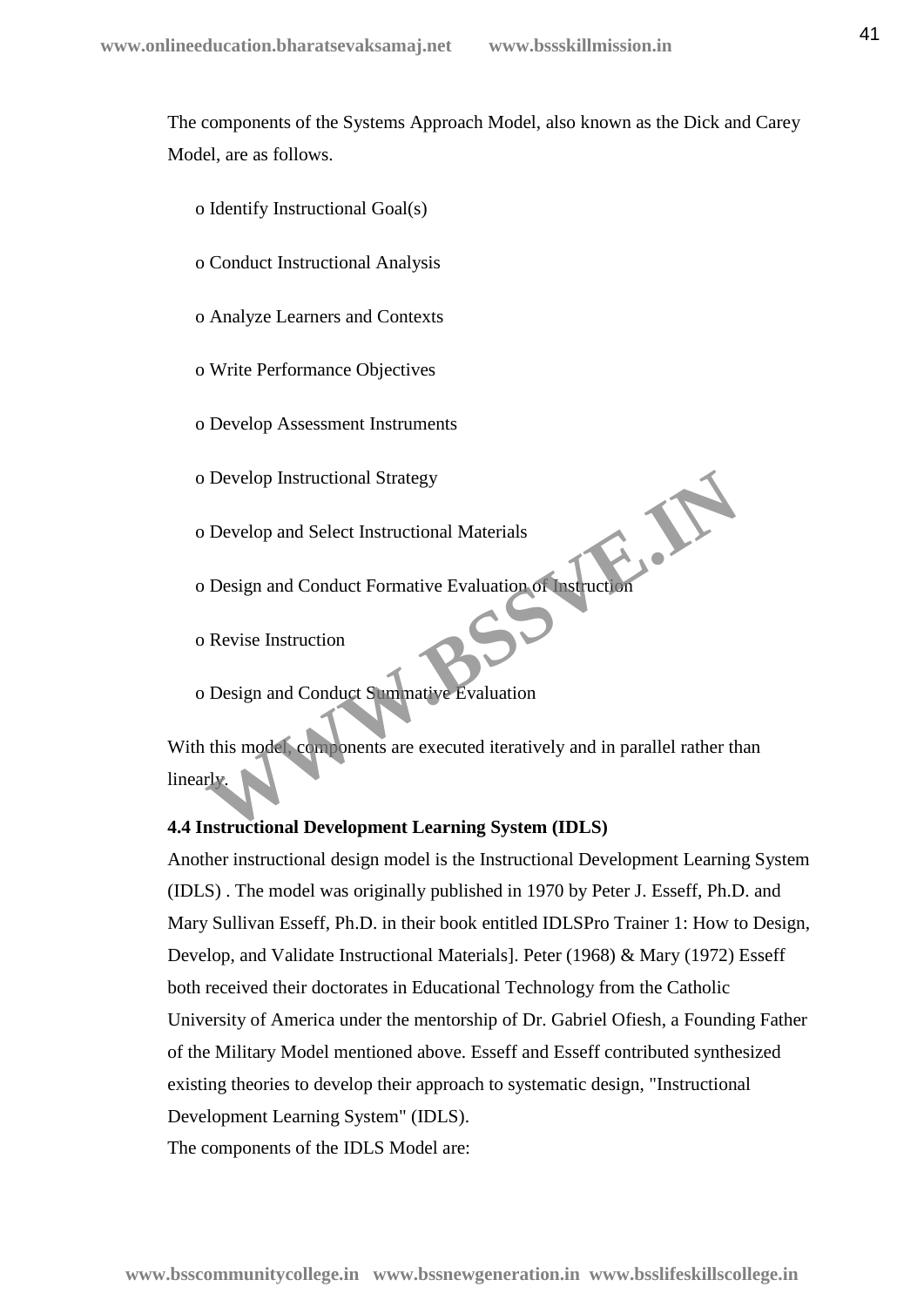o Design a Task Analysis

- o Develop Criterion Tests and Performance Measures
- o Develop Interactive Instructional Materials
- o Validate the Interactive Instructional Materials

#### **4.5 Other models of Development Learning System**

Some other useful models of instructional design include: the Smith/Ragan Model, the Morrison/Ross/Kemp Model. Learning theories also play an important role in the design of instructional materials. Theories such as behaviorism, constructivism, social learning and cognitivism help shape and define the outcome of instructional materials

## **Topic : Student Affairs: Leading The Pupil Services Program**

#### **Topic Objective:**

At the end of this topic student would be able to develop learning regarding: Ment Affairs: Leading The Pupil Services Program<br>
Extive:<br>
f this topic student would be able to develop learning regarding:<br>
Management areas<br>
Management areas<br>
Management areas<br>
Management areas<br>
Management areas<br>
Manage

- Student Affairs areas
- Enrollment Management areas
- History of Student Affairs
- Criticism and Professional Approaches regarding Student Affairs
- Preparation for Student Affairs work

## **Definition/Overview:**

**Student affairs staff:** Student affairs staff is responsible for academic advising and support services delivery at colleges and universities in the United States and abroad. The chief student affairs officer at a college or university often reports directly to the chief executive of the institution. In addition to that, student affairs professionals are charged with the daily tasks of developing programs and researching techniques that benefit all students as a whole. Student affairs professionals incorporate the issues of diversity into their every day tasks and work with an array of students in such areas as campus activities, counseling, resources, etc. This department, like others within the higher education system, seeks to serve the needs of the student.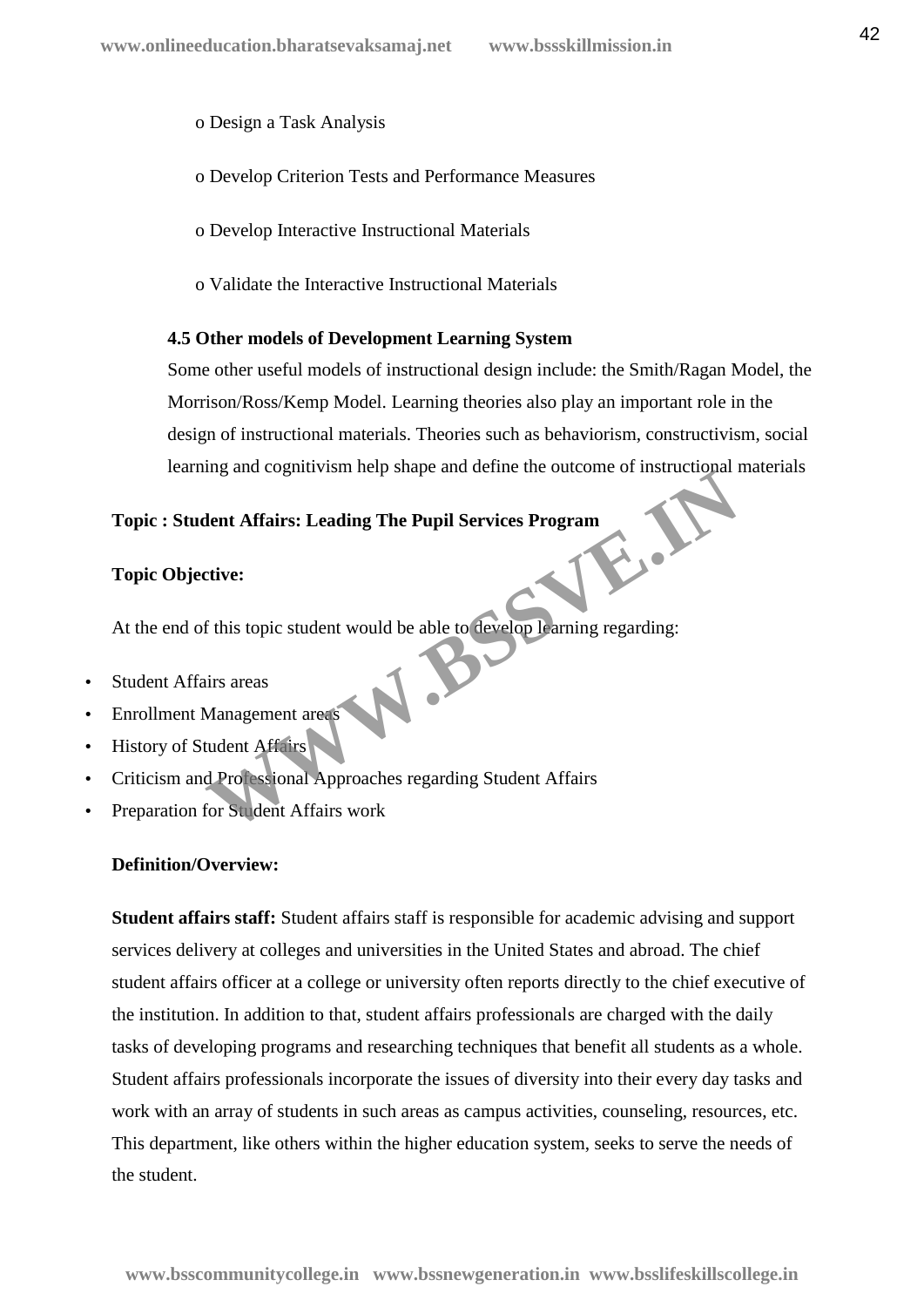## **Key Points:**

## **1. Student Affairs areas**

The Student Affairs division of a university can include:

- Academic Advising: depending on the institution or the academic department within a college/university, advisors may fall under student affairs or academic affairs. While some advisors are faculty in the appropriate discipline and others are graduate students with an assistantship as an advisors, some advisors are degree-holding student affairs professionals.
- Community Service-Learning and Volunteerism: engages students in community service within the local community, often including national alternative spring break programs
- Commuter Services: provides services for students who do not live on the campus such as social programs and other opportunities these students are often perceived to miss or be unaware of due to their status as non-residents
- Graduate Student Services
- Living/Learning Programs in campus residence halls are almost exclusively joint ventures between student affairs--particularly residence life and academic departments or an over arching division for undergraduate education
- College Health Services: provides individual medical and/or mental health care to students to improve their physical and/or emotional health and serves as the public health arm of the university community. Health services at colleges and universities may include primary care medical services, counseling and psychological services, health promotion/health education services, disability services, and/or sexual violence prevention services--each of which provide a unique set of services and programs on campus. ams and other opportunities these students are often perceived to miss or<br>the to their status as non-residents<br>adent Services<br>ing Programs in campus residence halls are almost exclusively joint ver<br>lent affairs--particular
- Health Promotion in Higher Education: works to support students by creating healthy learning environments. Based on a public health/population health model, health promotion services often coordinate primary prevention and secondary prevention on campus.
- International Student Services: assists incoming students with passport and visa issues in addition to providing programming and support for international students; this area may also report to Academic Affairs
- Leadership Development
- LGBT Campus Centers
- Fraternity & Sorority Life/Greek Affairs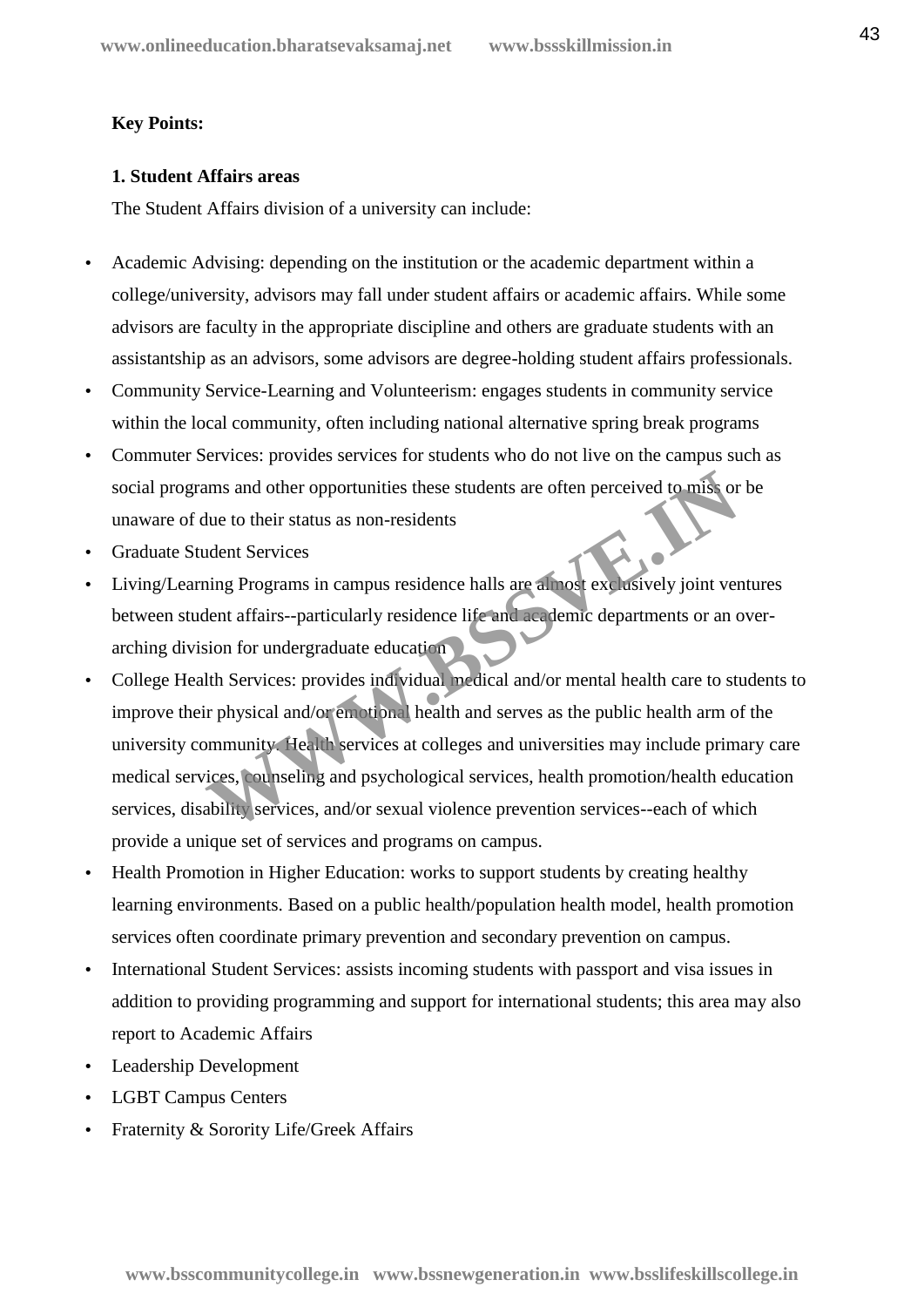- Multicultural Affairs: attempts to create an environment that integrates all students into campus life and furthermore, contributes to the effort to keep and grow minority enrollment. The department also tries to cultivate an atmosphere of acceptance on a given campus. At some universities, this area is separated and reports directly to the president.
- Orientation and First-year programming
- Disability Support Services
- Residential Facilities Management: or similar departments handle maintenance of on-campus housing, including emergency response and support
- Psychological counseling and Counseling Centers: fully accredited counselors staff most counseling centers on college and university centers, most institutions with graduate programs in counseling-related fields (including college student personnel) have graduate students who are required to complete a practicum in the counseling center, counseling and advising students
- Recreation and Intramurals: provides recreational activities and events for students, often including intramural sports, club sports, and outdoor activities (kayaking, mountain biking, hiking, etc.) Framural sports, club sports, and outdoor activities and events for sludents, and Intramurals: provides recreational activities and events for sludents, and intramural sports, club sports, and outdoor activities (ka) king,
- Residence life, Residential education, or Housing: oversees programming and operations of campus residence halls
- Student Activities: provides co-curricular programming on campus, advises program boards and student governments, provides leadership development opportunities
- Student Development
- Judicial Affairs and Conduct: enforces community standards and campus codes of conduct.
- A Dean of Student Affairs: often a first administrative contact point when problems come up for a student
- Career Services
- Athletics can sometimes fall under student affairs, particularly on smaller campuses (often NCAA Division II or III).
- Public Safety or university police can also fall under student affairs.
- Public Transit Systems can fall under student affairs at some institutions

## **2. Enrollment Management areas**

The following areas traditionally either fall under student affairs or a separate area called Enrollment management: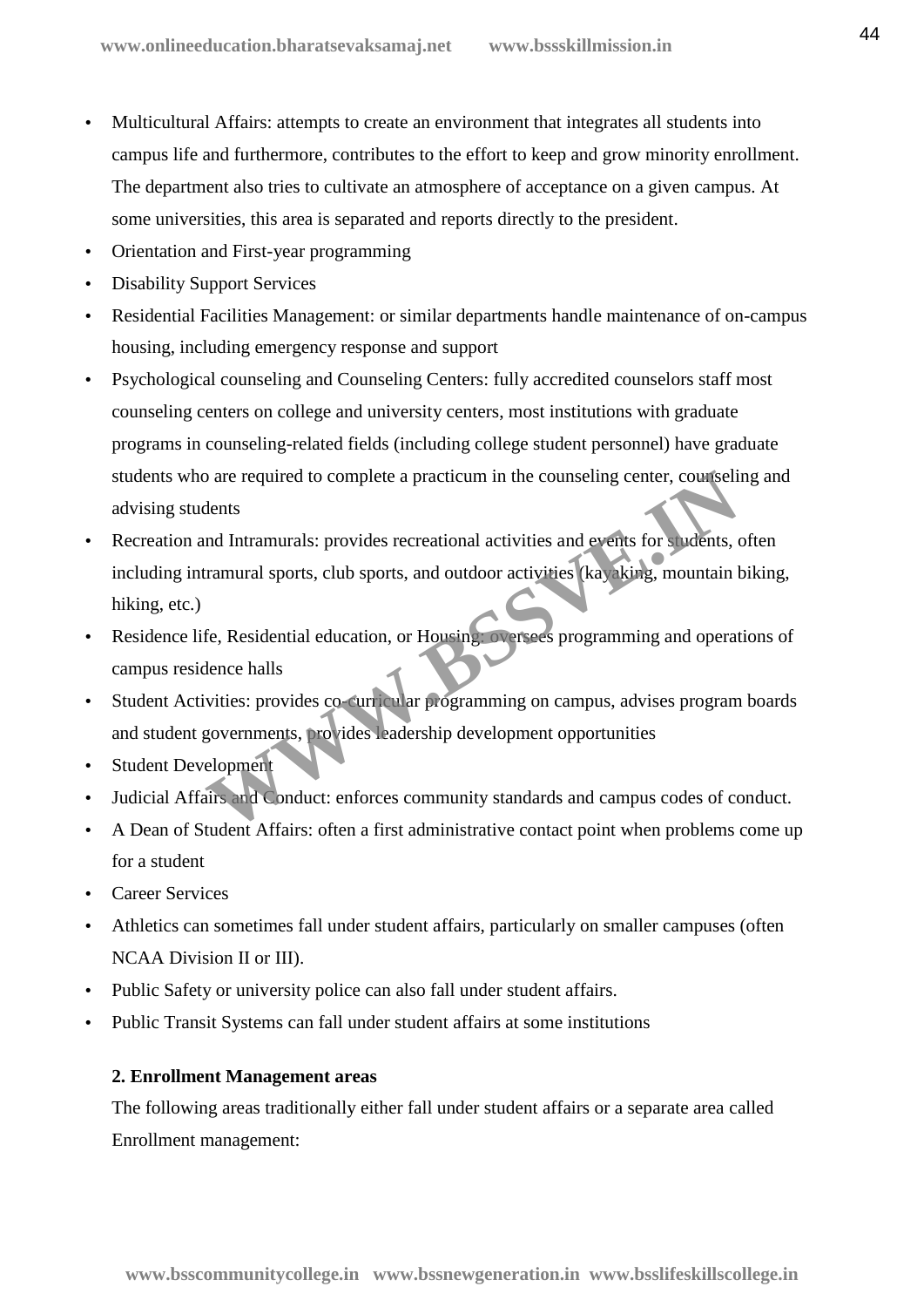- University and college admissions
- Financial Aid and the Bursar
- Student Learning Support and Retention
- Registrar (academic) / Academic Records
- Student Business Services

#### **3. History of Student Affairs**

As early higher education in the United States was based on the Oxbridge model of education, most early institutions were residential colleges where the tutors lived in the halls with the students. These men were the precursor to student affairs professionals in the United States. The profession of student affairs came out of the first Dean of Men, created at Harvard University in 1870. LeBaron Russell Briggs was appointed as Dean of Men in charge of academic advising as well as disciplinary duties. This appointment took the day-to-day administration of student issues away from the president and gave it to an individual. In 1892, Alice Freeman Palmer at the University of Chicago became the first Dean of Women. In December 1918 Robert Rienow, the dean of men at the University of Iowa, wrote a letter to Thomas Arkle Clark, dean of men at the University of Illinois, suggesting a meeting that is now recognized as the founding of the organization now known as NASPA - Student Affairs Administrators in Higher Education. In 1924, May L. Cheney, who organized a teacher placement office at the University of California, Berkeley helped form the National Association of Appointment Secretaries (NAAS). That year, NAAS met for the first time and came as guests of the National Association of Deans of Women (NADW) to a convention sponsored by the Department Superintendence of the National Education Association. In 1929, forty-six NAAS members registered for the Sixth Annual Convention. NAAS became the National Association of Personnel and Placement Officers (NAPPO). The name American College Personnel Association (ACPA) was adopted in 1931. Association communication consisted of one mailed newsletter, the Personnel-O-Gram (P-O-G). In 1937, the Student Point of View statement was developed by leaders of the American Council on Education (ACE) and ACPA. The Student Personnel Points of View, written in 1937 and 1949, further developed the area of student affairs. In the 1970s the landscape of student affairs began to change when the voting age was lowered and 18 year olds were granted adult status in the eyes of the law. Recently, things have begun to change again as case law has begun to set a precedent that colleges and universities have a special relationship with their students which requires special duty under the law. The Construction of student is set all as disciplinary duties. This appointment took the day-to-dom of student issues away from the president and gave it to an adividual an Palmer at the University of Chicago became the fi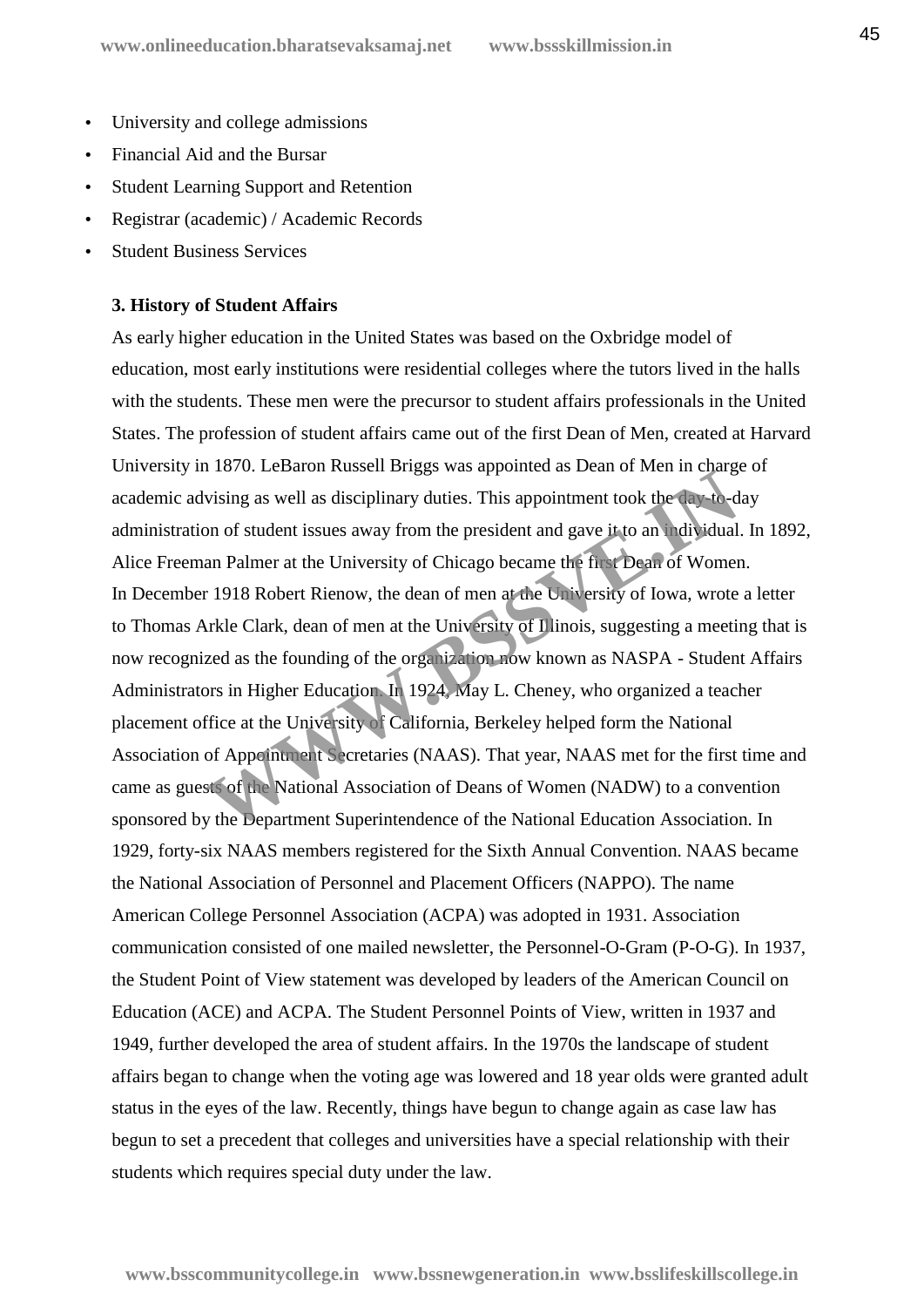#### **4. Criticism and Professional Approaches regarding Student Affairs**

The "professional" trend in Student Affairs has been criticized for its emphasis on formal training. The degree to which available postgraduate programs actually represent a distinct discipline is a matter of debate. Some believe the field bears a resemblance to psychology, counseling, and other general concentrations which has called into question whether Student Affairs degrees are an example of "degree inflation" and whether students' vocational choices are limited by this specialization. Since most degree preparation programs now combine psychology, business, law, and counseling areas the first criticism is largely silenced, but has enhanced the concern with the limited options to those with degrees in Student Affairs. The late liberal education critic Allan Bloom wrote that the "...idea of a separate 'Student Affairs' profession in academia is pure rubbish. It is fiction. The range of work involved requires a high school diploma on the low end and a PhD in psychology on the high end. The constituent disciplines (with their quality controls) already exist and can be readily applied to students. Breeching a new 'discipline' for this purpose is nothing more than professional egotism. I see it as a spasm of self-justification for a profession that largely lacks any scholarly work, past or present. This is the worst episode of academic cheapening I have witnessed. In a continuum ranging from Nuclear Physics to Romance Languages, 'student personnel' is almost certainly the most pathetic graduate field yet conceived. It is an embarrassment..." The lack of a universal process for dealing with student judicial proceedings (in contrast to the common law practiced across the land) has raised questions of how much of the profession should be dictated by individual colleges and universities and how much should be decided by federal or state law. gh school diploma on the low end and a PhD in psychology on the **Figh** lisciplines (with their quality controls) already exist and can be readily a eleching a new 'discipline' for this purpose is nothing more than professi

#### **5. Preparation for Student Affairs work**

Today, student affairs practitioners almost always have at least a masters degree. Most institutions require student affairs professionals to have earned a Masters degree in College Student Personnel, Educational Leadership, Higher Education Administration, College Counseling, Student Affairs Administration, or some other relevant discipline (e.g.: Human Resource Management, Organizational Psychology, Public Administration, etc.) as a prerequisite. A Doctor of Education (Ed.D.) or Doctor of Philosophy (Ph.D.) degree in either higher education or another academic field are almost always required for senior student affairs officers. These degrees typically include course work on Student Development Theory, College and University Environments, Multicultural Competence, law, higher education finance, and the organization and functioning of colleges and universities.

**www.bsscommunitycollege.in www.bssnewgeneration.in www.bsslifeskillscollege.in**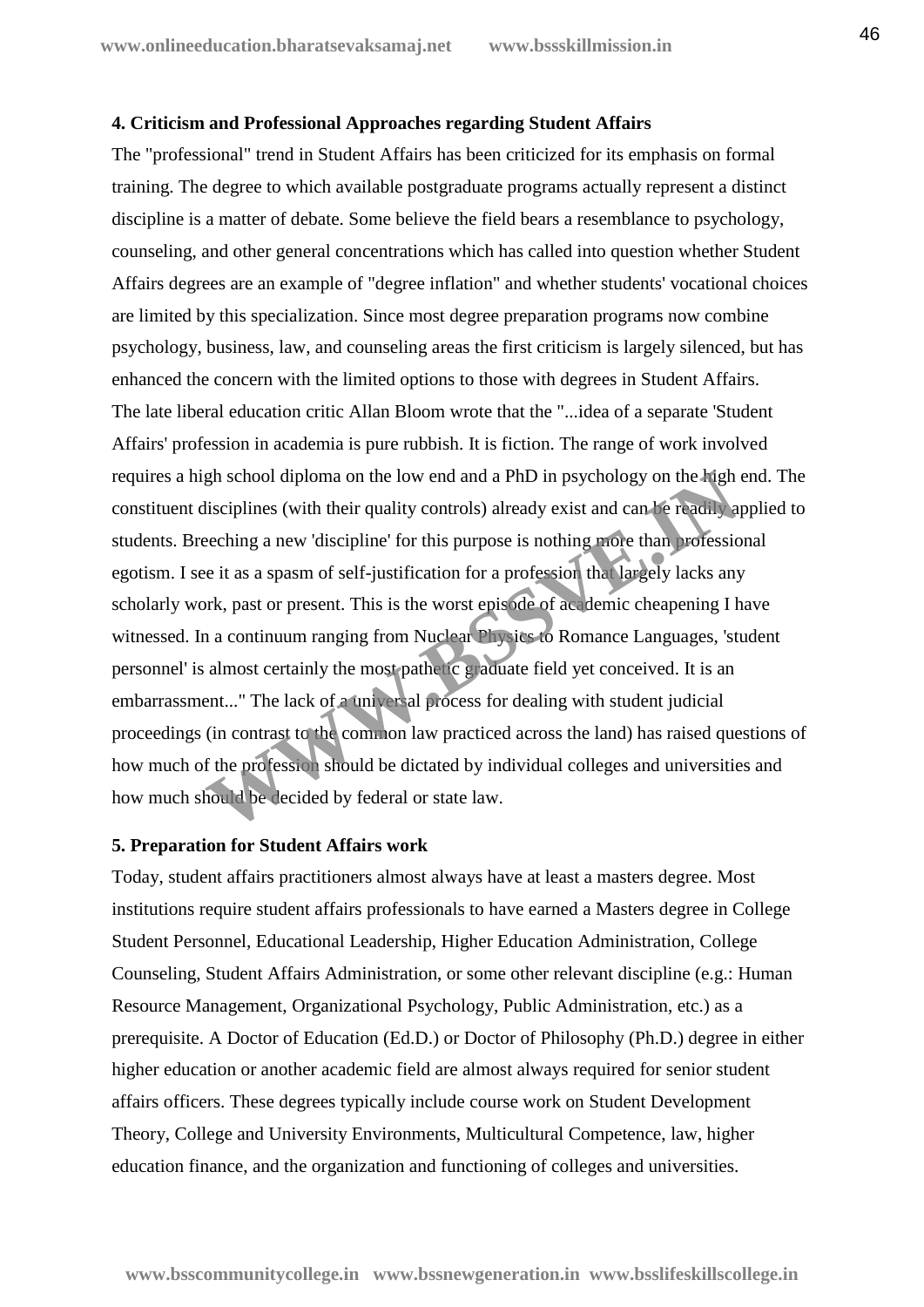In Section 4 of this course you will cover these topics:

- Financial Considerations In Evidence Based Leadership
- Human Resources Administration And Supervision In Evidence Based Leadership

#### **Topic : Financial Considerations In Evidence Based Leadership**

#### **Topic Objective:**

At the end of this topic student would be able to develop learning regarding:

- Financial Considerations in Evidence Based Leadership
- The Context for Evidence-Based Leadership
- Evidence-Based Leadership in Action
- Creating an Evidence-Based Environment
- Gathering Internal Experience
- Applying and Integrating Learning into Strategy and Policy WE.A.

## **Definition/Overview:**

Many nations' governments are requiring schools to bring about significant, systematic, and sustained change to improve student outcomes in all settings, and have imposed mandates to ensure that schools are providing quality education and running efficiently and effectively. Consequently, national and state testing programs, standards-based agendas, and reporting methodologies have been imposed on schools with significant demands and, in many cases, demoralizing outcomes. As a result of these processes, test questions have become the curriculum; teacher judgment has become undervalued; and evidence that is ill-informed, outdated, and incorrect has been used to drive school change.

#### **Key Points:**

#### **1. Financial Considerations in Evidence Based Leadership**

Many school leaders have responded in good faith to the growing demands for evidence, spending days and weeks gathering data in the hope that they will create sustainable learning plans for individual students and gain adequate funding to run school programs. There are, however, serious disconnects between what is taught and observed in the classroom, and what is collected, categorized, and reported by the school. Evidence about practice that is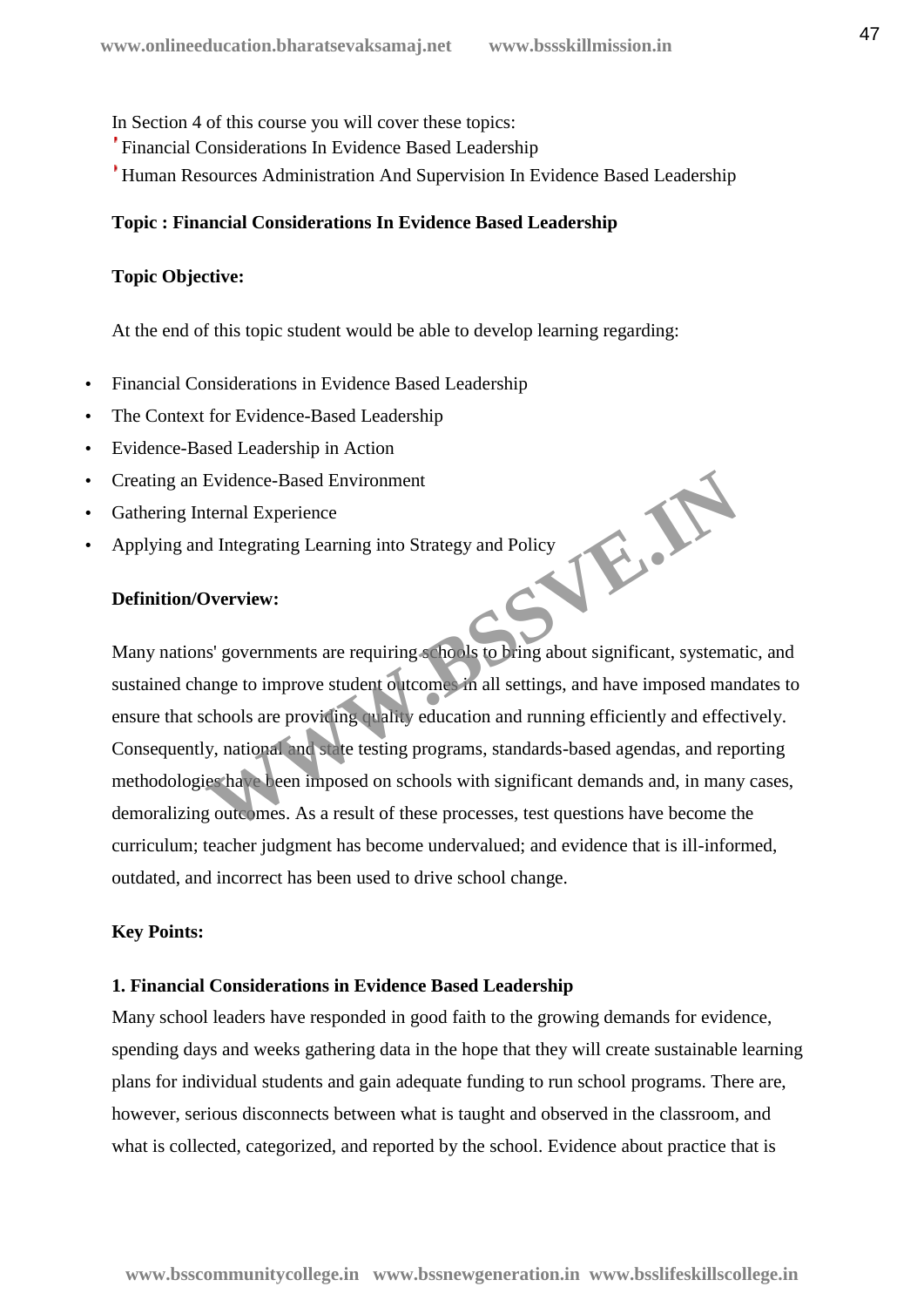meant to inform and appease politicians and the public and the use of evidence in practice to improve teaching and learning quality rarely have been linked.

The most intelligent use of evidence is not after the event. Postmortems may establish the cause of death, but they cannot bring a corpse back to life. Yet, most uses of evidence in education-league tables, test scores, and school reports-have this after-the-fact characteristic. The challenge for leaders is to collect and report data and be able to internalize it at the right time for the right reasons for the right students. How organizations use evidence is connected integrally to how they create and manage knowledge-the knowledge of how to share practice, how to transfer it between people, how to alter and improve it, and how to explain and account for it to others. Evidence-based leadership links how evidence is used to how well the school operates and improves.

Principal Jenny Lewis at Noumea Primary School in Australia has identified and collected authentic and authoritative evidence and related it to learning as a means of improving organizational effectiveness and performance. As a result, Noumea staff members have become "skilled at creating, acquiring, and transferring knowledge, and at modifying behavior to reflect new knowledge and insights". The school community has built an evidence-based environment that promotes sustainability through innovative and informed Evidence-Based Leadership in Action-a reform that has become embedded in teachers' practices and the school's operations. In Lewis at Noumea Primary School in Australia has identified and cold authoritative evidence and related it to learning as a means of improvinent and effectiveness and performance. As a result, Noumea staff members halled

## **2. The Context for Evidence-Based Leadership**

Noumea Primary is a large public school (580 students) in a low socioeconomic area west of Sydney in the state of New South Wales. The student population is transitional with 43 percent of the students leaving and enrolling each year and 62 percent being of Polynesian or indigenous descent. Many families are now third and fourth generation unemployed. School staff members continually change as the principal encourages them to seek promotions in other schools after five years of service at Noumea. Newly appointed teachers fill these openings, meaning that 83 percent of staff members always are in their first five years of teaching. Until ten years ago, Noumeawas identified as a school at significant risk. Since then, Noumea has rebuilt itself as a learning organization, basing its reforms on knowledge creation and sharing.

Noumea was included in the top 25 (out of 2,200) government and nongovernment schools in New South Wales for outstanding improvement in basic skills mathematics in 2000. It was awarded the 1999 National Assessment Award and the 2000 State Literacy Award for its innovative structures and programs. The school received the 2003 Australian Capital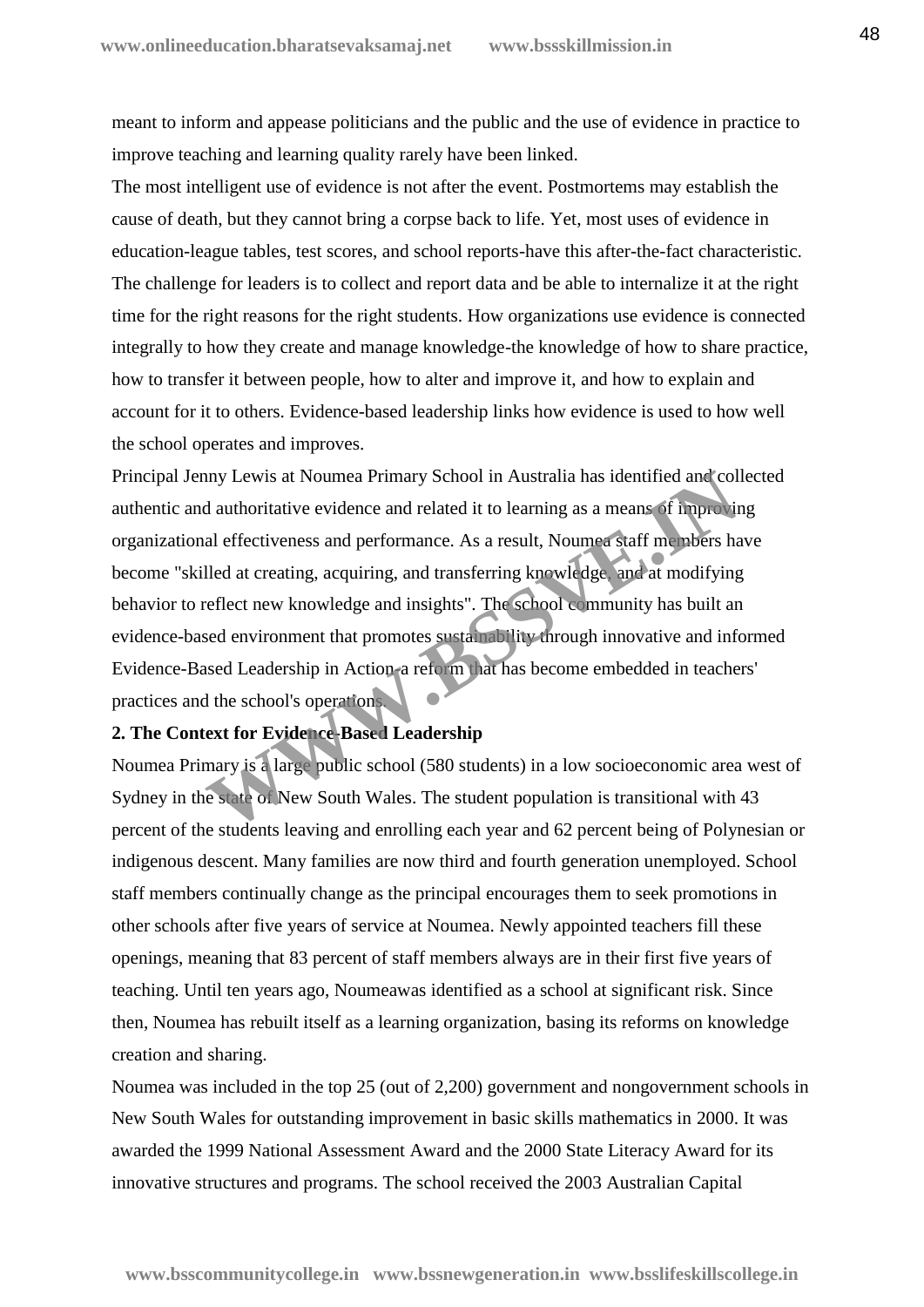Territory Knowledge Management Platinum Award for school culture and technology development to enable organizational learning. At the national level, it received two 2003 National Quality Teaching Awards for leadership and achievement of mathematics outcomes through the use of technology. A nationally funded study dealing with literacy among boys found that teachers at Noumeaused school and student data to design individual learning programs and developed innovative and exciting teaching tools to motivate their students to learn.

#### **3. Evidence-Based Leadership in Action**

A key feature of Noumea's learning cycle is "visioning," both collectively and individually. Teachers' personal visions contribute to the school's collective vision by requiring deliberate dialogue, recognizing diverse value systems, listening carefully, and enthusiastically enriching everyone's professional values. Visioning has provided the focus for collecting evidence about the school's real work and its preferred future. Staff members regularly present their beliefs about Noumea in enjoyable activities, such as describing the school as a metaphor: "Noumea is like a roller coaster, many ups and downs and everyone traveling together having fun" and "Noumea is like a Pearl Jam concert: it rocks!" Staff members also use personal learning journals, which are shared in weekly team meetings, to reflect on their beliefs, practices, and challenges. rsonal visions contribute to the school's collective vision by requiring decognizing diverse value systems, listening carefully, and enth is assumed veryone's professional values. Visioning has provided the focus for colle

Evidence-based practice at Noumea is an integral part of its culture and organization. Visioning has enabled staff members to protect learning areas worthy of their focus and identify intrusions generated by age-old traditions and external agencies. For example, Noumea embraced outcomes-based education in curriculum documents in 1994 but felt that the research base lacked government strategy. Noumea, therefore, adopted a research base (Table 1) developed by Albert Mamary. Accepting this research base as the school's pedagogical position meant that standardized testing, half-yearly and yearly testing, and "flavor of the month" pedagogies pushed by particular areas in the government's education department were dismissed. Staff members' discussions determined that these dated processes provided little evidence and served no purpose in schools where curriculum outcomes were the centerpiece for validating student improvement. Traditional testing was viewed as having no value to teacher and parent knowledge. With parent permission, these testing approaches were removed. Instead, daily teacher judgments of student evidence became critical in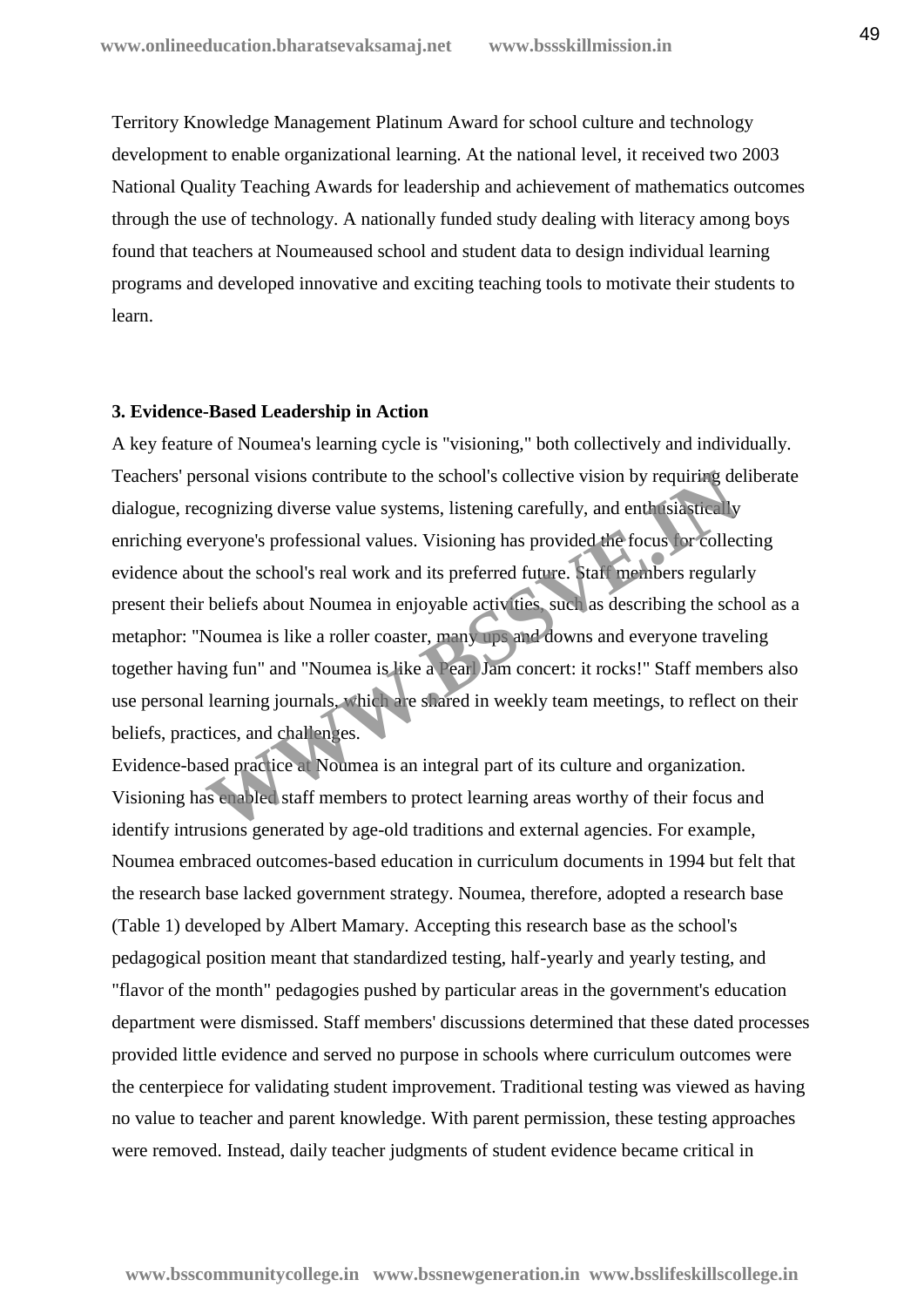informing lesson preparation and student, teacher, and parent knowledge about student progress.

Staff members also looked at aligning organizational elements to implement school-based innovations around the school's vision. Difficult questions about shared leadership, teacher culture, communication channels, and participative processes were addressed, along with how students were grouped and resources were allocated. Distributive leadership was important in building a professional culture in which mutual trust, shared knowledge, and responsibility could thrive. Teachers are recognized as contributors to school and student improvement when they join the school. Within five to six weeks of their appointment, teachers are expected to accept at least one leadership role and share the school's real work. All teachers are provided an in-house mentor and professional partner (supervisor), as well as time to research, reflect on, and practice leadership with colleagues. Teachersalso are encouraged and expected to:

- learn individually, in teams, and in larger communities of practice;
- participate in their school-based and external professional worlds;
- collaborate with school community members and colleagues who contribute to their learning in the external environment; Franch, reflect on, and practice leadership with colleagues. Teachersals are<br>and expected to:<br>tually, in teams, and in larger communities of practice<br>their school-based and external professional worlds;<br>with school communi
- cooperate and develop a common language and technology for documenting and discussing practice and desired outcomes; and
- be proactive in debate and activities about the moral purpose of the school.

Weekly staff meetings are dedicated to sharing information so that every teacher has full knowledge and can contribute to strategies for assuring and improving student learning and well-being. Teachers also have three hours of free time with a team of colleagues to analyze student data, complete action-research tasks, and investigate innovations that add value. Students' class data and work samples are regularly monitored, reviewed, and evaluated. The result has been a more consistent judgment of student performance and critical dialogue about issues and successes. Findings are shared at whole-school staff meetings so that solutions can be found for emerging problems before they reach crisis proportions. These analyses have debunked some unsubstantiated school myths. For example, there was a belief that Samoan and Tongan boys were violent, were not performing well in their schoolwork, and arrived at irregular times to school. Yet, when the data were reviewed collectively, it was found that white Anglo-Saxon boys were the most violent and the most at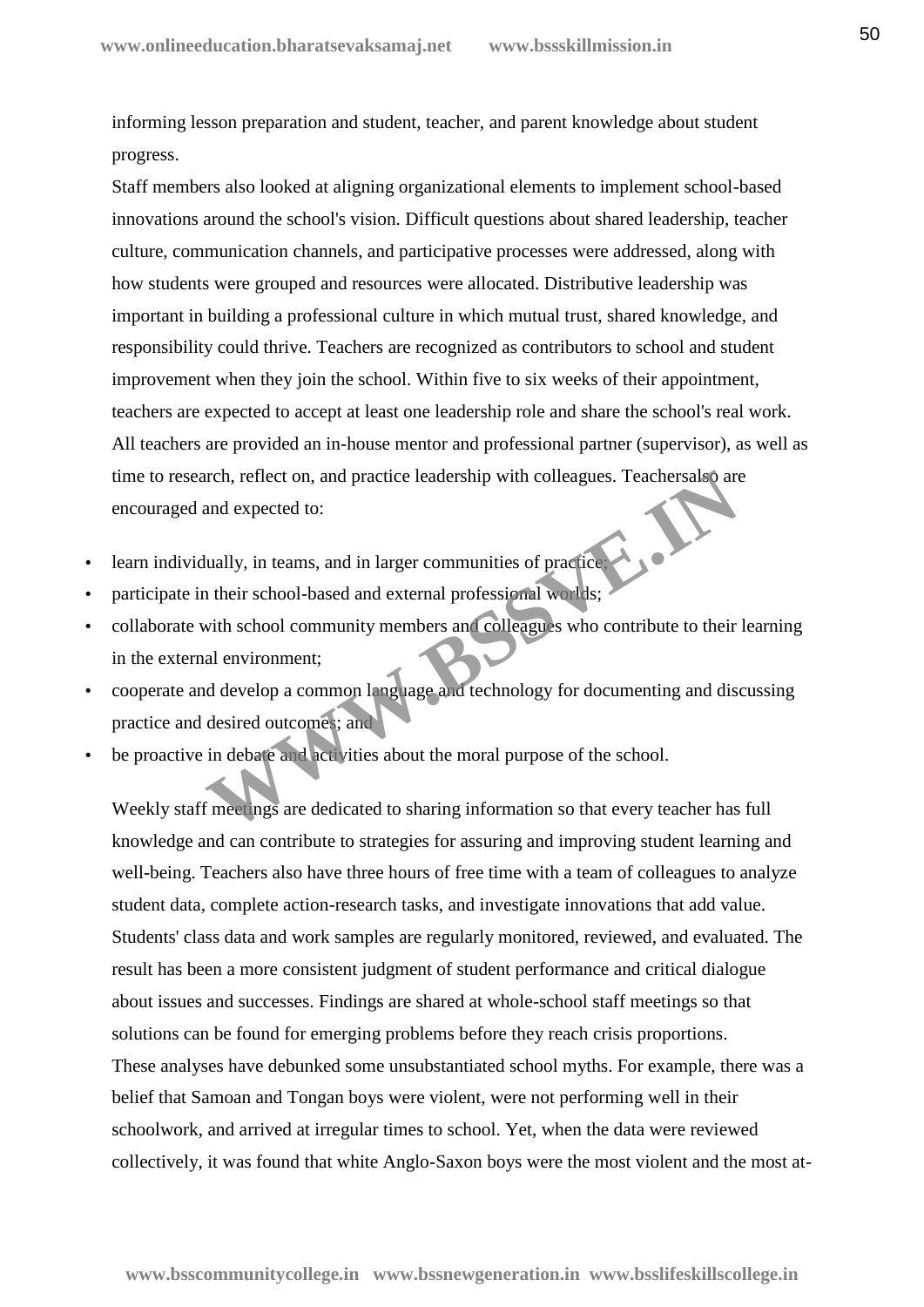risk learners. Teachers then began to understand what previously had been ignored. Polynesian and indigenous students were supported by strong spiritual elders and large extended families. Their sense of family, religion, work ethic, and values was reflected in their support of school. Conversely, many white Anglo-Saxon boys had changed schools often, came from single-parent families, were isolated, and were third or fourth generation welfare recipients.

Another example was when Noumea staff members assumed that senior boys were the most violent. Data analysis showed that Year 1 and 2 boys were the most violent. Their smaller size and undeniable cuteness meant that teachers inconsistently applied disciplinary strategies. A behavior modification program was designed for smaller students, and consistent disciplines were reinforced. Information such as this has shown teachers that learning and disciplinary strategies must be based on evidence, otherwise significant time and resources are wasted and students can become targets of unjust treatment.

#### **4. Creating an Evidence-Based Environment**

In a true learning organization, the use of authentic evidence is key to sustaining growth. Both organizational and individual learning are promoted through capturing, packaging, and sharing knowledge among individuals in the organization. Noumea has connected all parts of the school so that members can share their knowledge, perspectives, and experiences about students and programs. The principal is responsible for ensuring that resources, professional support, and reflective time are adequate to sustain innovation. The processes to develop this knowledge and the continual valuing of evidence are detailed here. disciplinary strategies must be based on evidence, otherwise significant<br> **Example 18 and students can become targets of unjust treatment**<br> **An Evidence-Based Environment**<br>
ming organization, the use of authentic evidence

## **5. Gathering Internal Experience**

Early in Noumea's transformation, school leaders noted that the data the government system required them to gather did not provide adequate information about authentic student learning and well-being or give staff members enough facts to act upon. Teachers did not see relevance in standardized and state-based data and, consequently, did not feel compelled to use it in practice or improvement efforts. Staff members redesigned the processes for gathering data on student learning (e.g., curriculum standards, learning styles, and test data) and well-being (e.g., health, attendance, behavior). When analyzed, these processes provided qualitative and quantitative data that would:

- improve teacher judgments about student learning achievement;
- align assessment and learning experiences;
- provide a clearer focus on needed student improvements;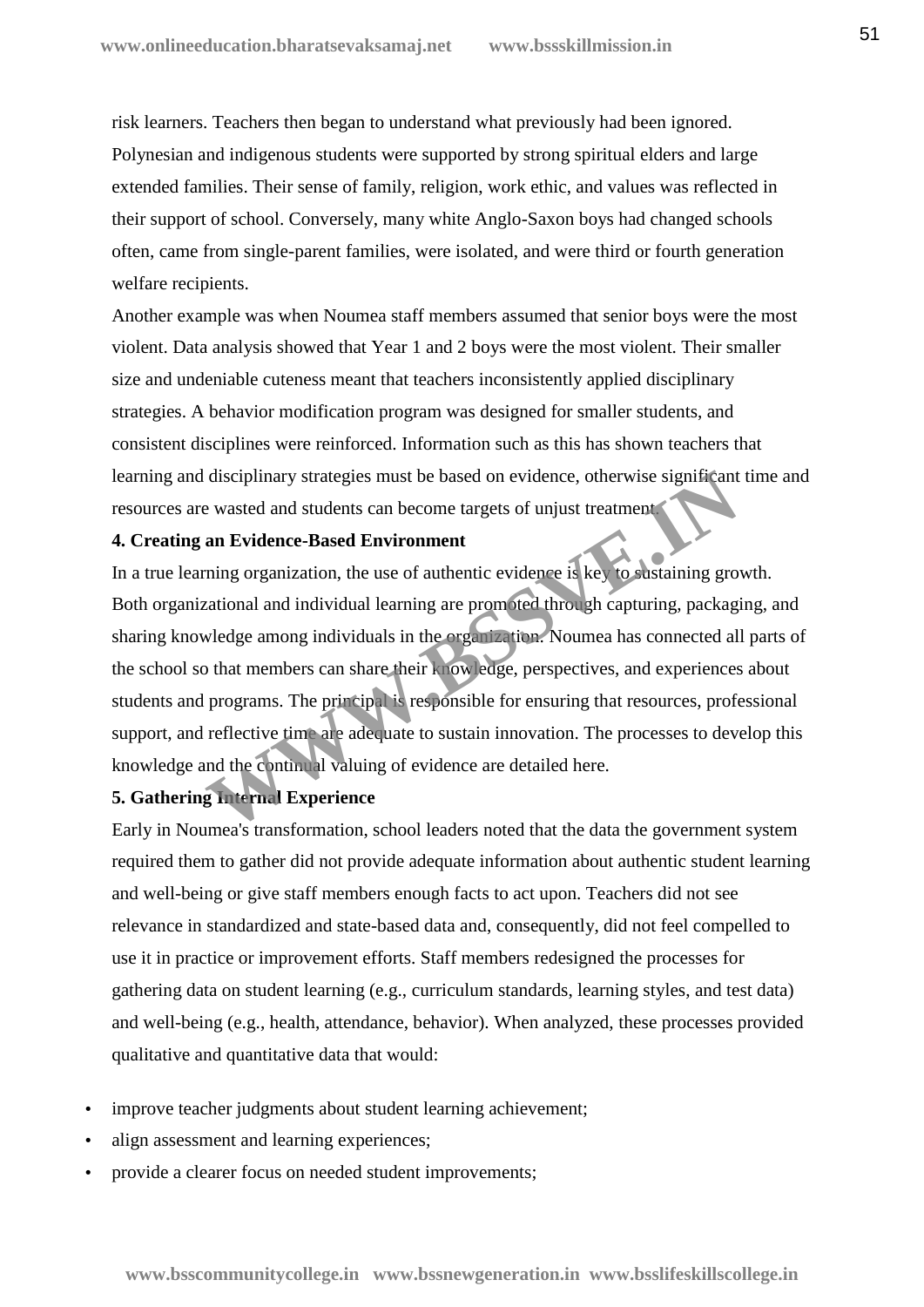- improve curriculum implementation and continuity of learning experiences;
- improve accountability through the use of a common framework and language for monitoring student learning achievement;
- establish benchmarks from which teachers can work;
- establish a collaborative quality assurance climate within classrooms and across the school;
- facilitate monitoring of observed trends over time;
- provide diagnostic information on individual student progress to aid instructional decisions; and
- enable authentic participation in changing the school's culture.

Though spreadsheets, templates, and checklists provided a great deal of data, they placed high demands on teachers and took them away from the classroom activities that their data driven efforts were meant to improve. Noumea needed a knowledge creation arid management system that would help teachers and parents review data and pursue ongoing improvements and not interrupt the school's workflow. Ultimately, Noumea staff members developed a networked-based knowledge management system known as SchoolMate that combined all paper trails about a student into one integrated informational system. SchoolMate fostered quick data entry and retrieval. Staff members' agreed-upon protocols ensured that data entry was consistent. Two networked workstations were positioned in every classroom so that qualitative and quantitative data could be entered quickly, using drop-down menus, checkpoints, batch-up date buttons, and accessible frames. SchoolMate fields are linked so that data entered in one area integrates with data in another area. For example, a teacher can review data about a student who has attended eight schools and had numerous absences, making him or her better informed about the reasons for low literacy and numeracy performance. Is on detention and took them away from the classroom detention and the system that would help teachers and parents review data and *sursue* on the start and not interrupt the school's workflow. Ultimately **Notified** staff

#### **6. Applying and Integrating Learning into Strategy and Policy**

The value of knowledge management ultimately comes from people's ability to reuse evidence to work faster, shorten learning cycles, identify new opportunities, increase the quality of deliverables, and increase the volume of work on matters of priority. This process needs systemic and strategic support to operate effectively. At Noumea, the principal and middle management are responsible for ensuring that all teachers are supported in processing and interpreting evidence.

An important time for using data effectively is when students move from one teacher and class to another. All too often, though, except in cases of extreme learning problems or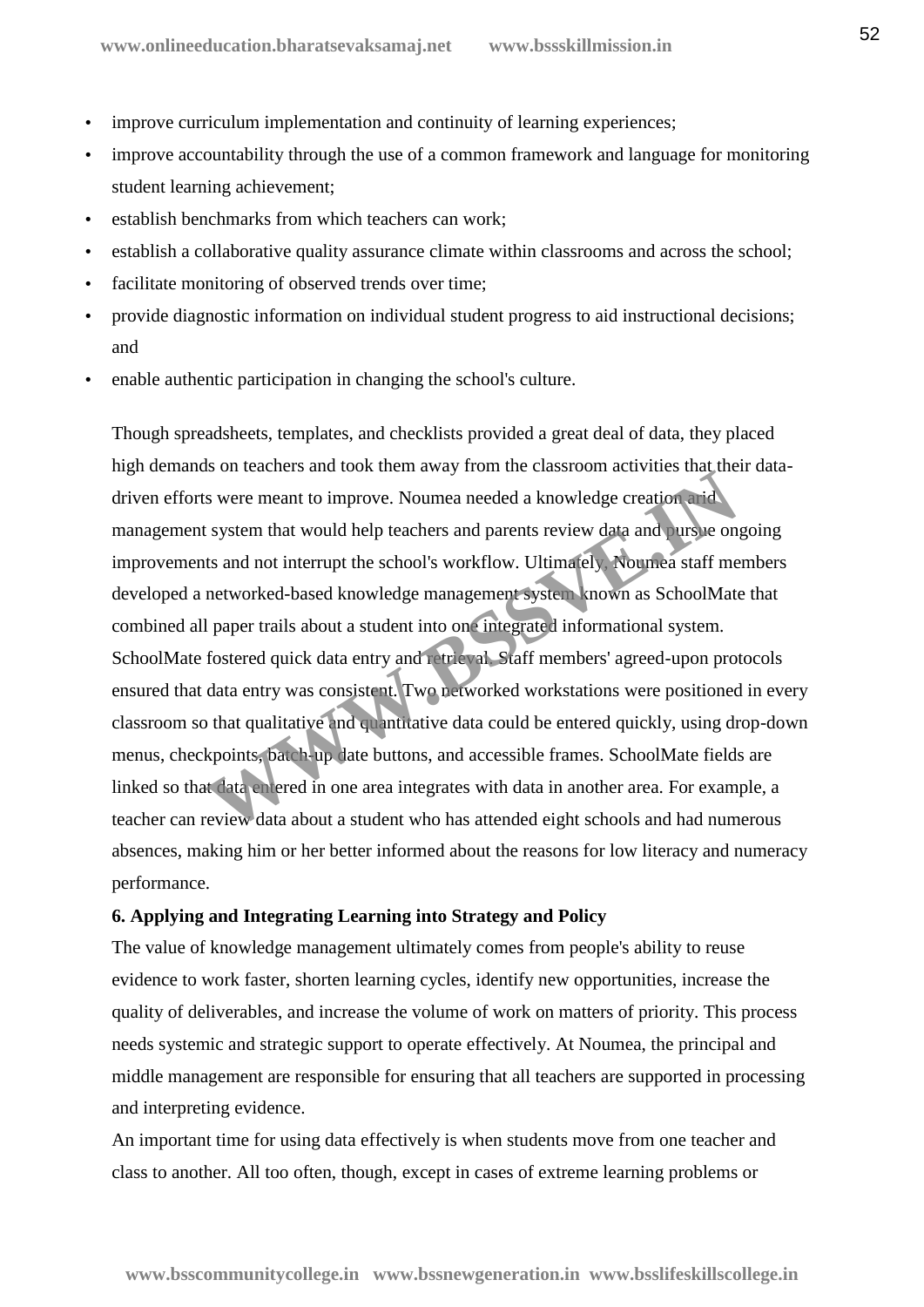behavioral difficulties, teachers disregard prior information about their students. They distrust other teachers' judgments, regard the data as unreliable, feel they have no time to review it, or want to give students a fresh start. These practices often lead to a lack of learning, repeated errors, and lost opportunities to work together to solve students' learning problems. At Noumea, however, evidence of student learning is critical to effective transition and continuity between teachers.

# **Topic : Human Resources Administration And Supervision In Evidence Based Leadership**

#### **Topic Objective:**

At the end of this topic student would be able to develop learning regarding:

- Features of Modern Human Resource Administration
- Critical Academic Theory of Human Resource Administration
- Business practice of HR Administration

#### **Definition/Overview:**

**Human resource management**(HRM) is the strategic and coherent approach to the management of an organization's most valued assets - the people working there who individually and collectively contribute to the achievement of the objectives of the business. The terms "human resource management" and "human resources" (HR) have largely replaced the term "personnel management" as a description of the processes involved in managing people in organizations. In simple sense, Human Resource Management(HRM) means employing people,developing their resources, utilizing maintaining and compensating their services in tune with the job and organizational requirement. The State of Histopic student would be able to develop learning regarding<br>
Modern Human Resource Administration<br>
Modern Human Resource Administration<br>
Dverview:<br>
Survey manage nent (HRM) is the strategic and coherent appro

#### **Key Points:**

## **1. Features of Modern Human Resource Administration**

Its features include: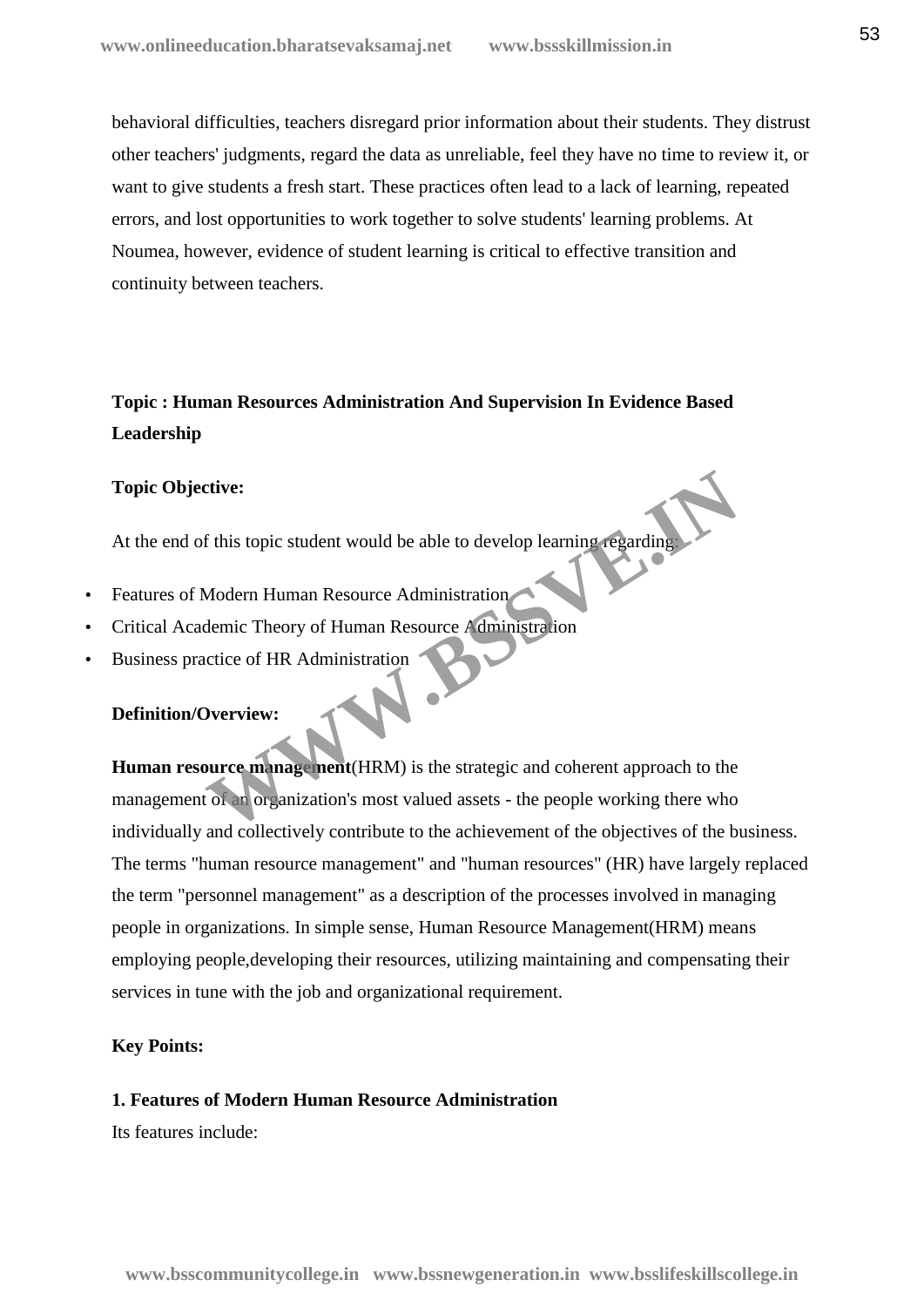- Organizational management
- Personnel administration
- Personnel management
- Manpower management
- Industrial management

But these traditional expressions are becoming less common for the theoretical discipline. Sometimes even industrial relations and employee relations are confusingly listed as synonyms, although these normally refer to the relationship between management and workers and the behavior of workers in companies. The theoretical discipline is based primarily on the assumption that employees are individuals with varying goals and needs, and as such should not be thought of as basic business resources, such as trucks and filing cabinets. The field takes a positive view of workers, assuming that virtually all wish to contribute to the enterprise productively, and that the main obstacles to their endeavors are lack of knowledge, insufficient training, and failures of process. HRM is seen by practitioners in the field as a more innovative view of workplace management than the traditional approach. Its techniques force the managers of an enterprise to express their goals with specificity so that they can be understood and undertaken by the workforce, and to provide the resources needed for them to successfully accomplish their assignments. As such, HRM techniques, when properly practiced, are expressive of the goals and operating practices of the enterprise overall. HRM is also seen by many to have a key role in risk reduction within organizations. The set of the enterprise view of workers, assuming that virtually all wish<br>the enterprise productively, and that the main obstacles to the rendeaver<br>vledge, insufficient training, and failures of process.<br>In by practition

#### **2. Critical Academic Theory of Human Resource Administration**

Postmodernism plays an important part in Academic Theory and particularly in Critical Theory. Indeed Karen Legge in 'Human Resource Management: Rhetorics and Realities' poses the debate of whether HRM is a modernist project or a postmodern discourse. In many ways, critically or not, many writers contend that HRM itself is an attempt to move away from the modernist traditions of personnel (man as machine) towards a postmodernist view of HRM (man as individuals). Critiques include the notion that because 'Human' is the subject we should recognize that people are complex and that it is only through various discourses that we understand the world. Man is not Machine, no matter what attempts are made to change it i.e. Fordism / Taylorism, McDonaldisation (Modernism). Critical Theory also questions whether HRM is the pursuit of "attitudinal shaping" particularly when considering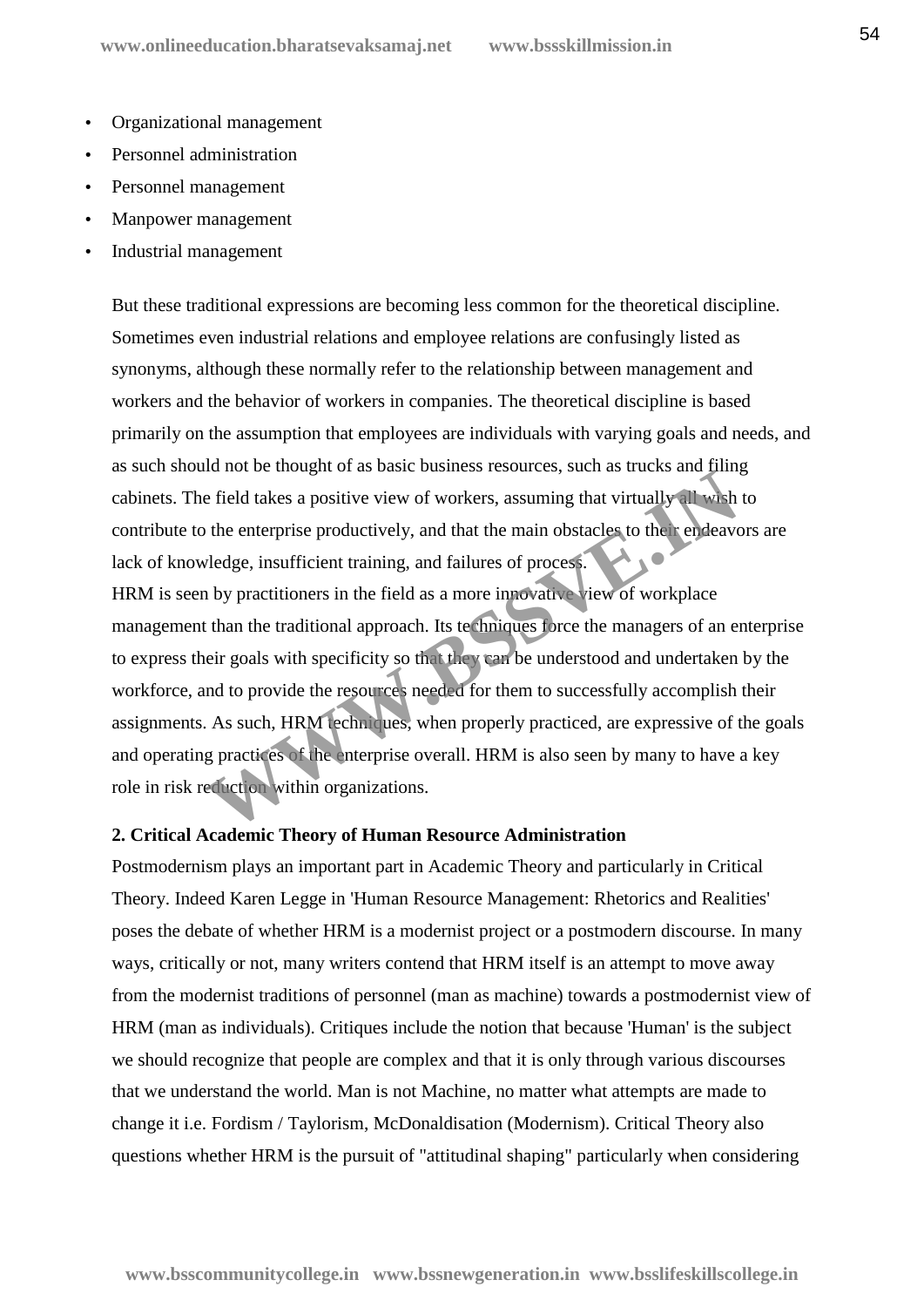empowerment, or perhaps more precisely pseudo-empowerment - as the critical perspective notes. Many critics note the move away from Man as Machine is often in many ways, more a Linguistic (discursive) move away than a real attempt to recognise the Human in Human Resource Management.

Critical Theory, in particular postmodernism (poststructualism), recognizes that because the subject is people in the workplace, the subject is a complex one, and therefore simplistic notions of 'the best way' or a unitary perspectives on the subject are too simplistic. It also considers the complex subject of power, power games, and office politics. Power in the workplace is a vast and complex subject that cannot be easily defined. This leaves many critics to suggest that Management 'Gurus', consultants, 'best practice' and HR models are often overly simplistic, but in order to sell an idea, they are simplified, and often lead Management as a whole to fall into the trap of oversimplifying the relationship.

## **3. Business practice of HR Administration**

Human resources management comprises several processes. Together they are supposed to achieve the above mentioned goal. These processes can be performed in an HR department, but some tasks can also be outsourced or performed by line-managers or other departments. t as a whole to fall into the trap of oversimplifying the relationship-<br>
practice of HR Administration<br>
urces management comprises several processes. Together they are suppo<br>
above mentioned goal. These processes can be pe

- Workforce planning
- Recruitment (sometimes separated into attraction and selection)
- Induction and Orientation
- Skills management
- Training and development
- Personnel administration
- Compensation in wage or salary
- Time management
- Travel management (sometimes assigned to accounting rather than HRM)
- Payroll (sometimes assigned to accounting rather than HRM)
- Employee benefits administration
- Personnel cost planning
- Performance appraisal

In Section 5 of this course you will cover these topics: Ethical Considerations In Evidence Based Leadership Legal Considerations In Evidence Based Leadership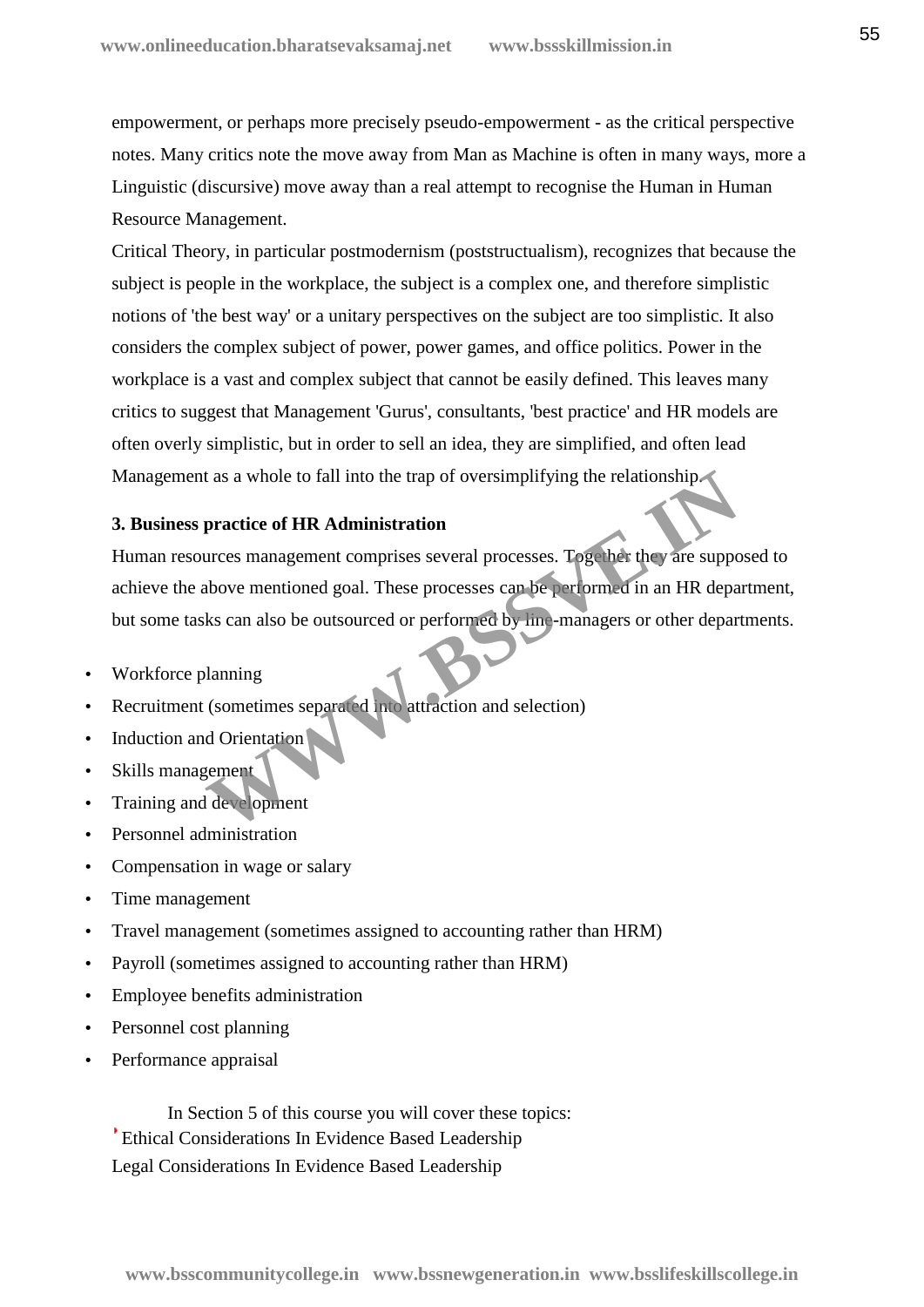## **Topic : Ethical Considerations In Evidence Based Leadership**

#### **Topic Objective:**

At the end of this topic student would be able to develop learning regarding:

 Choose Your Leadership Values Characteristics of a Successful Leadership Style Ethical Leadership Opposing Viewpoints

#### **Definition/Overview:**

**Leadership Ethics:** Leaders know what they value. They also recognize the importance of ethical behavior. The best leaders exhibit both their values and their ethics in their leadership style and actions. Your leadership ethics and values should be visible because you live them<br>in your actions every single day.<br><br>**Key Points:** in your actions every single day. Ethics: Leaders know what they value. They also recognize the importation.<br>The best leaders exhibit both their values and their ethics in their leaders.<br>Your Leadership ethics and values should be visible because you live<br>

#### **Key Points:**

## **1. Choose Your Leadership Values**

The following are examples of values. You might use these as the starting point for discussing values within your organization: ambition, competency, individuality, equality, integrity, service, responsibility, accuracy, respect, dedication, diversity, improvement, enjoyment/fun, loyalty, credibility, honesty, innovativeness, teamwork, excellence, accountability, empowerment, quality, efficiency, dignity, collaboration, stewardship, empathy, accomplishment, courage, wisdom, independence, security, challenge, influence, learning, compassion, friendliness, discipline/order, generosity, persistency, optimism, dependability, flexibility As a leader, choose the values and the ethics that are most important to you, the values and ethics you believe in and that define your character. Then live them visibly every day at work. Living your values is one of the most powerful tools available to you to help you lead and influence others. Don't waste your best opportunity.

#### **2. Characteristics of a Successful Leadership Style**

Much is written about what makes successful leaders. I will focus on the characteristics,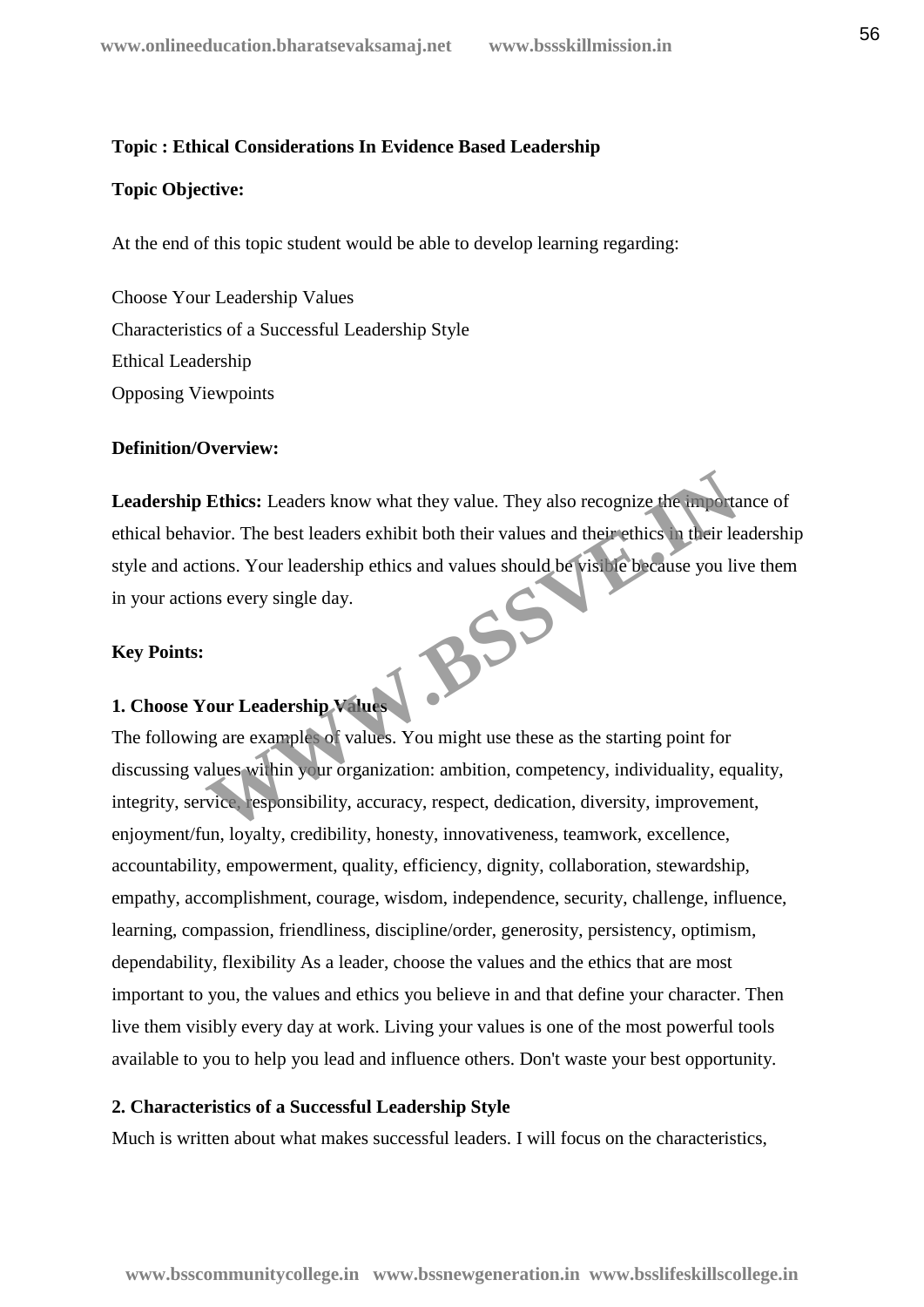traits and actions that, I believe, are key.

Choose to lead.

Be the person others choose to follow.

Provide vision for the future.

Provide inspiration.

Make other people feel important and appreciated.

Live your values. Behave ethically. (Current article - you are here.)

Set the pace through your expectations and example.

Establish an environment of continuous improvement.

Provide opportunities for people to grow, both personally and professionally.

Care and act with compassion.

Traditionally, the view of leadership has been that the main goal of leaders is to increase production and profits<sup>7</sup>. The traditional view of leadership is slowly diminishing, as more theorists are asserting that leaders also have the responsibility for ensuring standards of moral and ethical conduct. Good leadership refers not only to competence, but to ethics and transforming people as well. All leadership is responsible for influencing followers to perform an action, complete a task, or behave in a specific manner <sup>6</sup>. Effective leaders influence process, stimulate change in subordinates attitudes and values, augment followers self-efficacy beliefs, and foster the internalization of the leaders vision by utilizing strategies of empowerment<sup>6</sup>. It is believed that the nurturing aspect of leaders can raise organizational cultures and employee values to high levels of ethical concern<sup>6</sup>. Ethical leadership requires ethical leaders<sup>6</sup>. If leaders are ethical, they can ensure that ethical practices are carried out throughout organization. with compassion.<br>
W, the view of leadership has been that the main goal of leadership is low increduced and profits<sup>7</sup>. The traditional view of leadership is slow **W** diminishing, as a asserting that leaders also have the

## **3. Ethical Leadership**

Ethical leadership is leadership that is involved in leading in a manner that respects the rights and dignity of others. As leaders are by nature in a position of social power, ethical leadership focuses on how leaders use their social power in the decisions they make, actions they engage in and ways they influence others. Leaders who are ethical demonstrate a level of integrity that is important for stimulating a sense of leader trustworthiness, which is important for followers to accept the vision of the leader These are critical and direct components to leading ethically. The character and integrity of the leader provide the basis for personal characteristics that direct a leaders ethical beliefs, values, and decisions<sup>7</sup>.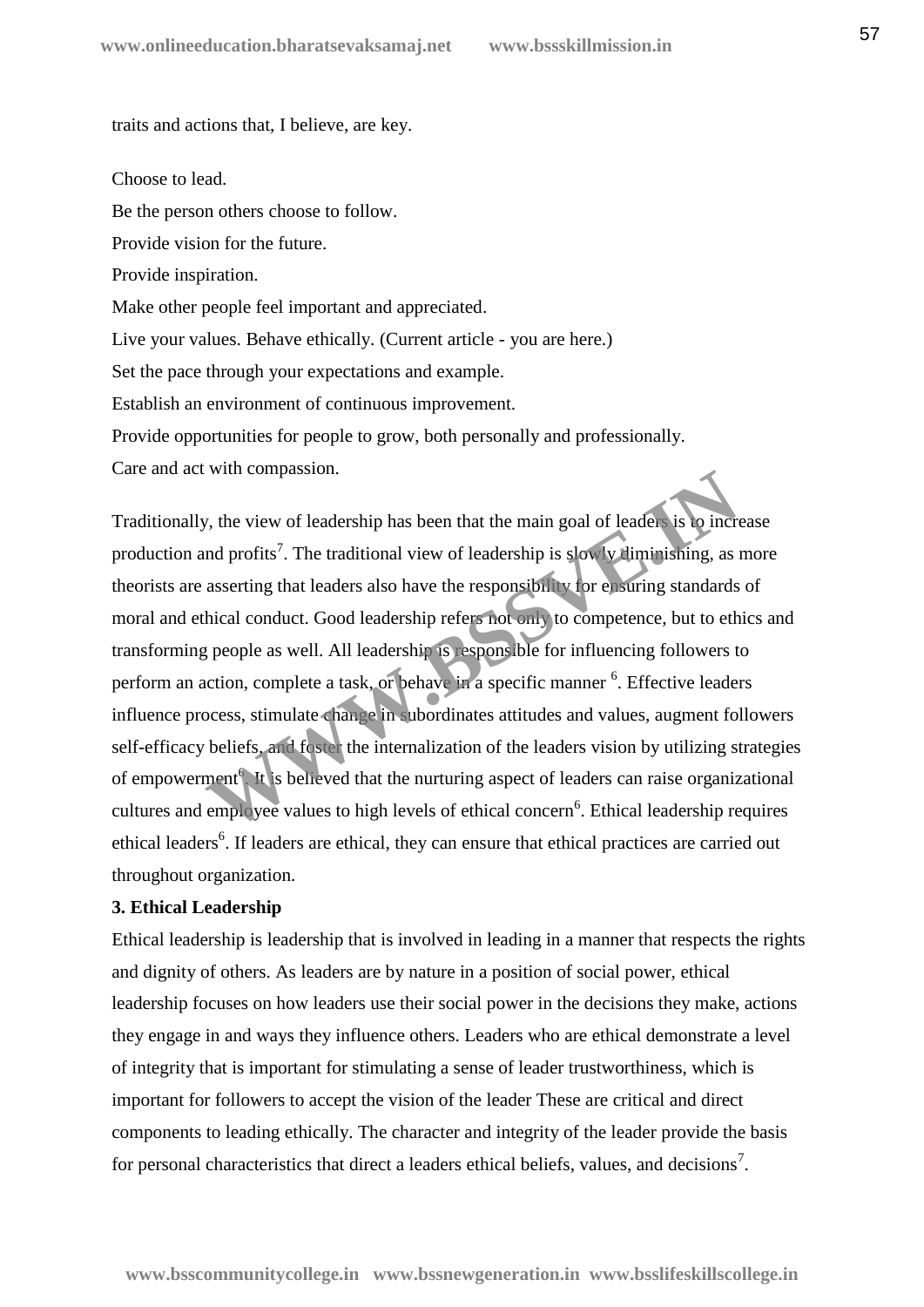Individual values and beliefs impact the ethical decisions of leaders.

Leaders who are ethical are people-oriented, and also aware of how their decisions impact others, and use their social power to serve the greater good instead of self-serving interests. In ethical leadership it is important for the leader to consider how his or her decisions impact others. Motivating followers to put the needs or interests of the group ahead of their own is another quality of ethical leaders<sup>3</sup>. Motivating involves engaging others in an intellectual and emotional commitment between leaders and followers that makes both parties equally responsible in the pursuit of a common goal. These characteristics of ethical leaders are similar to inspirational motivation, which is a style component of transformational leadership. Inspirational motivation involves inspiring others to work towards the leaders vision for the group and to be committed to the group. Similarly, ethical leadership falls within the nexus of inspiring, stimulating, and visionary leader behaviors that make up transformational and charismatic leadership.Ethical leaders assist followers in gaining a sense of personal competence that allows them to be self-sufficient by encouraging and empowering them.

### **4. Opposing Viewpoints**

Opposing perspectives surrounding ethical leadership exist. The perspectives of ethical leadership summarized above present a social learning view that involves role modeling and promotes normative and ethically appropriate conduct that is demonstrated in the decisions that leaders make. Contrasting perspectives focus on the leaders cognitions and actions, and assert that ethical leadership is demonstrated through multiple levels of psychological processes 7 that impact behavior and not social learning. Extra order to be committed to the group. Similarly, ethical leadership finds a leadership finds and and charismatic leadership Ethical leaders assist followers in gainin sonal and charismatic leadership Ethical leaders as

## **Topic : Legal Considerations In Evidence Based Leadership**

## **Topic Objective:**

At the end of this topic student would be able to develop learning regarding:

Legal Considerations on Economic Basis

Corruption: Its Forms And Causes

The Relationship of Business Curriculum development and Business Concepts development

## **Definition/Overview:**

**www.bsscommunitycollege.in www.bssnewgeneration.in www.bsslifeskillscollege.in**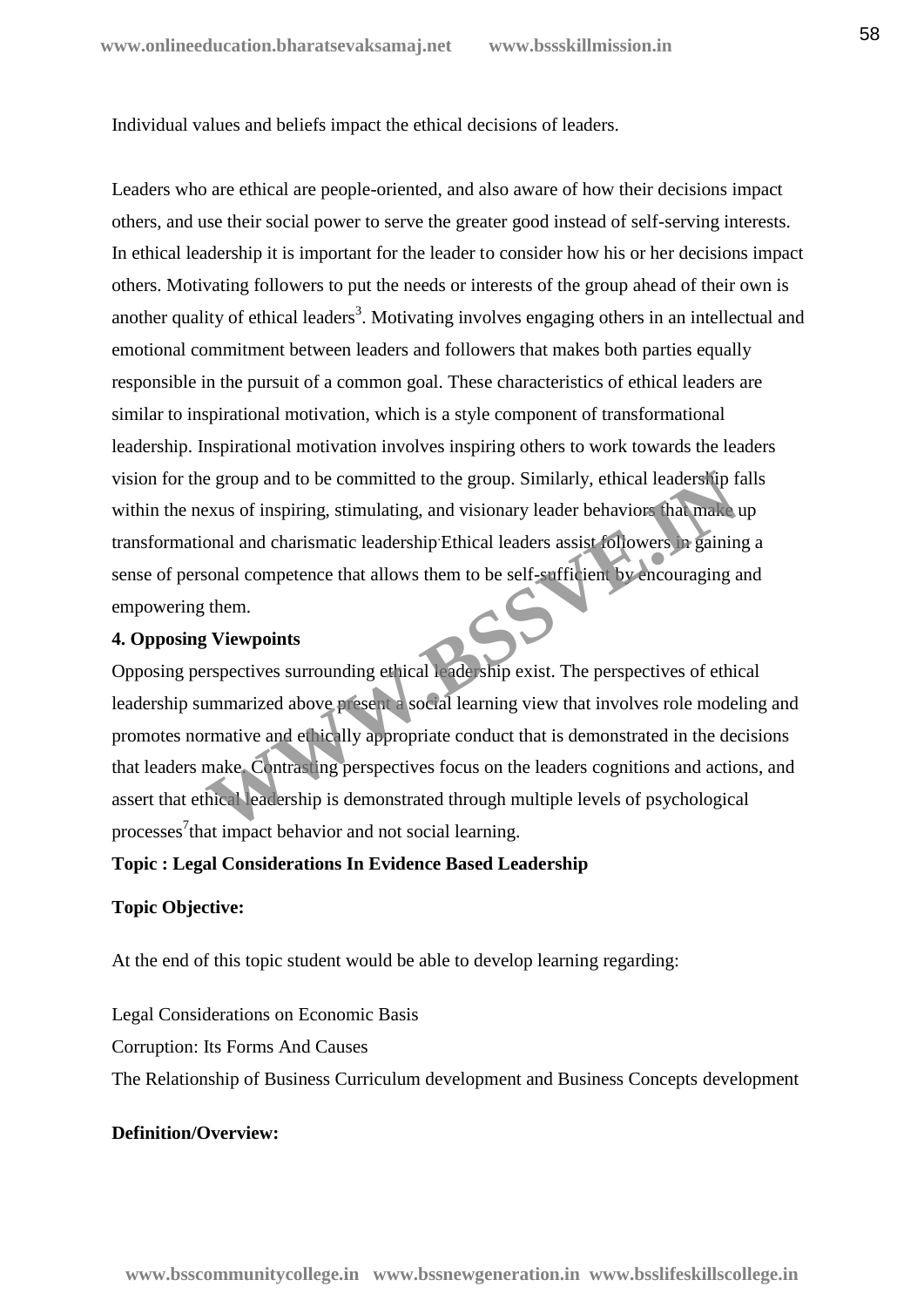**Legal Considerations in Leadership:** The enjoyment of all regimes of rights is they economic, social and cultural or civil and political, is seriously undermined by the phenomenon of corruption. It is perhaps not necessary here to waste time on the definition of corruption; corruption nonetheless can be defined in a broad sense to reflect the very many dimensions that corrupt practices may take. It can be defined in a narrower context with specific focus on certain expressions of corruption, i.e. the fraudulent acquisition by individuals, or groups of individuals who take advantage of their privileged position in the national polity to enrich themselves, or the international dimension such as organized crimes and money-laundering, of huge sums of money generated through arms smuggling, drug trafficking, human trafficking, terrorism, etc.

#### **Key Points:**

## **1. Legal Considerations on Economic Basis**

Economically, corruption leads to the inefficient allocation of resources, raises the cost of investment, decreases investors' confidence, promotes inequalities and inefficiencies in the private sector and raises the cost, and decreases the quality of, public-sector projects and services. Diversions of public funds into private pockets or bank accounts (whether foreign or local) by corrupt officials lead to the denial of rights, in particular economic, social and cultural rights. Corrupt public officials, having assumed their offices, usually overlook the shoddy executions of public projects with dire consequences. Invariably, there are often breakdowns of facilities; citizens' rights to adequate water supply, electricity supply, hospital needs, shelter, etc. are violated. Supplies of fake and sub standard drugs are commonplace in countries where endemic corruption subsists, leading to premature deaths, malformation of foetuses in pregnant women, etc. **Insiderations on Economic Basis**<br>
W. corruption leads to the inefficient allocation of resources, raises the concernance interactions in the inefficiencies<br>
of decreases investors' confidence, promotes inequalities and in

Regrettably, many corrupt dictators in developing countries had stolen from their countries, even poor ones, only to invest such funds in developed societies that ask no questions about the origin of such funds which usually are known to them to be illicit. Equally worrisome has been the massive destruction of major institutions through corrupt practices. Developing countries are more adversely affected, as most institutions necessary for the building of a stable polity are not spared. The severely damaged bureaucracy and judiciary, incessant military incursions into the polity, politicized armed forces and police, de-robed legislature, distorted financial institutions and poor educational and health sectors are some of the fall out of corrupt practices.

**www.bsscommunitycollege.in www.bssnewgeneration.in www.bsslifeskillscollege.in**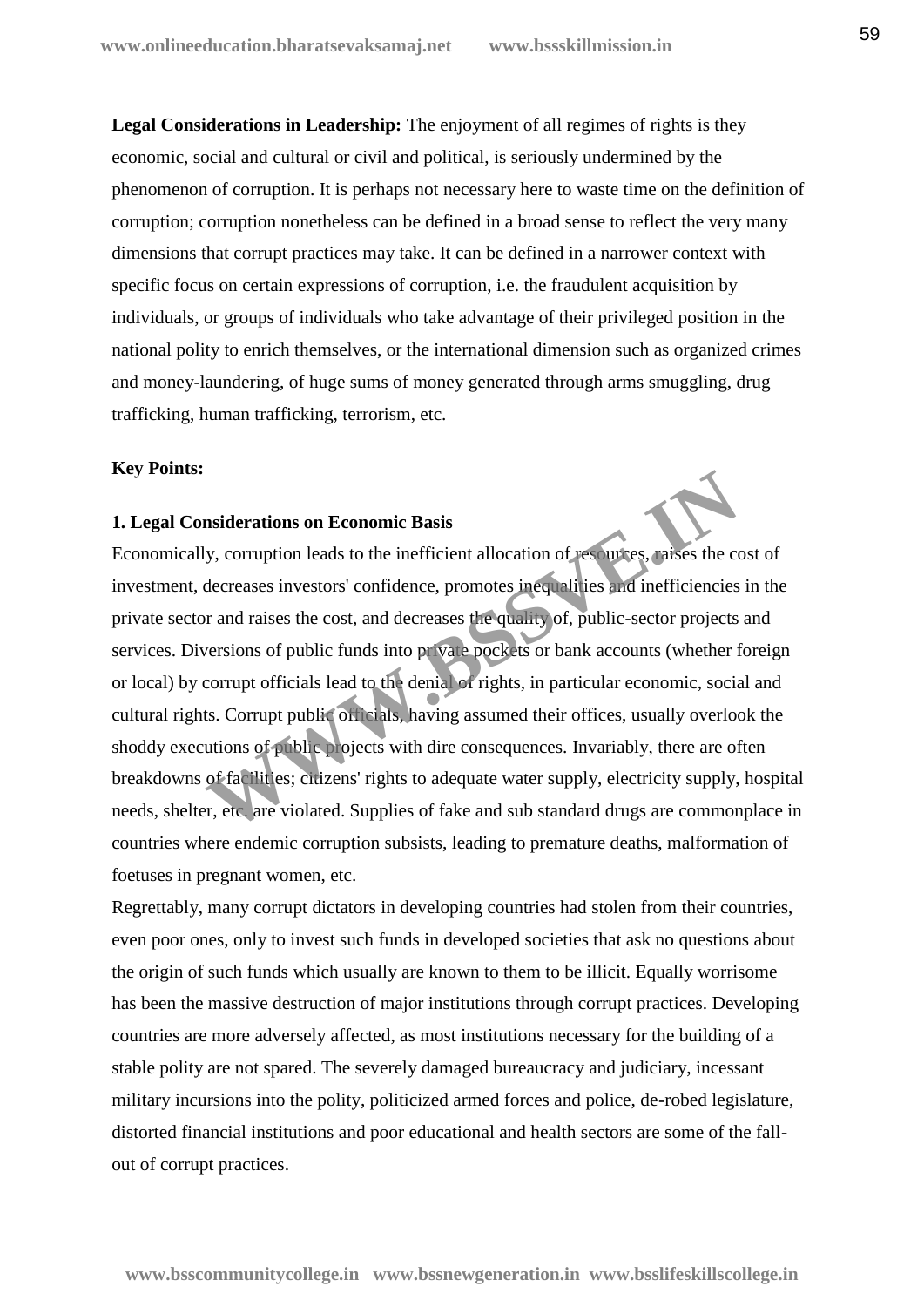In many societies, bad leadership breeds corruption and poverty. Unfortunately, poverty itself induces corruption in the societies. Everywhere corruption is frowned at, yet, in many countries, corruption thrives, and becomes systemic or endemic; it becomes a way of life. In some it is blatant and crude; in others it may be refined and indeed camouflaged in public relations budgets. Whether open, endemic or systemic, blatant or polished, corruption has disastrous effects on society generally and on most vulnerable groups in particular. Corruption creates poverty, which in turn engenders denial of economic, political, social, civil and cultural rights. This paper does not want corruption to be seen as a moral issue but rather as one that affects the very survival of people and their ability to enjoy fully the basic rights enshrined in the International Bill of Human Rights.

The genesis of funds of illicit origin is corruption. The events of 11 September 2001 have brought money-laundering and illicit money transfers to the forefront of global issues. First, let us attempt to understand the concept of funds of illicit origin, sometimes called "dirty money". The concept refers to funds laundered from bribes, kickbacks, drug trafficking, commodity smuggling, misappropriation of public funds by public officials, human trafficking and other transnational activities. Illicit funds could "belong" to individuals or organized criminal groups. The important point to note is that there is always a need to launder the proceeds of these illegal and corrupt practices. Illicit funds laundered are often employed to subvert national or international interests. **Example 18 and interest in the concept of funds of illicit origin, sometimes called "concept refers to funds laundered from bribes, kick<sup>1</sup> acks, drug traffickismuggling, misappropriation of public funds <b>b** public origin

Left unchecked, illicit money can erode a nation's economy by changing the demand for cash, making interest and exchange rates more volatile and causing high inflation in countries where criminal elements are doing business. The corrupt practices of siphoning away of billions of dollars erode the concept of good governance and the rule of law. Siphoning away of such monies by corrupt officials from the developing countries and illicit enrichments through organized crimes, regrettably, are always facilitated by the receiving States on the ground of bank secrecy laws. Since long-term foreign direct investment depends on stable conditions and good governance, funds of illicit origin can effectively close doors to foreign investment and long term growth, invariably impacting negatively on the enjoyment of human rights by the citizens of the affected country or countries.

#### **2. Corruption: Its Forms And Causes**

It is possible to identify few interrelated forms of corrupt practices in many countries, though they may vary in intensity, depending on the country as well as during certain phases of national life such as military dictatorship, depression, war, etc. The following list of various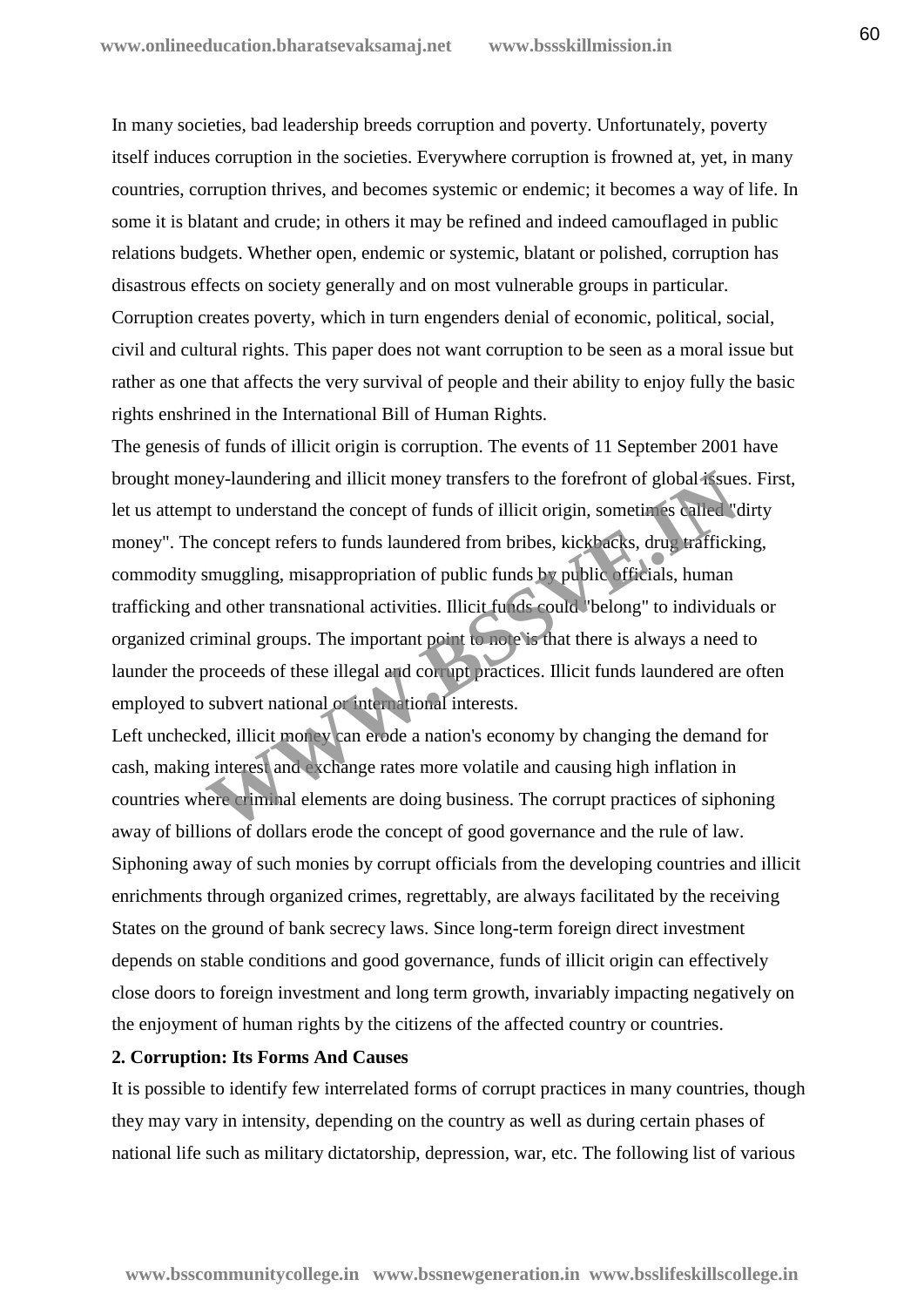forms of corruption is by no means exhaustive. The main causes of corruption can be summarized as follows:

 Dictatorship and lack of democracy. Wherever there is a dictatorship, there would be neither transparency nor public accountability. This could explain how President Mobutu of the then Zaire could pay the entire export proceeds of his impoverished country into his personal bank account abroad, or how the late dictator Abacha of Nigeria could siphon off billions of United States dollars from the coffers of the Government of Nigeria into some bank accounts in the developed countries with devastating effect on the citizens;

 Poor law enforcement. This makes it difficult to impose sanctions against corrupt practices. A State whose law enforcement agents are infected by corrupt practices lacks the capacity for effective criminal investigations, judicial proceedings and physical enforcement of sanctions. There is the basic problem of maintaining law and order in such States; Pervasive poverty. This contributes to corrupt behaviour in conditions of extremely low salaries and wages and high unemployment and the difficulty of physical survival. Servicing of debts, some bogus, supposedly owed by many developing countries invariably rob those countries of funds that would otherwise have been used to provide the basic necessities of life to the citizens. Each of these problems can prompt officials to misappropriate public funds and receive gratification in order to make both ends meet; Ethinar investigations, juticial proceedings and physical emorement where is the basic problem of maintaining law and order in such States.<br>
Werty. This contributes to corrupt behaviour in conditions of extremely l<br>
wages

 Morbid greed and materialism. Some have argued that the capitalist system panders to corruption; this however is debatable. The argument goes that corruption is partly due to the traditional practices of capitalism; and partly to its cherished values - accumulation, materialism, wealth, etc. In the developing countries that are on the periphery of the world capitalist system, accumulation takes the predominant form of "primitive accumulation of capital" by theft, looting, graft, expropriation, enslavement, etc. On account of this culture of primitive accumulation, even the Governments of these developing capitalist societies are not too eager to probe the sources of doubtful personal wealth. This promotes corruption with impunity, and the classical capitalist work ethics (the dignity of labour) is replaced by a debased and permissive get-rich-quick mentality;

 Cultural backwardness and moral decay. At the aesthetic and spiritual level, corruption is a form of debasement. It reflects retardation in social development, a cultural backwardness, and an ethical fall or moral degradation. This lends credence to the general belief that pervasive corruption in any society is a very serious problem - a symptom of a fundamental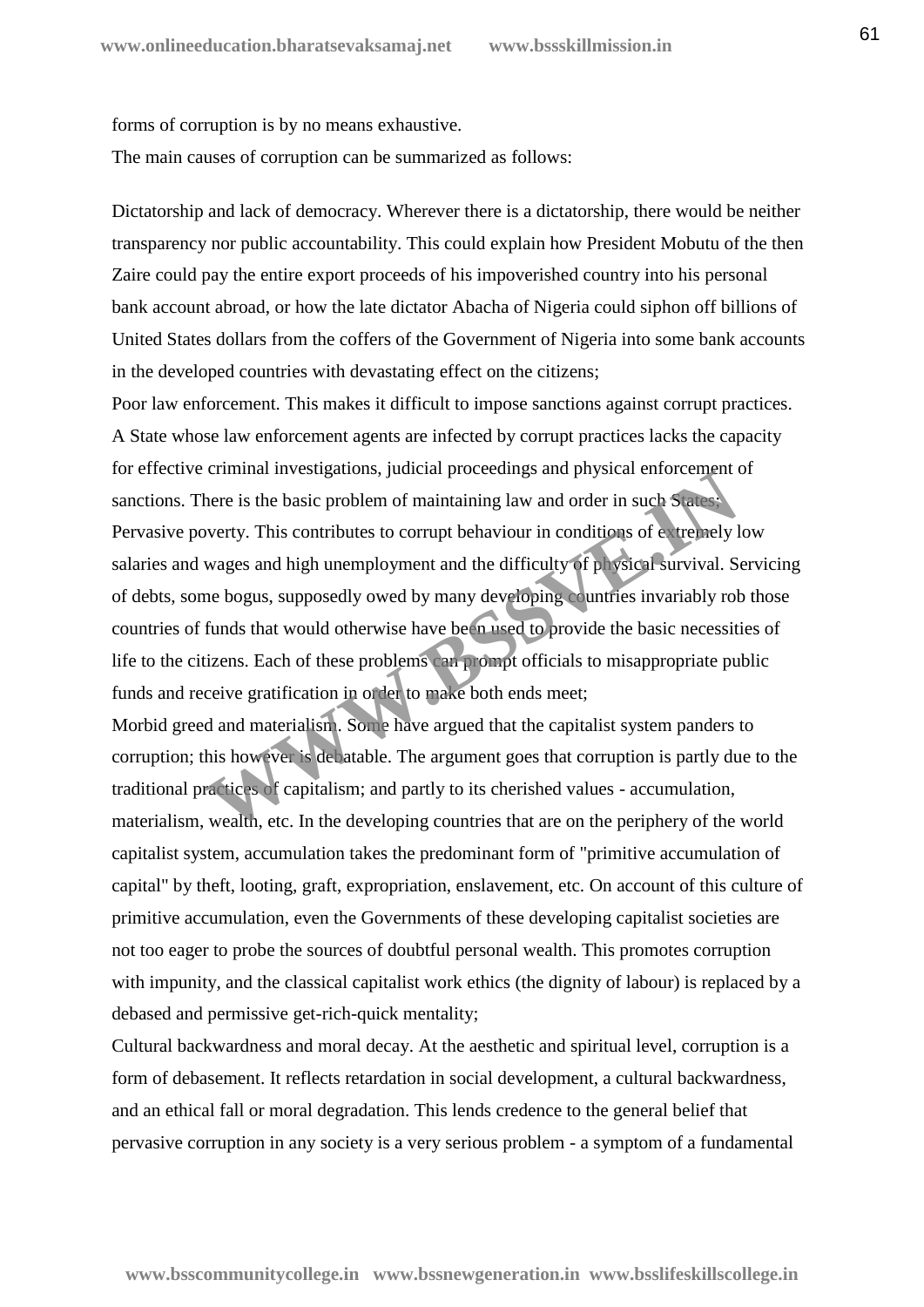moral and cultural crisis. Corruption erodes societal values.

# **3. The Relationship of Business Curriculum development and Business Concepts development**

The Queensland Middle School Business Pre-publication Syllabus (2003) exemplifies a number of core business learning objectives. These broad learning objectives promote development of Business and Economic systems, Informational Enterprise and Ventures, and the Work Environment. Application of De Cecco's (1968) Model of concept development and Tyler's (1949) approach to curriculum and concept development provides the theoretical structure for the definition of key business learning concepts.

De Cecco's Model of concept development emphasizes the three main processes involved in the development and facilitation of concepts. The first is where the educator defines the expected performance of the student. The second is the reduction of the number of complex attributes of the concept into more manageable pieces, and the third is the provision of clear visual and verbal associations. Tyler's model supports teacher directed facilitation, while emphasizing student awareness of the purpose of learning. Tyler's curriculum and concept planning principles suggest developing curriculum that initiate from tentative objectives towards the application of the Philosophy of Eduction and the Psychology of Learning. The Philosophy of Education will be applied to the identification and facilitation of three business concepts. The Psychology of Learning establishes the attributes of business concepts that direct the student towards a process of lifelong learning. Tyler's Philosophy of Education provides a rationale for defining key concepts from broad objectives. Tyler's Philosophy of Education is this process of combining societies, schools, classes, and teacher's ideologies and value systems and applying these to the development of effective learning environments. Formance of the student. The second is the reduction of the pumber of concepts.<br>
formance of the student. The second is the reduction of the pumber of correct the concept into more manageable pieces, and the third is the p

The application of Tyler's principles suggests four key ideas in developing curricula. Principle one is determining which educational goal the teacher/class/school should seek to attain. Principle two is the selection of learning experiences which are likely to meet the above objectives. Principle three is to organise the learning experiences for instruction and principle four is the evaluation of the effectiveness of learning.